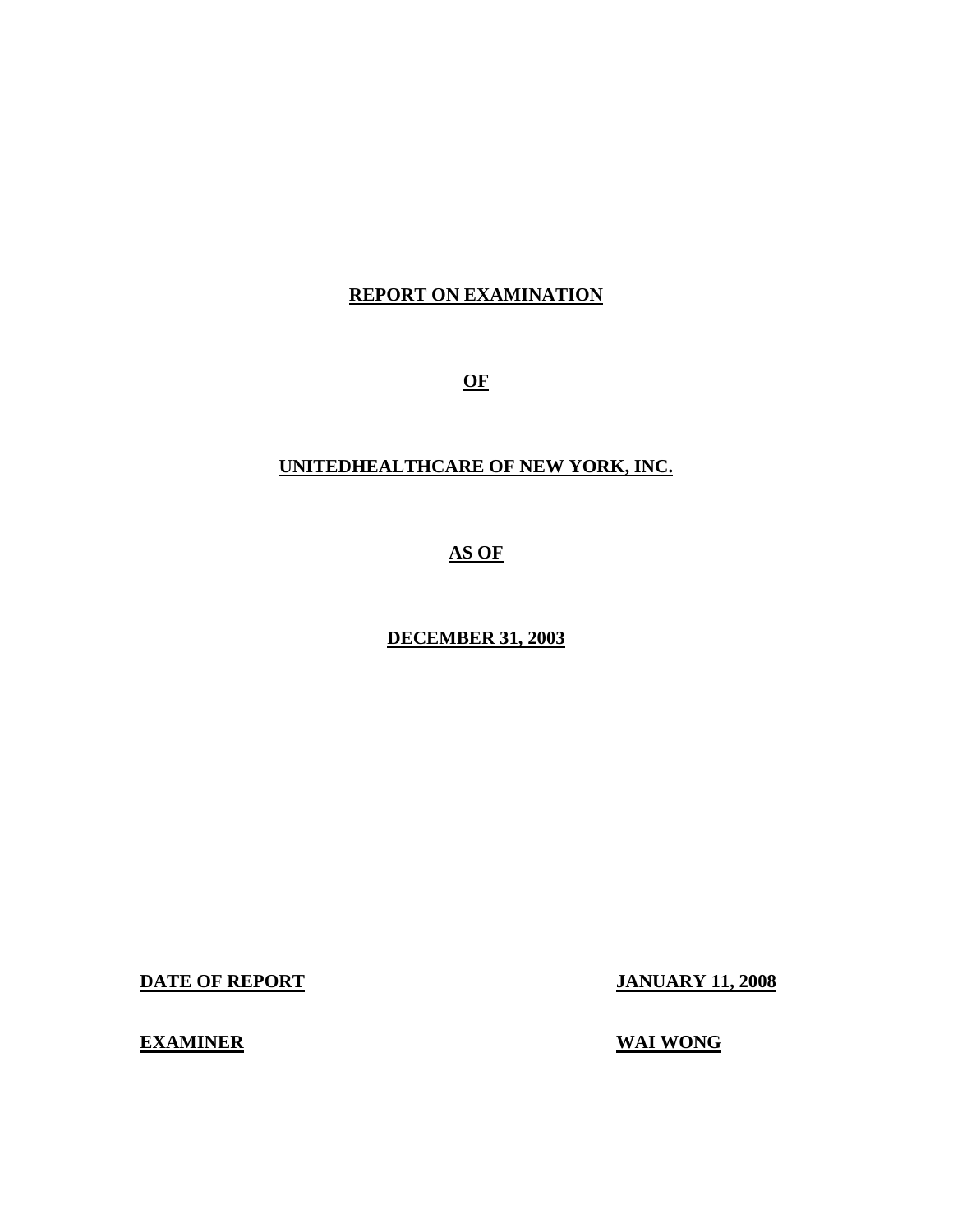## **TABLE OF CONTENTS**

| <u>ITEM NO.</u> |                                                                                                                                                                                                                                                                                                                                                 | PAGE NO.                                                       |
|-----------------|-------------------------------------------------------------------------------------------------------------------------------------------------------------------------------------------------------------------------------------------------------------------------------------------------------------------------------------------------|----------------------------------------------------------------|
| 1.              | Scope of examination                                                                                                                                                                                                                                                                                                                            | 3                                                              |
| 2.              | Description of HMO                                                                                                                                                                                                                                                                                                                              | 4                                                              |
|                 | Management<br>А.<br><b>B.</b><br>Territory and plan of operation<br>C.<br>Reinsurance<br>D. Enrollment<br>Holding company system<br>Е.<br>F. Management agreement<br>G. Underwriting ratios<br>Н.<br>Custodial agreement<br>Section 1307 loan<br>$\mathbf{I}$ .                                                                                 | 5<br>6<br>$\boldsymbol{7}$<br>8<br>8<br>11<br>11<br>12<br>13   |
|                 | J.<br>Accounts and records                                                                                                                                                                                                                                                                                                                      | 13                                                             |
| 3.              | <b>Financial statements</b>                                                                                                                                                                                                                                                                                                                     | 15                                                             |
|                 | <b>Balance</b> sheet<br>A.<br><b>B.</b><br>Statement of revenue, expenses and net worth                                                                                                                                                                                                                                                         | 15<br>17                                                       |
| 4.              | Claims reserves                                                                                                                                                                                                                                                                                                                                 | 19                                                             |
| 5.              | Market conduct                                                                                                                                                                                                                                                                                                                                  | 19                                                             |
|                 | Claims processing<br>А.<br><b>B.</b><br>Prompt Pay Law<br>Denied claims<br>$C_{\cdot}$<br>Explanation of benefits statements<br>D.<br>Schedule M<br>E.<br>Grievances<br>F.<br>Utilization review<br>G.<br>H. Utilization review appeals<br>Appointment of agents<br>I.<br><b>Commission</b> payments<br>J.<br>K. Fraud prevention and detection | 20<br>25<br>30<br>31<br>32<br>33<br>37<br>41<br>44<br>47<br>49 |
| 6.              | Subsequent events                                                                                                                                                                                                                                                                                                                               | 53                                                             |
| 7.              | Compliance with prior report on examination                                                                                                                                                                                                                                                                                                     | 54                                                             |
| 8.              | Summary of comments and recommendations                                                                                                                                                                                                                                                                                                         | 59                                                             |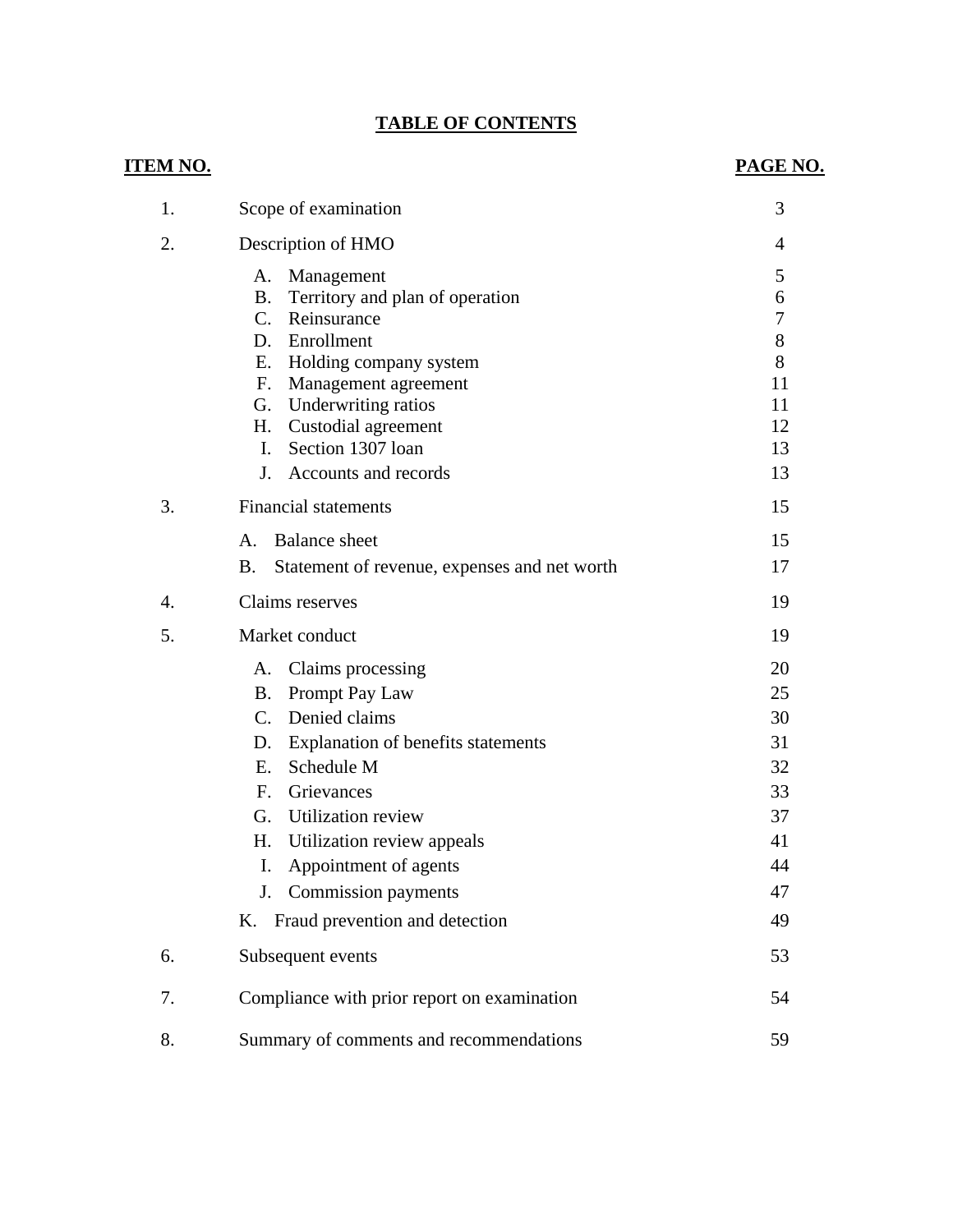

25 BEAVER STREET STATE OF NEW YORK INSURANCE DEPARTMENT NEW YORK, NEW YORK 10004

Governor

Eliot Spitzer Eric R. Dinallo Superintendent

January 11, 2008

Honorable Eric R. Dinallo Superintendent of Insurance Albany, New York 12257

Sir:

Pursuant to the provisions of the New York Insurance Law and acting in accordance with the instructions contained in Appointment Number 22139, dated January 30, 2004, attached hereto, I have made an examination into the condition and affairs of UnitedHealthcare of New York, Inc., a for-profit health maintenance organization (HMO) licensed pursuant to the provisions of Article 44 of the Public Health Law, as of December 31, 2003, and submit the following report thereon.

The examination was conducted at UnitedHealthcare of New York, Inc. offices located at 2 Penn Plaza, New York, NY and 450 Columbus Blvd., Hartford, Connecticut. UnitedHealthcare of New York, Inc. is a wholly-owned subsidiary of United HealthCare Services, Inc., which is a wholly-owned subsidiary of UnitedHealth Group Incorporated.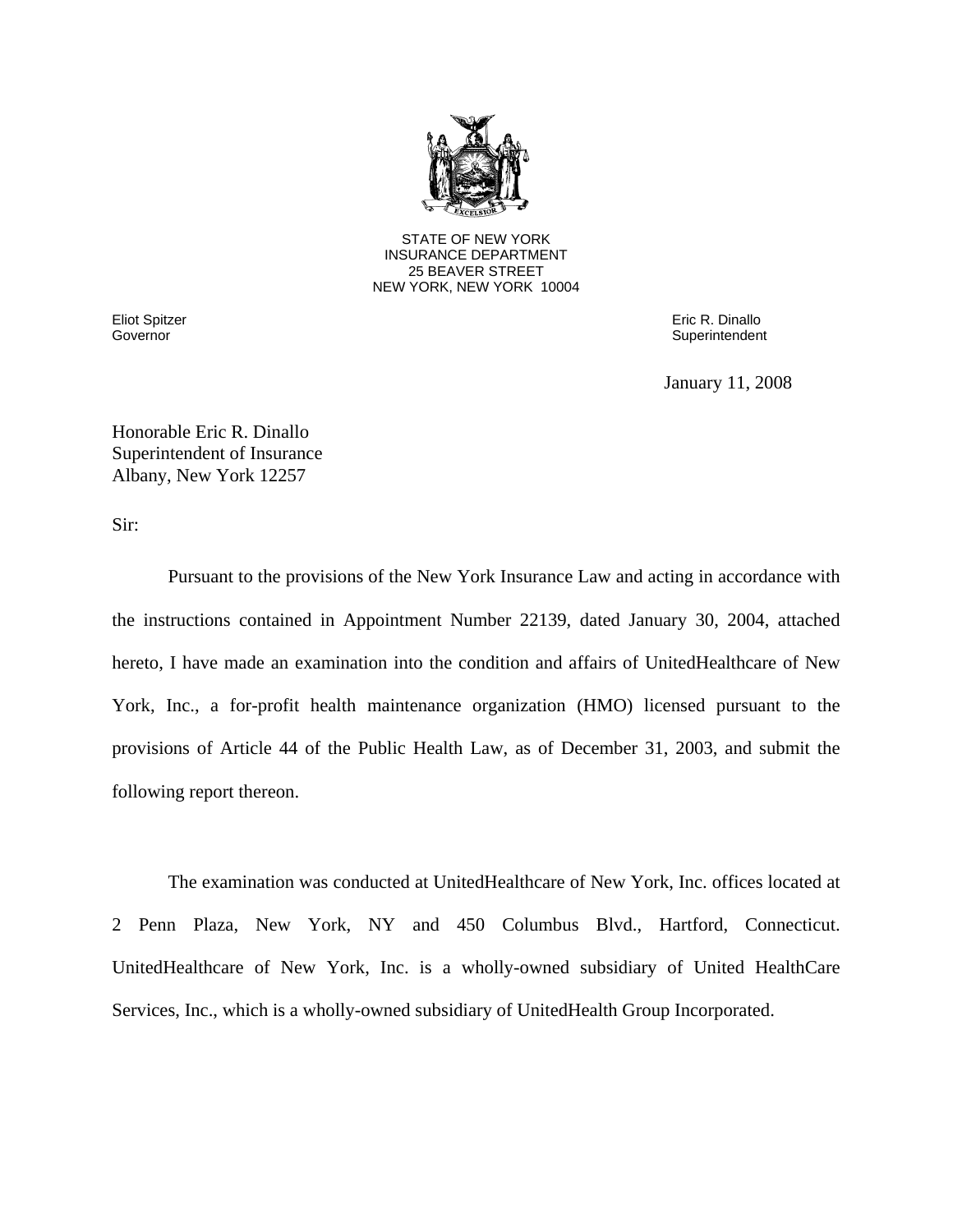Whenever the terms "the HMO" or "UHcNY" appear herein, without qualification, they should be understood to mean UnitedHealthcare of New York, Inc. Whenever the terms "the Parent", or "UHG" appear herein, without qualification, they should be understood to mean UnitedHealth Group Incorporated.

A concurrent examination was made of United HealthCare Insurance Company of New York, Inc., an affiliated accident and health company, licensed under the provisions of Article 42 of the New York Insurance Law. A separate report thereon has been submitted.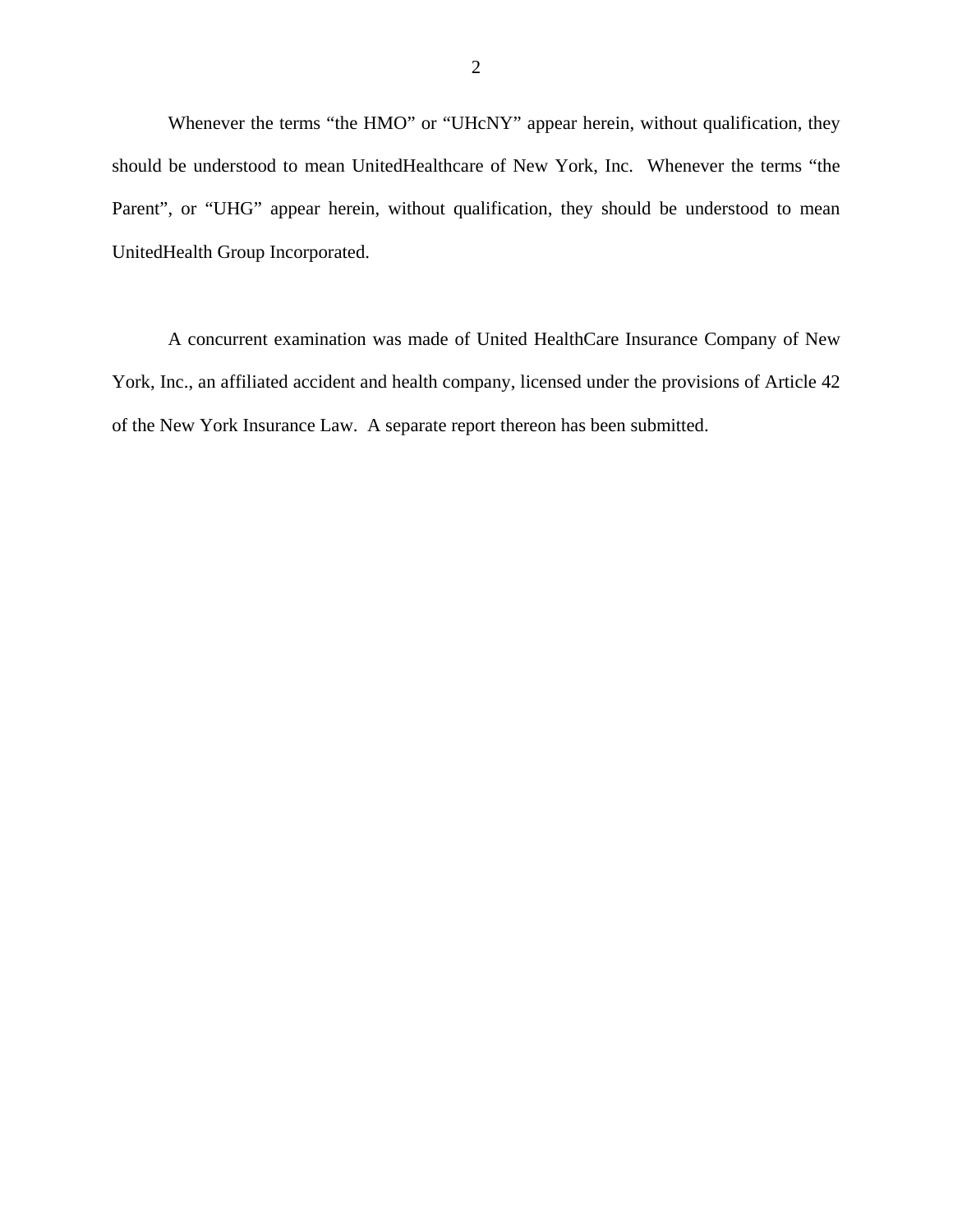### 1. **SCOPE OF EXAMINATION**

UnitedHealthcare of New York, Inc. was previously examined as of December 31, 1999. The current examination covered the period from January 1, 2000 through December 31, 2003. Transactions subsequent to this period were reviewed where deemed appropriate.

The examination comprised a verification of assets and liabilities as of December 31, 2003 in accordance with Statutory Accounting Principles (SAP), as adopted by the Department, and a review of income and disbursements deemed necessary to accomplish such verification. The examination also utilized, to the extent considered appropriate, work performed by the HMO's independent certified public accountants.

A review or audit was also made of the following items as called for in the Examiners Handbook of the National Association of Insurance Commissioners:

> History of the HMO Management and controls Corporate records Fidelity bonds and other insurance Territory and plan of operation Growth of the HMO Business in force Reinsurance Accounts and records Loss experience Financial statements Treatment of policyholders and claimants

A review was also made to ascertain what action was taken by the HMO with regard to comments and recommendations made in the prior report on examination.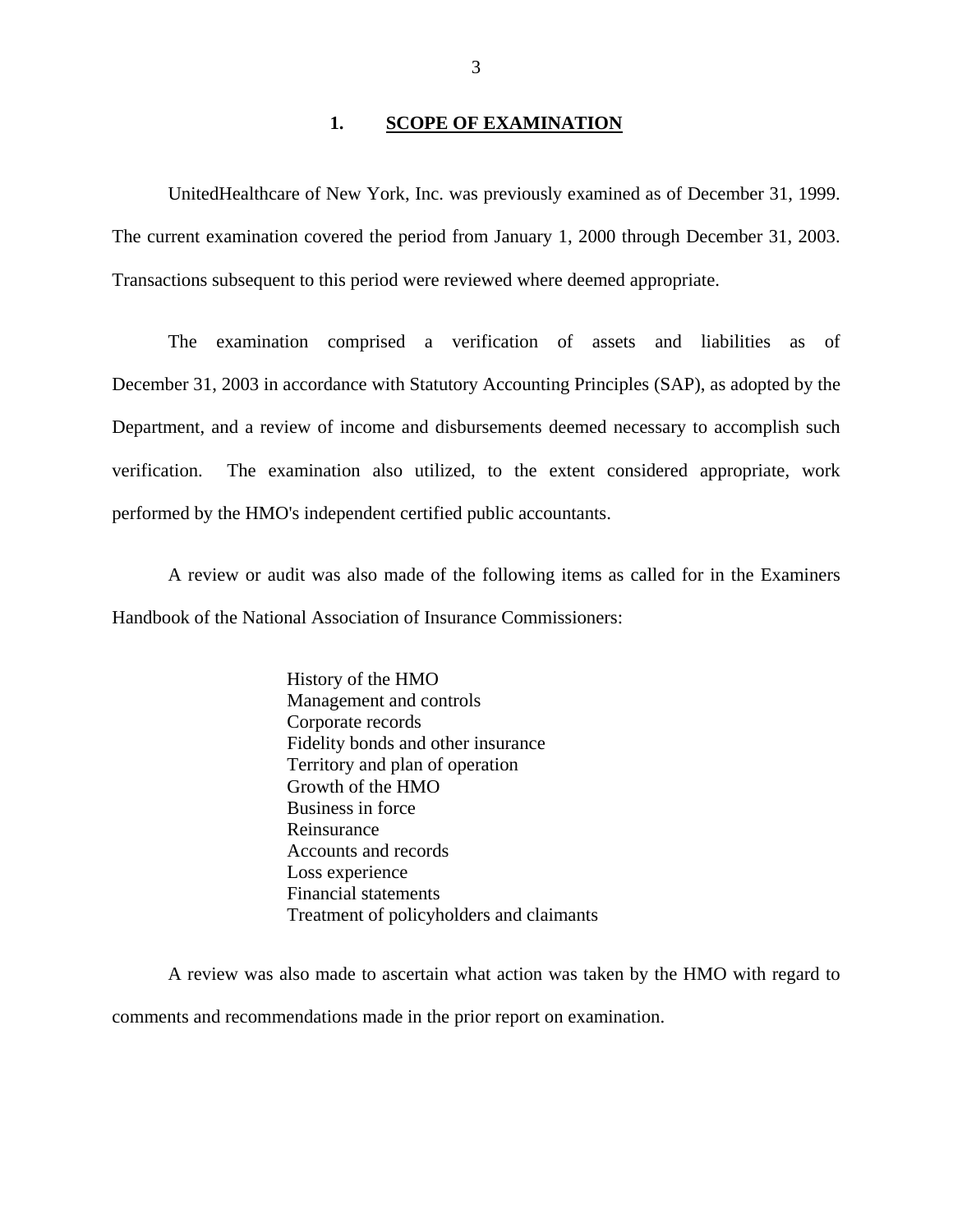This report is confined to financial statements and comments on those matters which involve departures from laws, rules or regulations, or which are deemed to require explanation or description.

### **2. DESCRIPTION OF HMO**

UnitedHealthcare of New York, Inc. is a for-profit health maintenance organization (HMO) licensed pursuant to Article 44 of the Public Health Law. The HMO was originally incorporated on July 10, 1986, as MetLife HealthCare Network of New York, Inc., a health maintenance organization licensed in the State of New York. The HMO was an indirect whollyowned subsidiary of Metropolitan Life Insurance Company and commenced business on January 1, 1987. The HMO was granted a Certificate of Authority under the provisions of Article 44 of the New York Public Health Law, effective July 31, 1987, to operate as a "for-profit" independent practice association ("IPA") model health maintenance organization (HMO). Its operating territory included the five boroughs of New York City and the counties of Nassau, Suffolk and Westchester.

On January 2, 1997, the HMO changed its name to UnitedHealthcare of New York, Inc.

The HMO is a direct wholly-owned subsidiary of UnitedHealthcare, Inc., which is a wholly-owned subsidiary of UHG, the ultimate parent.

UnitedHealthcare of New York, Inc. and UnitedHealthcare of Upstate New York, Inc. (formerly know as Travelers Health Network, Inc.) merged effective December 31, 2002. The merged HMO, which retained the name UnitedHealthcare of New York, Inc., is currently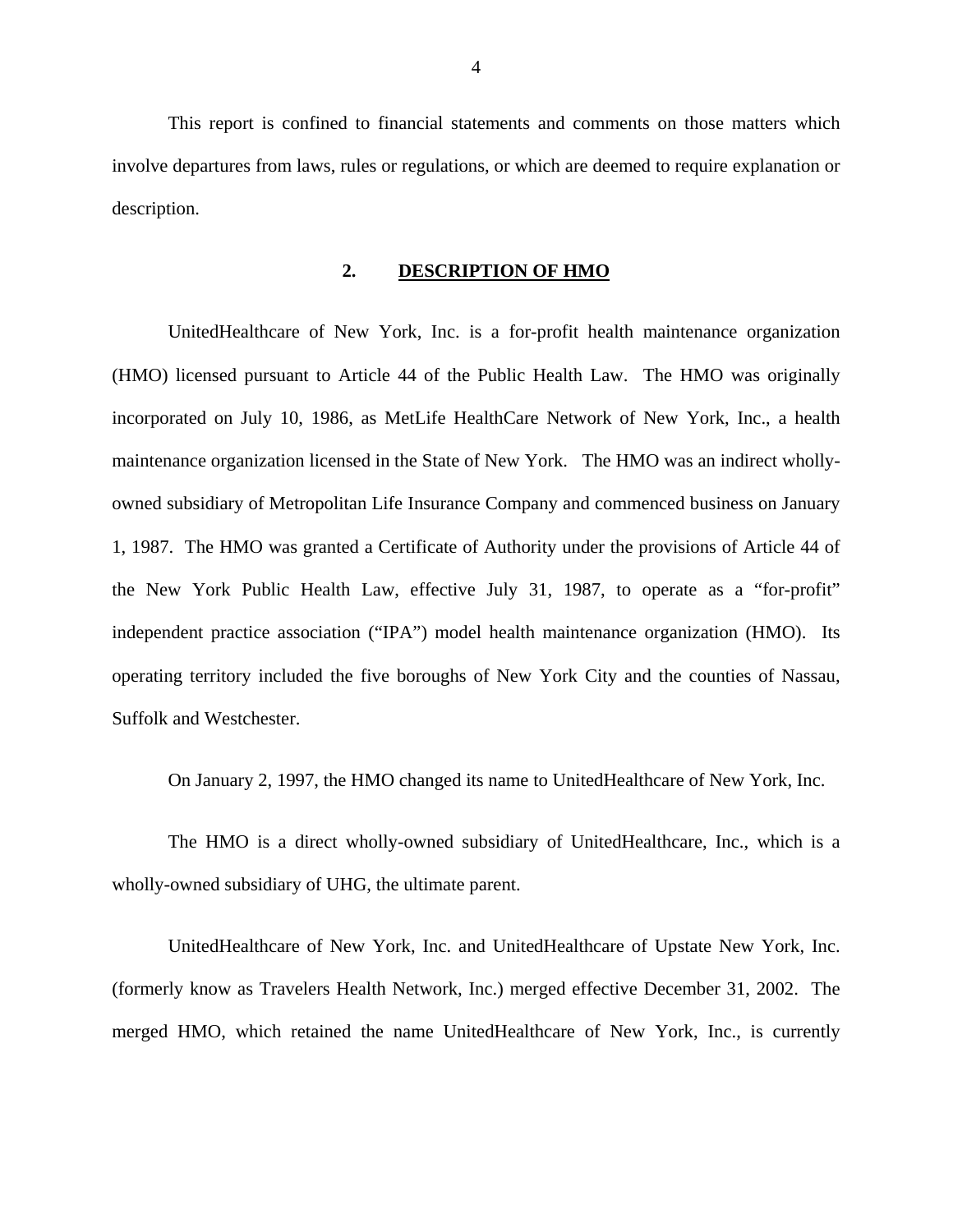licensed for commercial business in nineteen counties of New York State and is licensed to write Medicaid in eleven counties.

In October 2005, UnitedHealthcare of New York, Inc. began a market/product withdrawal from the HMO markets where it was licensed to write business. This market withdrawal was completed on October 1, 2006 and as of the date of this report; the HMO's license no longer contains commercial business. Furthermore, business no longer exists on the UnitedHealthcare of Upstate New York, Inc. license.

### A. Management

Pursuant to the HMO's charter and by-laws, management of the HMO is to be vested in a board of directors the number of which is to be determined by action of a majority of shareholders. At December 31, 2003, the board of directors consisted of four members as follows:

| Name and Residence | <b>Principal Business Affiliation</b> |
|--------------------|---------------------------------------|
| *Camille Cava      | Parsons Brinkerhoff,                  |
| Wantagh, NY        | New York, NY                          |
| Craig W. Keyes     | President & Chief Executive Officer,  |
| New York, NY       | UnitedHealthcare of New York, Inc.    |
| Amy K. Knapp       | Chairman,                             |
| New York, NY       | UnitedHealthcare of New York, Inc.    |
| Robert J. Sheehy   | Executive Vice-President,             |
| Edina, MN          | United Healthcare of New York, Inc.   |

\*Enrollee representative – Part 98-1.11 $(g)$  of the Administrative Rules and Regulations of the Health Department (10 NYCRR 98-1.11(g)), requires that a minimum of twenty percent (20%) of the board of directors of an HMO be comprised of enrollee representatives. The HMO is in compliance with said Regulation.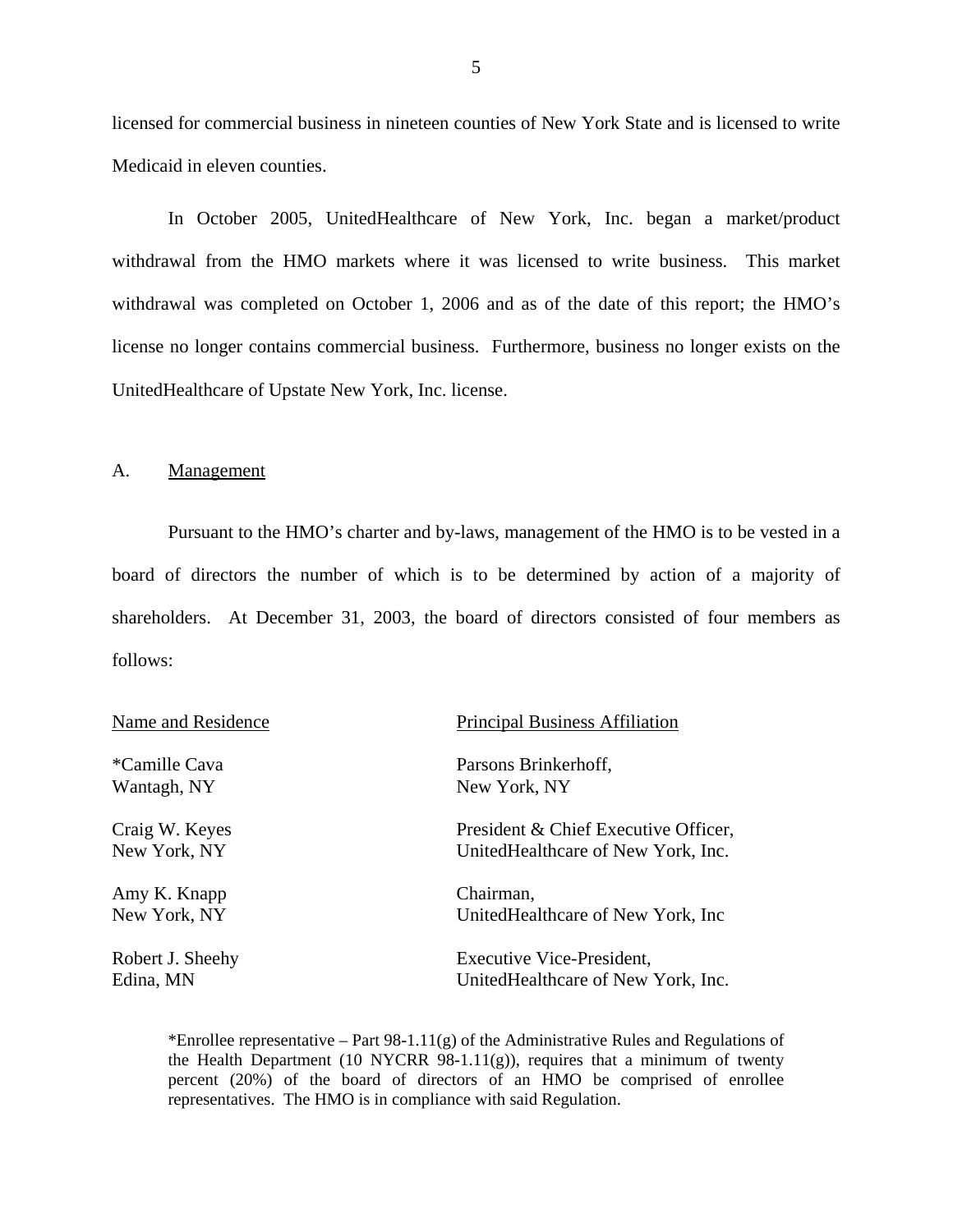A review of the meetings held during the period covered by this examination, indicated that board meetings were generally well attended with all of the directors attending at least 50% of the board meetings they were eligible to attend.

The principal officers of the HMO as of December 31, 2003 were as follows:

### Name Title

Amy K. Knapp Craig W. Keyes, M.D. Robert W. Oberrender Donald A. Powers Michael J. McDonnell Christina R. Palme-Krizak Chairman President & Chief Executive Officer Treasurer Chief Financial Officer Secretary General Counsel

### B. Territory and Plan of Operation

The HMO has been granted a Certificate of Authority to serve the commercial populations of the five boroughs of New York City, Cayuga, Dutchess, Herkimer, Madison, Nassau, Oneida, Onondaga, Orange, Oswego, Putnam, Rockland, Suffolk, Ulster and Westchester counties and the Medicaid populations of the five boroughs of New York City, Herkimer, Nassau, Oneida, Onondaga, Oswego, and Westchester counties.

The HMO provides coverage by means of its subscriber contracts. Subscribers to the HMO select a participating physician who acts as their primary care physician (PCP). This PCP refers subscribers to other participating HMO physicians when particular medical specialties are required. The HMO's PCPs contract individually or by group with the HMO, by means of participating agreements. Payments to primary care physicians are both on a fee-for-service and capitated basis.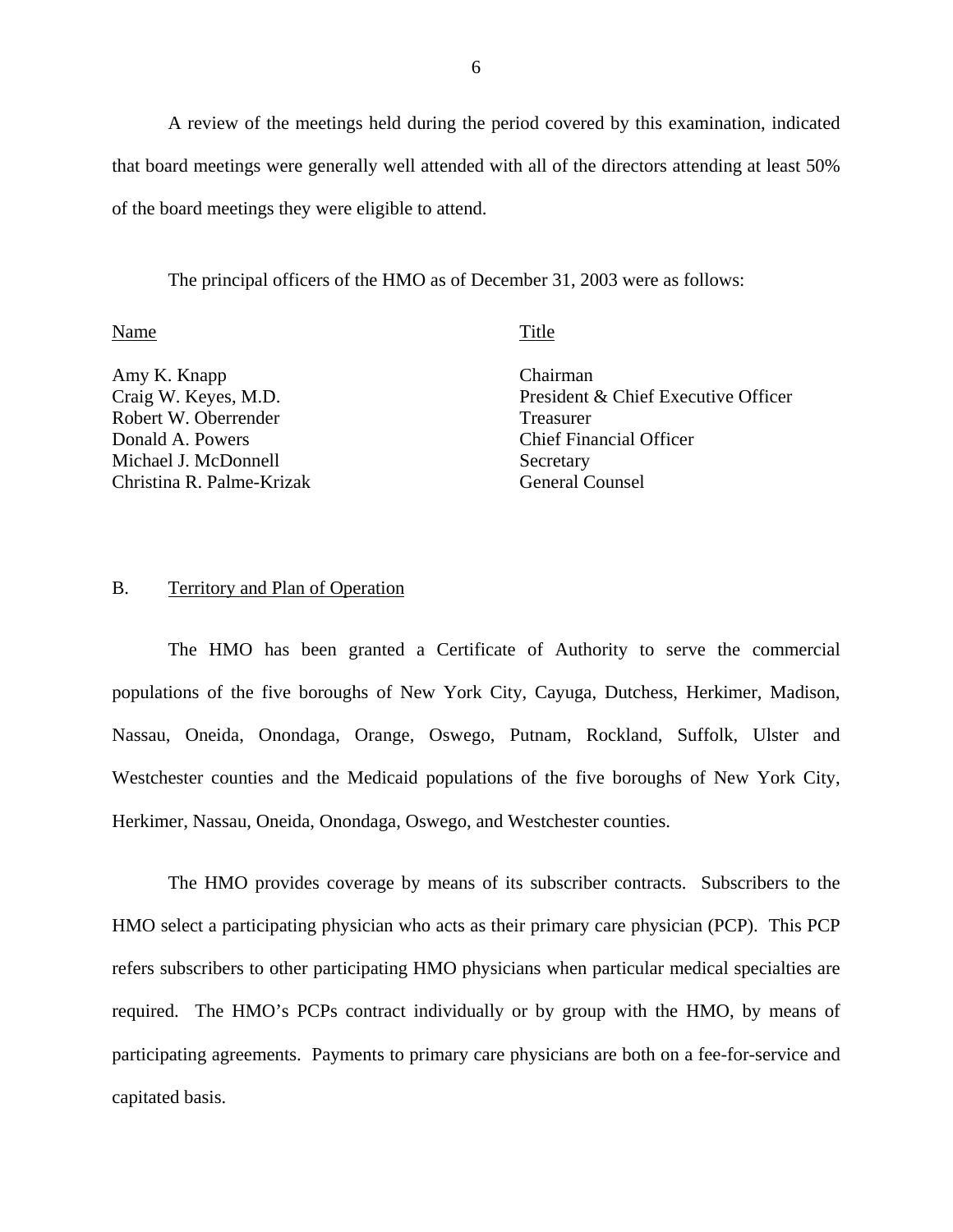<span id="page-8-0"></span>The HMO also contracts with independent practice associations (IPAs), hospitals and other ancillary providers to render health care services to its enrollees. The HMO pays "capitation" or negotiated fees for services rendered by these providers. Upon visiting a participating HMO physician for medical services, subscribers are responsible for a varying range of co-payments, depending on the contract that covers the member.

Subscriber contracts provide for emergency treatment and/or hospitalization, without authorization from the primary care physician, when the subscriber's medical condition requires such treatment. Emergent care treatment may be acquired within or outside the HMO's operating area.

HMO members may opt for out-of-network coverage through the purchase of a Point-of-Service (POS) Plan. This plan provides coverage through an affiliate, United HealthCare Insurance Company of New York, Inc. Other options available to members include dental and long-term care coverage written by affiliated insurers of the HMO.

## C. Reinsurance

At January 1, 2003, the HMO ceded business through a reinsurance agreement in effect with a New York licensed insurer, Reliastar Life Insurance Company. The reinsurer provides coverage as follows:

90% in excess of \$250,000 per member per diem for commercial and point-of-service members, subject to a \$1,000,000 lifetime cap;

90% in excess of \$175,000 per member per diem for Medicare members, subject to a \$1,000,000 lifetime cap; and

90% in excess of \$150,000 per member per diem for Family Health Plus and Child Health Plus members, subject to a \$1,000,000 lifetime cap.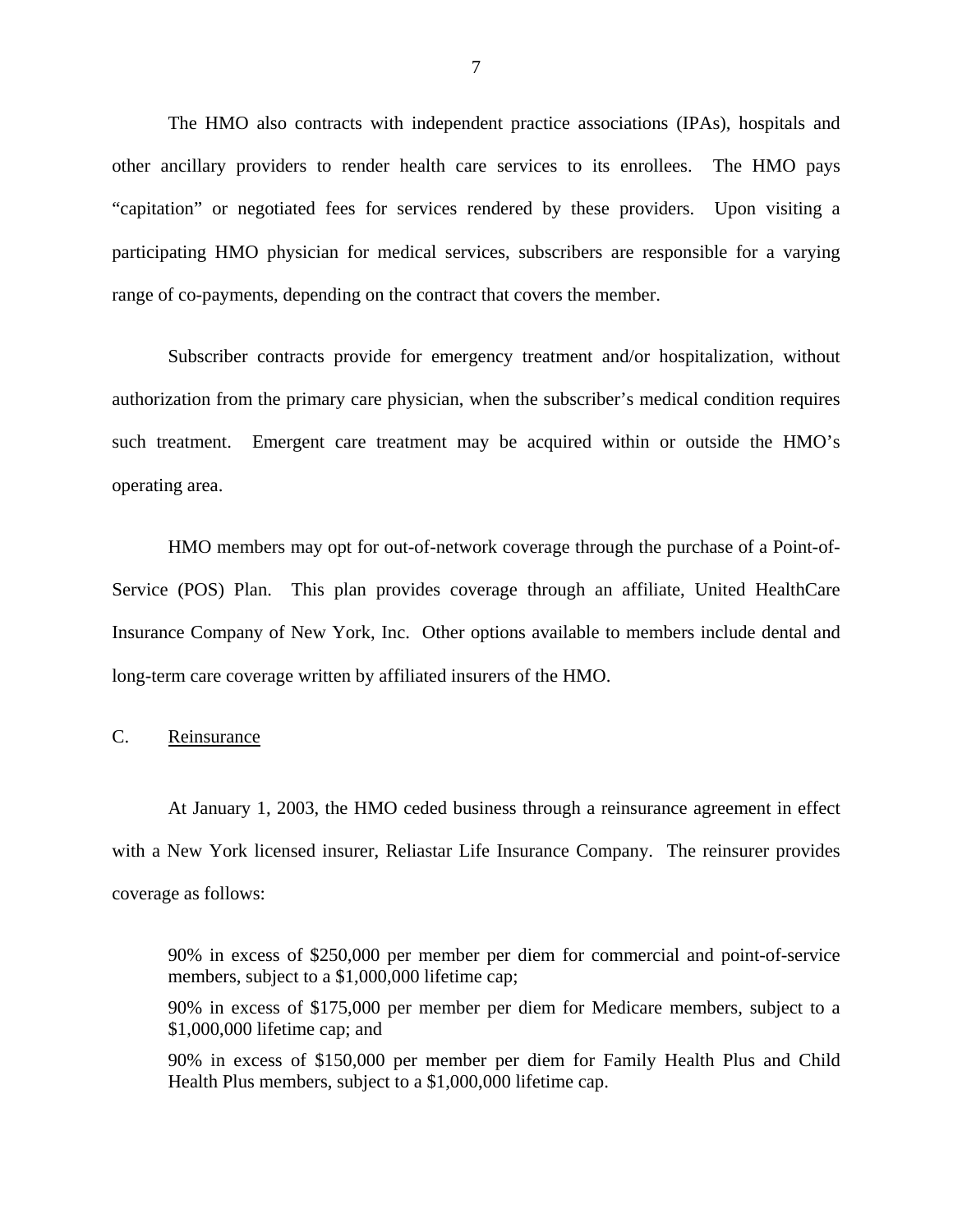There is no reinsurance coverage for Medicaid members.

The reinsurance agreement contains all of the standard clauses required by the New York State Insurance Department.

### D. Enrollment

During the period January 1, 2000 through December 31, 2003, the HMO experienced a net increase in enrollment of 48,794 insureds. An analysis of the increase in enrollment is set forth below:

|                     | 2000    | <u> 2001</u> | 2002    | 2003    |
|---------------------|---------|--------------|---------|---------|
| Enrollment, Jan. 1  | 89,906  | 106,047      | 119,733 | 128,353 |
| Net gain            | 16,141  | 13,686       | 8,620   | 10,347  |
| Enrollment, Dec. 31 | 106,047 | 119,733      | 128,353 | 138,700 |

## E. Holding Company System

The HMO is a wholly-owned subsidiary of UnitedHealthcare, Inc. The ultimate Parent is UnitedHealth Group, Inc. The following chart depicts the HMO's relationship with its parent companies and United HealthCare Insurance Company of New York, Inc. its affiliated New York-licensed accident and health company at the examination date: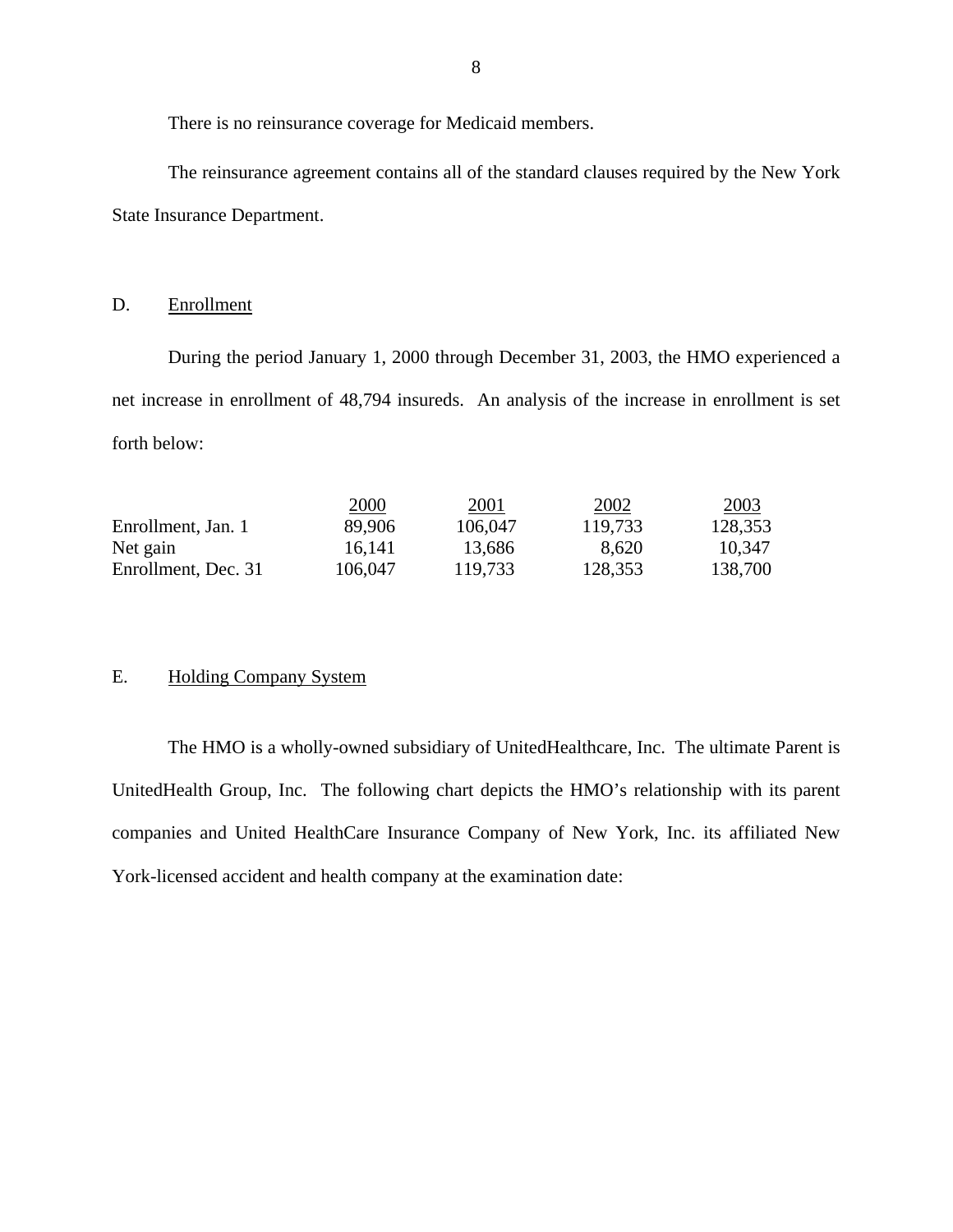

The Parent has an additional 160 subsidiaries not shown within this diagram. Those entities range from HMO's registered and operating in other states to health care providers and reinsurers.

The HMO has various agreements in effect with its affiliates. The following is a description of such agreements:

• United HealthCare Services, Inc. ("UHS") provides administrative, financial and managerial services to the HMO for a fee based on estimates of actual costs of providing the services. This agreement is explained in more detail below.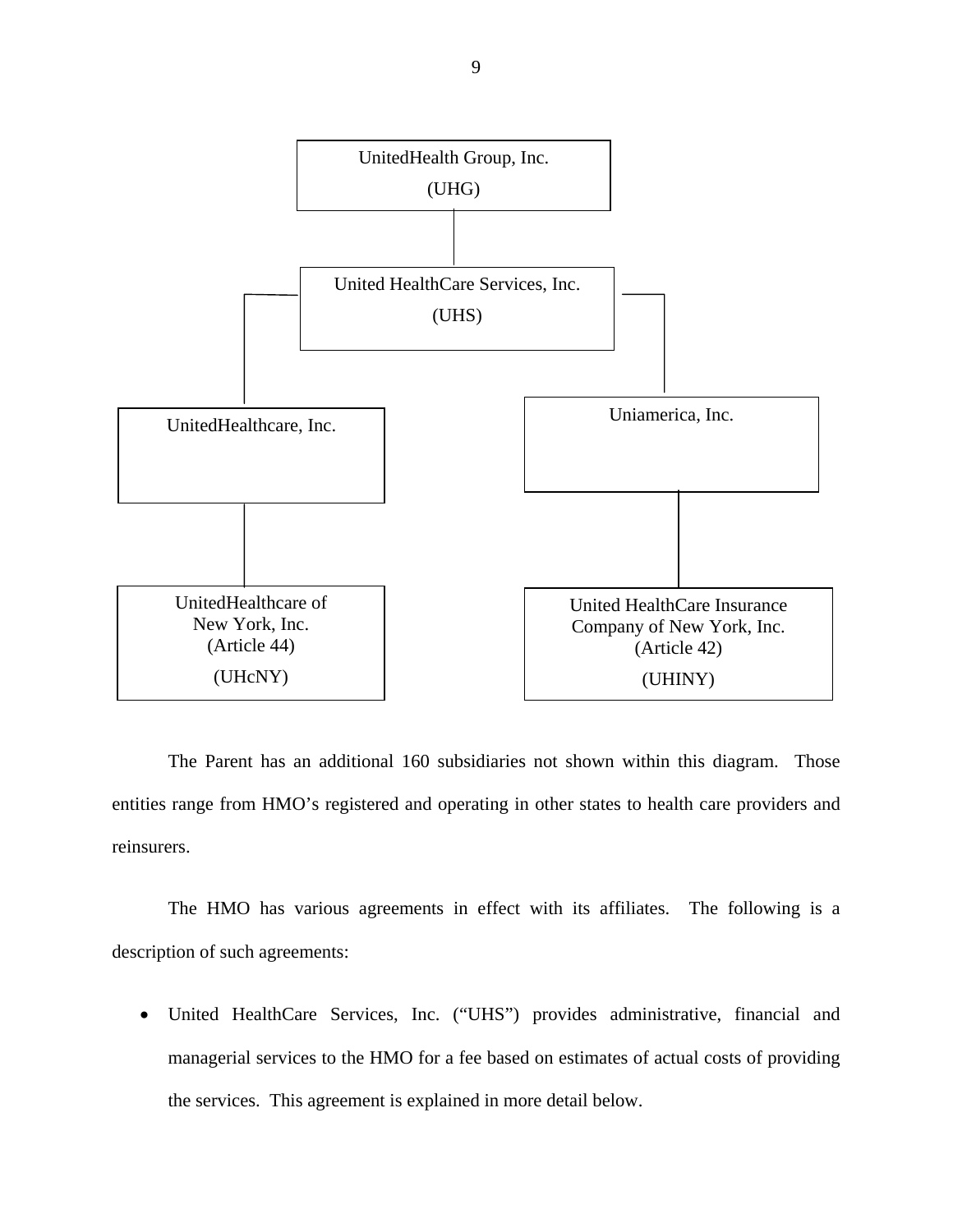• The Specialized Care Services companies are a series of eleven UnitedHealth Group, Inc. affiliates which provide specialized benefits to the UnitedHealth Group companies. Some of the services provided include dental, vision, mental health and physical therapy coverage. Some of the Specialized Care Services companies the HMO has agreements with include the following:

- ♦ United Behavioral Health, Inc., provides employee assistance, mental health and substance abuse services for the HMO's enrollees.
- ♦ American Chiropractic Network (ACN) Group Independent Practice Association of New York, Inc., provides network development and management for chiropractic, complementary and alternative medicine benefits.
- Ingenix, provides services related to healthcare information systems including anti-fraud and recovery services for the HMO.
- Ovations and its affiliate Evercare, provide services and products for insureds age 50 and over for the HMO's Medicare eligible members.

Pursuant to Part 98-1.10 of the Administrative Rules and Regulations of the Health Department (10 NYCRR 98-1.10), each of the above agreements have been approved by the Superintendent of Insurance and the Commissioner of the Department of Health.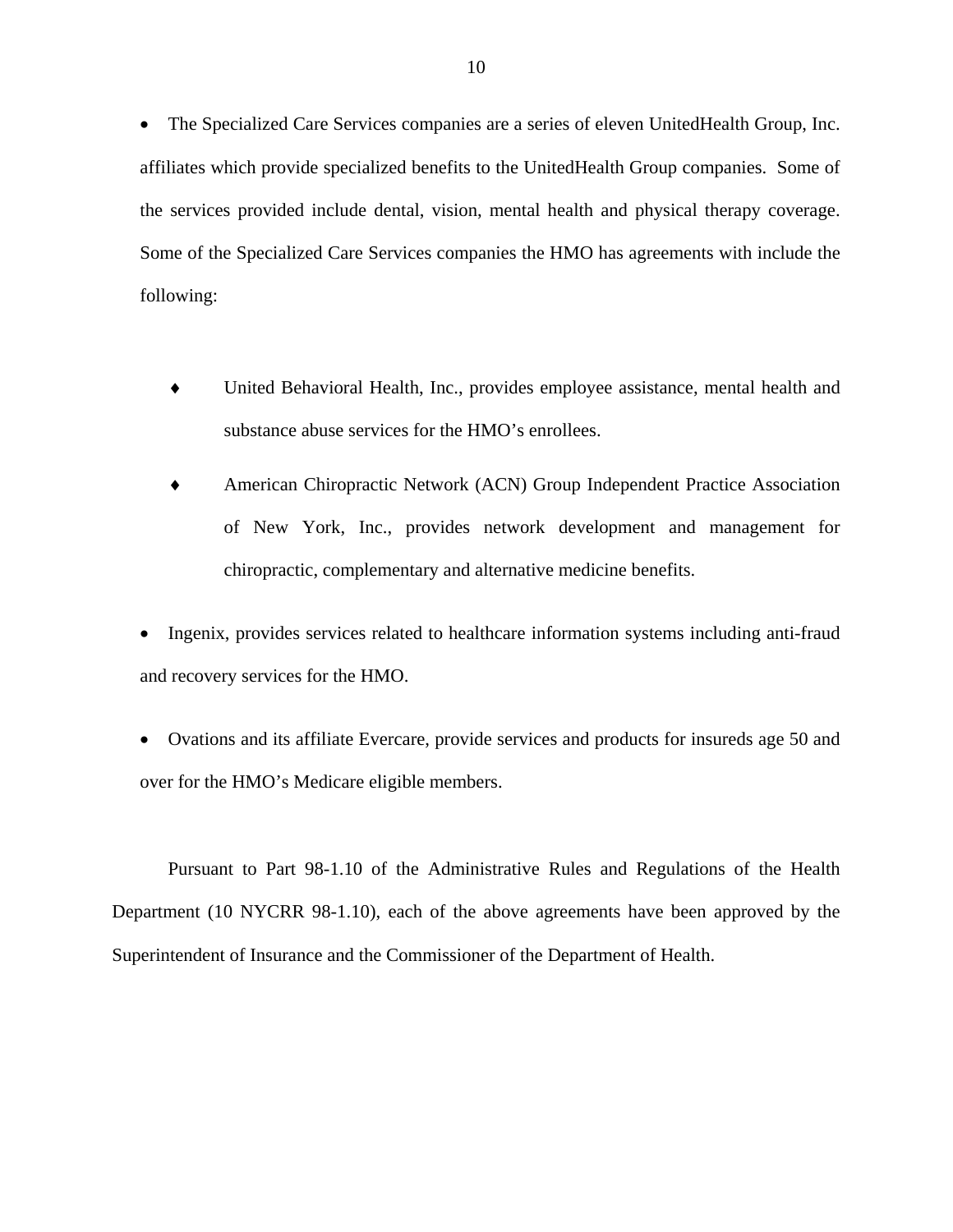## F. Management Agreement

Under the terms of a management agreement between United HealthCare Services, Inc. ("UHS") and the HMO, UHS provides financial, management, accounting, underwriting, marketing, legal, medical provider, member services, medical management, agency development, employee management and benefit, information systems, and other general and administrative services. United HealthCare Services, Inc. also provides claims services, including case management services and review of claim services to the HMO, through Uniprise, a United HealthGroup, Inc. Company. The HMO pays UHS a management fee equal to the actual costs of UHS for providing these services. If the actual cost is not determinable, there will be an allocation of actual costs to the HMO on an equitable basis in conformity with customary accounting practices.

## G. Underwriting Ratios

The underwriting ratios presented below are on an earned/incurred basis and encompass the period January 1, 2000 through December 31, 2003:

|                                     | Amounts         | Ratios  |
|-------------------------------------|-----------------|---------|
| Medical expenses incurred           | \$1,142,458,541 | 83.90%  |
| Claims adjustment expenses incurred | 69,160,573      | 5.08%   |
| Administrative expenses incurred    | 120,113,512     | 8.82%   |
| Net underwriting gain               | 30,024,425      | 2.20%   |
| Premiums earned                     | \$1,361,757,051 | 100.00% |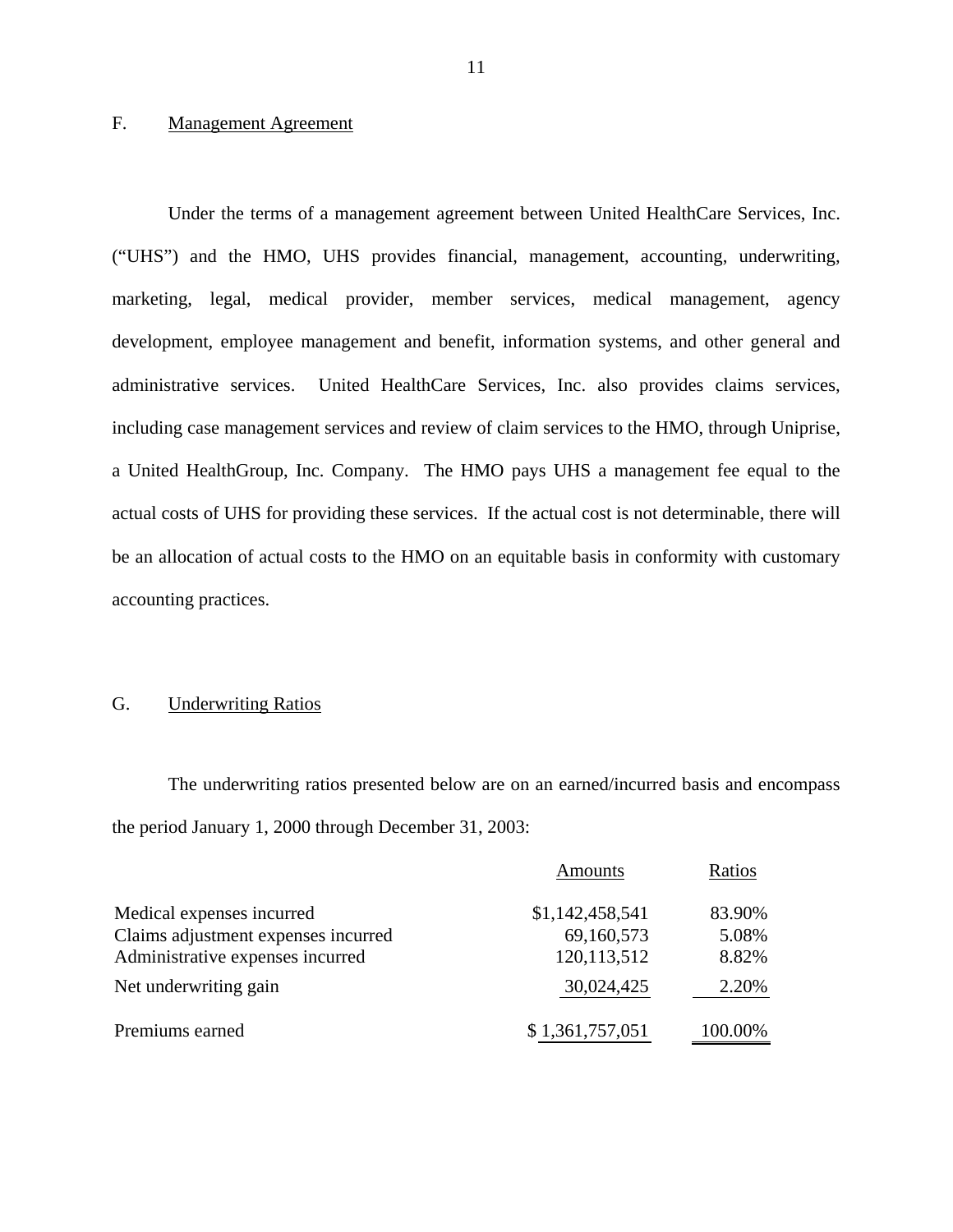### <span id="page-13-0"></span>H. Custodial Agreement

The HMO maintains a custodial agreement with State Street Bank to protect its securities. A review of this agreement found that it does not contain all of the safeguards recommended by the Department. First, the agreement does not require the bank to maintain in-force Bankers Bond Insurance. Second, the agreement does not specify that written instructions from the HMO to the bank be signed by two authorized officers. Finally, the custodial agreement does not allow the HMO the opportunity to obtain the most recent report on the review of the custodian's system of internal controls.

Since the custodial agreement is deficient in regard to certain recommended provisions, it may not provide the HMO with sufficient security.

It is recommended that the HMO amend its custodial agreement with Street Bank to include the following:

- The bank shall have in force, for its own protection, Bankers Blanket Bond Insurance of the broadest form available for commercial banks and will continue to maintain such insurance. The bank will give the HMO 60 days written notice of any material change in the form or amount of such insurance for termination of this coverage.
- Written instructions hereunder shall be signed by any two of the HMO's authorized officers specified in a separate list for this purpose. This list will be furnished to the bank from time to time and signed by the treasurer or an assistant and certified under the corporate seal by the secretary or an assistant secretary.
- The agreement should have a provision that would give the HMO the opportunity to secure the most recent report on the review of the custodian's system of internal control, pertaining to custodian record keeping, as issued by internal or independent auditors.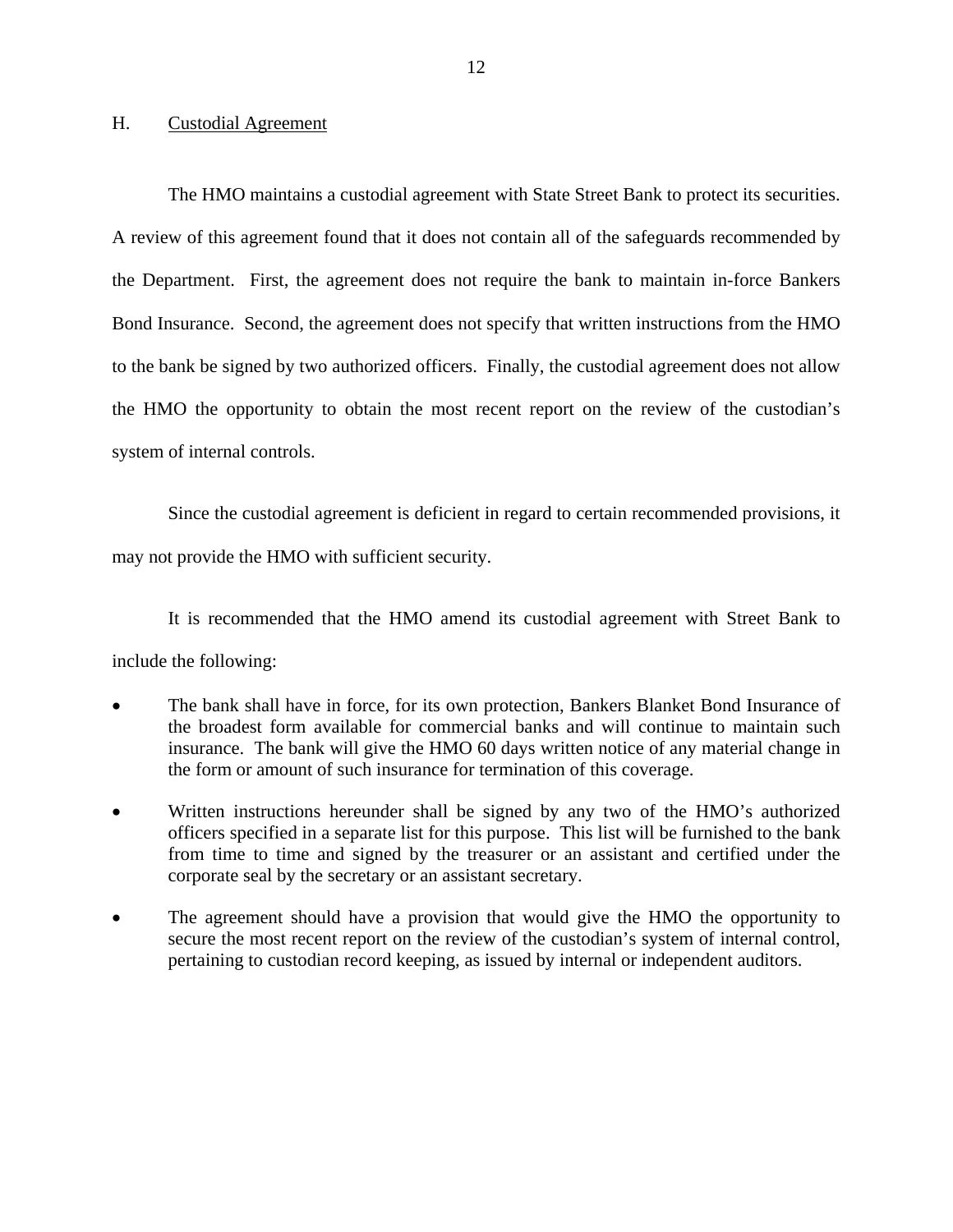### <span id="page-14-0"></span>I. Section 1307 Loan

• A "surplus note" of \$5.5 million was issued on December 1, 1998 by the HMO's affiliate, United HealthCare Insurance Company of New York, Inc. and is included on the balance sheet as a component of capital and surplus pursuant to Section 1307 of the New York Insurance Law. The HMO repaid \$2 million of this amount on March 3, 2000; no liability appears in UHcNY's annual statement for the remaining loan balance of \$3,500,000 and the \$1,217,000 accrued interest thereon. Section 1307 of the New York Insurance Law requires that these amounts may be repaid only with the permission of the Superintendent of Insurance.

The HMO placed the following footnote in its annual statement filing at December 31, 2003. Surplus note issued on December 1, 1998 at 6% interest in the amount of \$5.5M.

### J. Accounts and Records

During the course of the examination, it was noted that the HMO's treatment of certain items was not in accordance with Statutory Accounting Principles or Annual Statement Instructions. A description of such items is as follows: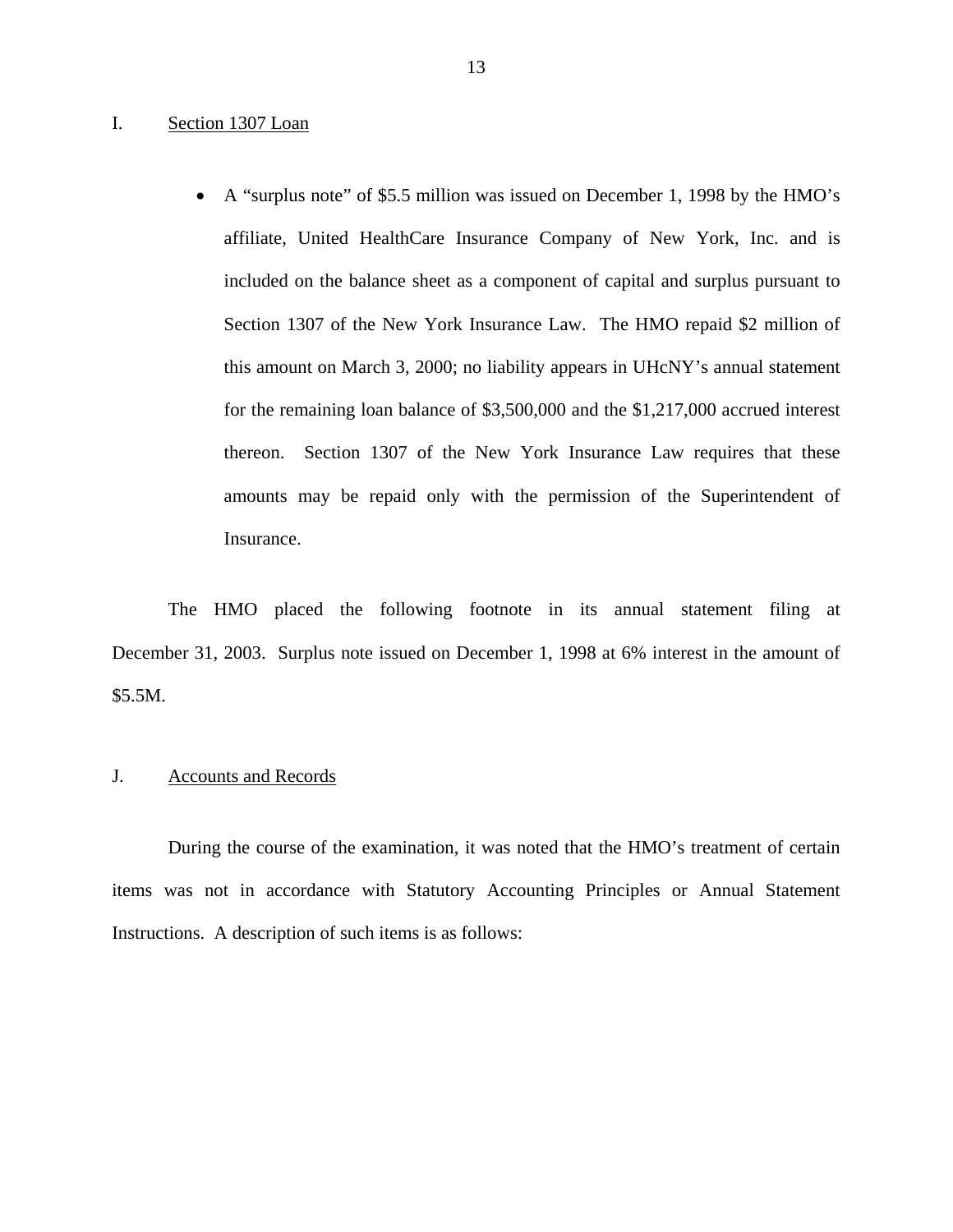1. The HMO reported investment income due and accrued from various investments and bank accounts on line 8, "receivables for securities," of its 2003 annual statement filing, rather than line 11, "investment income due and accrued." Further, the HMO did not report this amount on the interest due and accrued column of schedule DA of its filed 2003 annual statement, and the amount is not included in the total net investment income earned reported on the statement of revenue and expenses, nor on the exhibit of net investment income.

It is recommended that the HMO properly report investment income due and accrued on its annual statement filings made with this Department.

2. The HMO had a capitation agreement with University Medical Associates at Syracuse, which includes Family Medicine Medical Group, Pediatric Medical Service Group and the Department of Medicine Medical Service Group. The agreement allowed the HMO to withhold 15% of each month's capitation fee until certain performance criteria set forth in the agreement were satisfied. The HMO expensed the fees when they were released rather than when they were withheld. SSAP No. 5 requires that the fees be expensed by the HMO when they were withheld. As of June 15, 2004, the HMO's new contract with the above listed groups do not contain capitation fee withhold provisions.

It is recommended that the HMO comply with the requirements of SSAP No. 5 and expense capitation fees when they are withheld.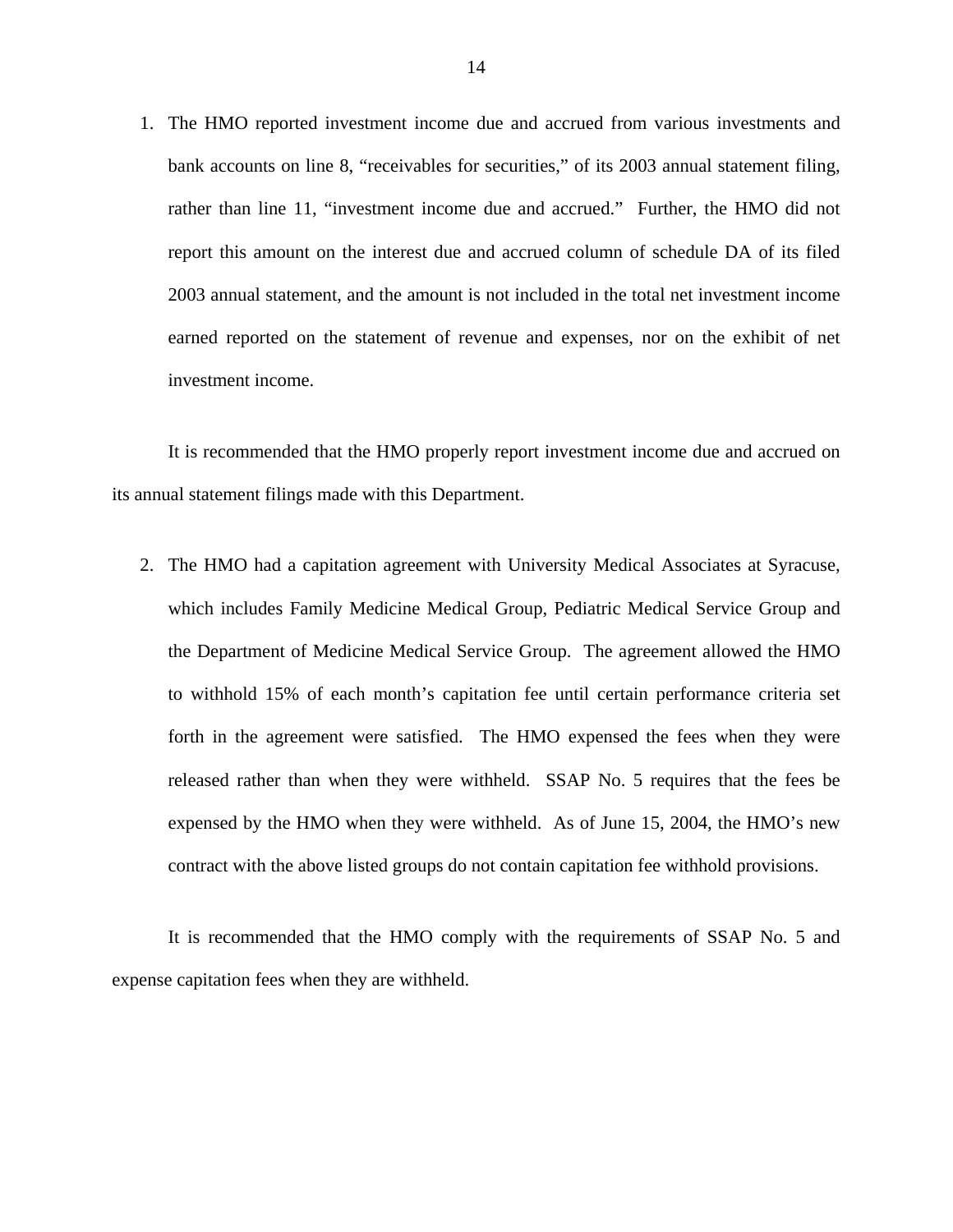## **3. FINANCIAL STATEMENTS**

## <span id="page-16-0"></span>A. Balance Sheet

The following shows the assets, liabilities and net worth as determined by this examination as of December 31, 2003. This is the same as the balance sheet filed by the HMO.

|                                                       | Examination   | <b>HMO</b>       |
|-------------------------------------------------------|---------------|------------------|
| Assets                                                |               |                  |
| <b>Bonds</b><br>Cash, cash equivalents and short-term | 84,476,823    | 84,476,823<br>S. |
| investments                                           | 23,249,320    | 23,249,320       |
| Receivable for securities                             | 8,490         | 8,490            |
| Investment income due and accrued                     | 996,664       | 996,664          |
| Uncollected premiums and agents'                      |               |                  |
| balances in course of collection                      | 26,949,929    | 26,949,929       |
| Amounts recoverable from reinsurers                   | 34,118        | 34,118           |
| Net deferred tax asset                                | 2,982,200     | 2,982,200        |
| Receivable from parent, subsidiaries                  |               |                  |
| and affiliates                                        | 3,013,926     | 3,013,926        |
| Other receivables                                     | 737,022       | 737,022          |
|                                                       |               |                  |
| <b>Total assets</b>                                   | \$142,448,492 | \$142,448,492    |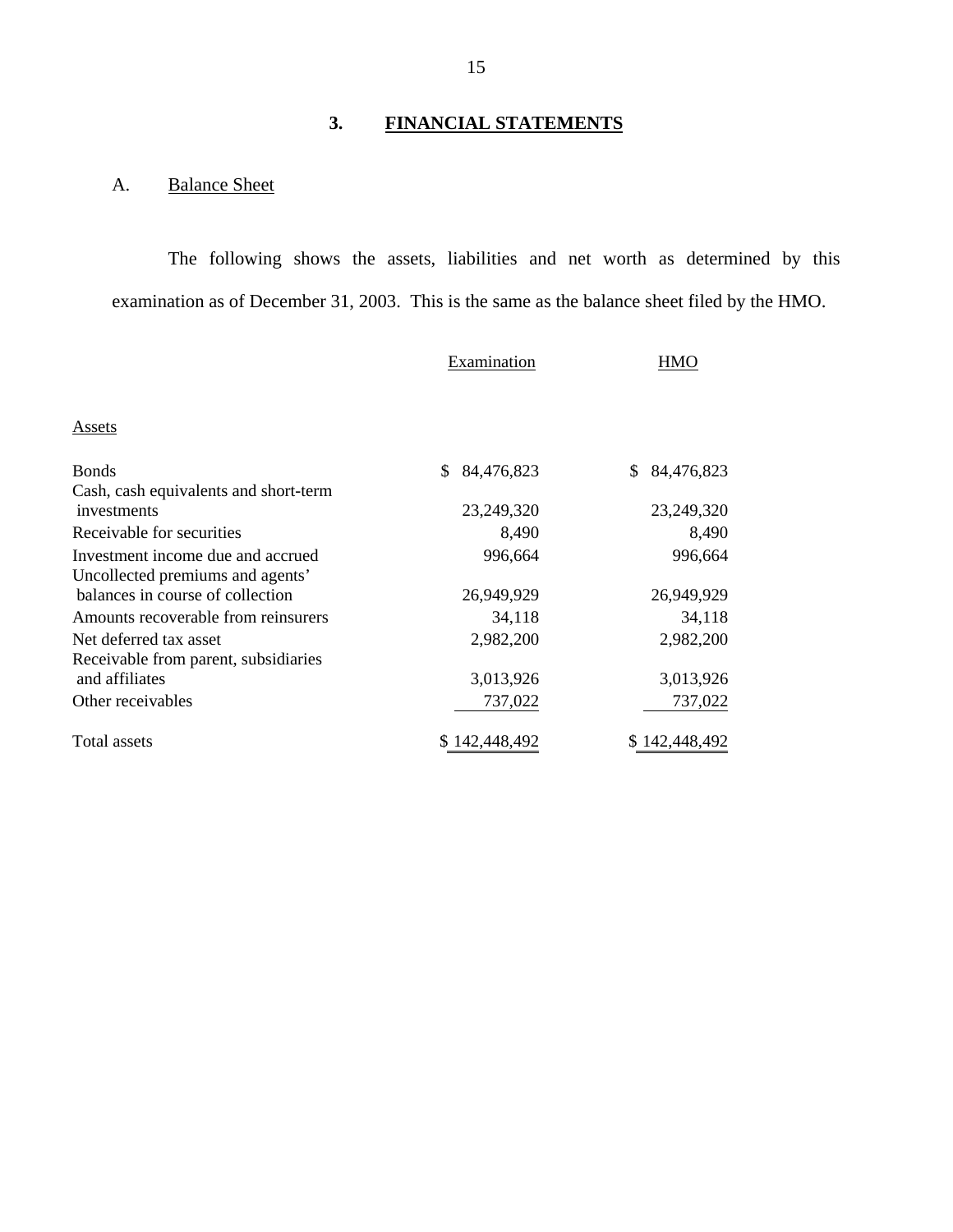|                                                                                                   | Liabilities, Capital and Net Worth | Examination      |                                                                                                                                                                                                                                                                                 | <b>HMO</b>       |
|---------------------------------------------------------------------------------------------------|------------------------------------|------------------|---------------------------------------------------------------------------------------------------------------------------------------------------------------------------------------------------------------------------------------------------------------------------------|------------------|
| Liabilities:                                                                                      |                                    |                  |                                                                                                                                                                                                                                                                                 |                  |
| Claims unpaid                                                                                     |                                    | \$<br>62,280,474 |                                                                                                                                                                                                                                                                                 | \$<br>62,280,474 |
| Accrued medical incentive pool<br>and bonus amounts                                               |                                    | 167,186          |                                                                                                                                                                                                                                                                                 | 167,186          |
| Aggregate health policy reserves                                                                  |                                    | 6,815,342        |                                                                                                                                                                                                                                                                                 | 6,815,342        |
| Aggregate health claim reserves                                                                   |                                    | 938,961          |                                                                                                                                                                                                                                                                                 | 938,961          |
| Premiums received in advance                                                                      |                                    | 9,553,984        |                                                                                                                                                                                                                                                                                 | 9,553,984        |
| General expenses due or accrued<br>Current federal and foreign<br>income tax payable and interest |                                    | 570,890          |                                                                                                                                                                                                                                                                                 | 570,890          |
| thereon                                                                                           |                                    | 445,120          |                                                                                                                                                                                                                                                                                 | 445,120          |
| Amounts withheld or retained for<br>the account of others                                         |                                    | 50,152           |                                                                                                                                                                                                                                                                                 | 50,152           |
| Payable for securities                                                                            |                                    | 4,093,047        |                                                                                                                                                                                                                                                                                 | 4,093,047        |
| Aggregate write-ins for other<br>liabilities                                                      |                                    | 1,120,463        |                                                                                                                                                                                                                                                                                 | 1,120,463        |
| <b>Total liabilities</b>                                                                          |                                    | \$<br>86,035,619 |                                                                                                                                                                                                                                                                                 | \$<br>86,035,619 |
| Net Worth                                                                                         |                                    |                  |                                                                                                                                                                                                                                                                                 |                  |
| Common capital stock                                                                              |                                    | 100              |                                                                                                                                                                                                                                                                                 | 100              |
| Preferred capital stock                                                                           |                                    | 8,000,000        |                                                                                                                                                                                                                                                                                 | 8,000,000        |
| Gross paid in and contributed<br>surplus                                                          |                                    | 18,459,187       |                                                                                                                                                                                                                                                                                 | 18,459,187       |
| Surplus notes                                                                                     |                                    | 3,500,000        |                                                                                                                                                                                                                                                                                 | 3,500,000        |
| Unassigned funds (surplus)                                                                        |                                    | 26,453,586       |                                                                                                                                                                                                                                                                                 | 26,453,586       |
| Total capital and surplus                                                                         |                                    | 56,412,873       |                                                                                                                                                                                                                                                                                 | 56,412,873       |
| Total liabilities, capital and net<br>worth                                                       |                                    | \$142,448,492    |                                                                                                                                                                                                                                                                                 | \$142,448,492    |
| Note 1:                                                                                           | relative to such contingency.      |                  | The Internal Revenue Service has not conducted any audits of the income tax returns filed<br>on behalf of the HMO through tax year 2003. The examiner is unaware of any potential<br>exposure of the HMO to any tax assessments and no liability has been established herein    |                  |
| Note 2:                                                                                           | Superintendent of Insurance.       |                  | Pursuant to Section 1307 of the New York Insurance Law, no liability appears in the<br>statement for loans in the amount of $$5,500,000$ of principal and $$1,217,000$ of interest<br>accrued thereon. The principal and interest may be repaid only with the permission of the |                  |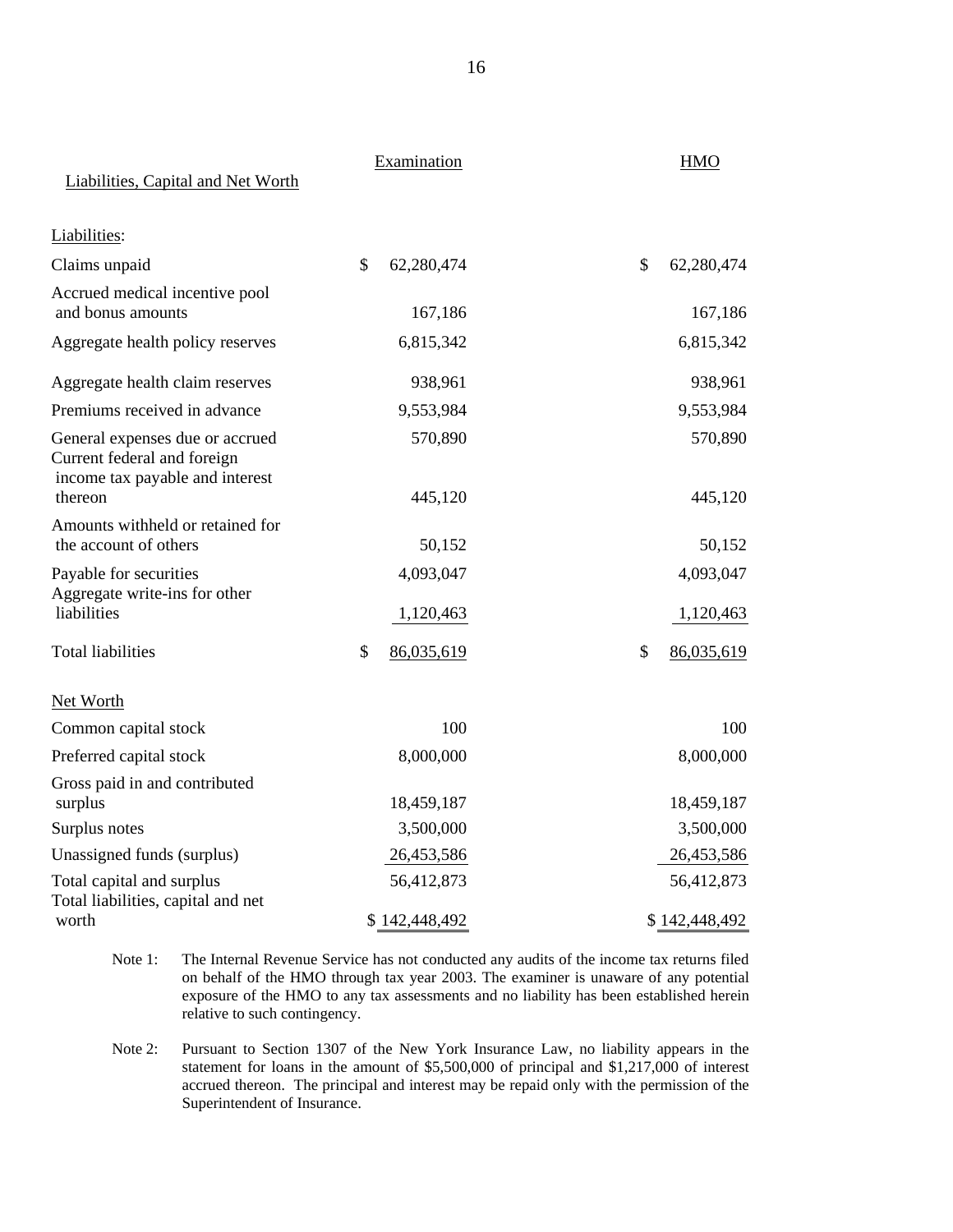B. Statement of Revenue and Expenses and Net Worth

Operations for the period from January 1, 2000 to December 31, 2003 produced an

increase in net worth of \$ 26,942,954 detailed as follows:

| Revenue:                                           |                 |                  |
|----------------------------------------------------|-----------------|------------------|
| Net premium income                                 | \$1,361,757,051 |                  |
| Change in unearned premium reserves and reserve    |                 |                  |
| for rate credits                                   | 11,527,113      |                  |
| Aggregate write-ins for non-health revenues        | 9,439           |                  |
| Net investment income earned                       | 17,471,028      |                  |
| Net realized capital gains or (losses)             | 209,554         |                  |
| Net reinsurance recoveries                         | 684,250         |                  |
| Incentive pool, withhold adjustments and bonus     |                 |                  |
| amounts                                            | 4,630,584       |                  |
| Total revenue                                      |                 | \$1,396,289,019  |
| <b>Medical and Hospital Expenses:</b>              |                 |                  |
| Total hospital and medical                         | \$1,056,474,512 |                  |
| Other professional services                        | 17,963,290      |                  |
| Emergency room and out-of-area                     | 563,132         |                  |
| Prescription drugs                                 | 60,918,705      |                  |
| Aggregate write-ins for other hospital and medical | 6,250,547       |                  |
| Aggregate write-ins for other income or expenses   | 288,355         |                  |
| Total medical and hospital expenses                |                 | \$1,142,458,541  |
| Administrative expenses:                           |                 |                  |
| Claims adjustment expenses                         |                 | 69,160,573       |
| General administrative expenses                    |                 | 120,113,512      |
| Total underwriting expenses                        |                 | 1,331,732,626    |
| Net income before federal income taxes             |                 | 64,556,393       |
| Federal and foreign incomes taxes incurred         |                 | (22, 280, 886)   |
| Net income                                         |                 | \$<br>42,275,507 |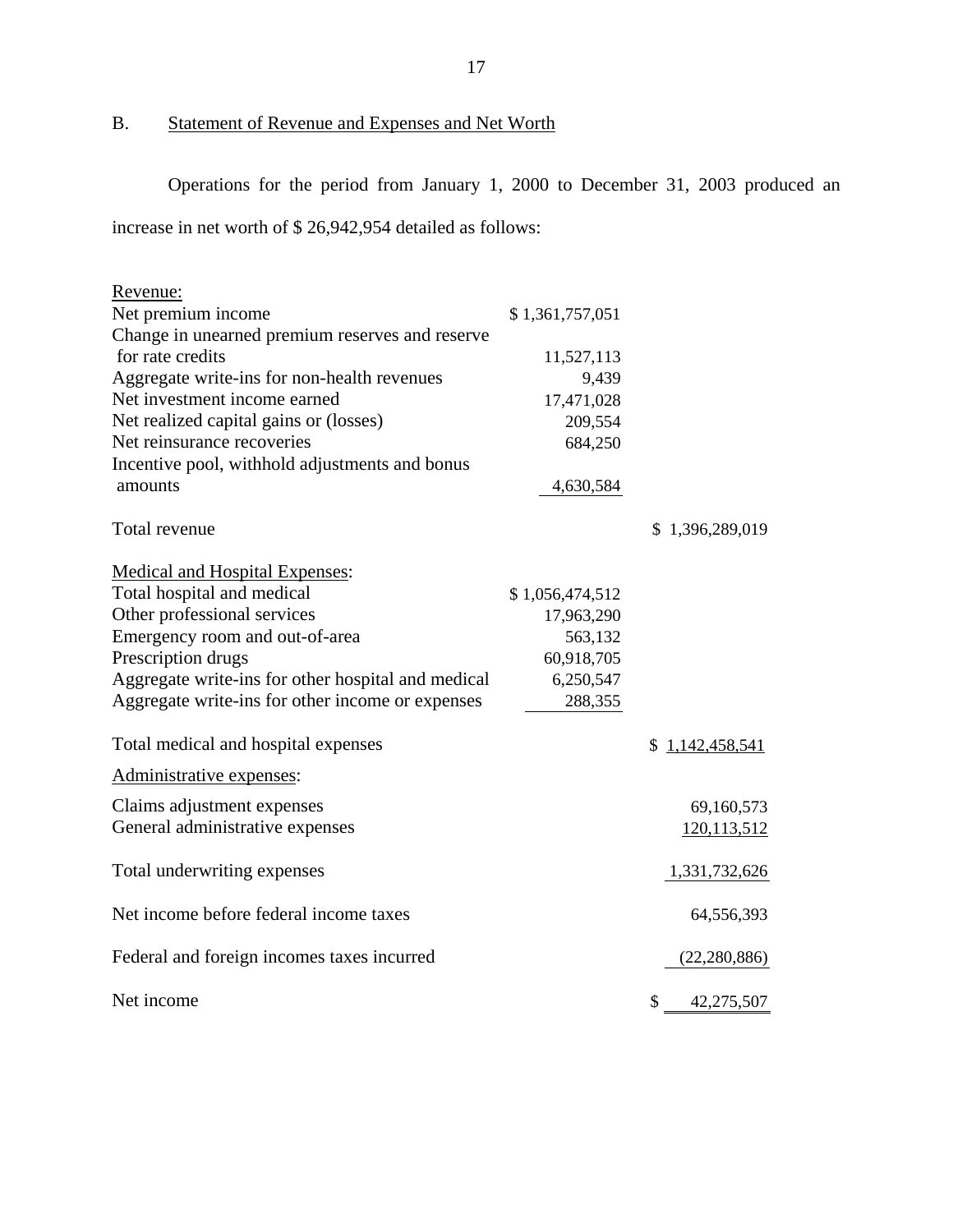## Change in Net Worth

Combined net worth of UnitedHealthcare of New York, Inc. and UnitedHealthcare of Upstate New York, Inc per reports on examination as of December 31, 1999

\$ 29,469,919

|                                          | Gains in<br>Net Worth | Losses in<br>Net Worth |              |
|------------------------------------------|-----------------------|------------------------|--------------|
| Net income                               | \$42,275,507          |                        |              |
| Change in non-admitted assets            | 5,039,350             |                        |              |
| Change in unauthorized reinsurance       |                       | 3,961,941<br>\$        |              |
| Decrease in surplus notes                |                       | 2,000,000              |              |
| Cumulative effect in changes in          |                       |                        |              |
| accounting principle                     | 435,427               |                        |              |
| Change in deferred income tax            |                       | 1,570,969              |              |
| Increase/decrease in contingency         |                       |                        |              |
| reserves                                 | 2,947,014             |                        |              |
| Dividends to stockholders                |                       | 13,100,000             |              |
| Aggregate write ins for changes in       |                       |                        |              |
| retained earnings                        |                       | 2,822,482              |              |
| Aggregate write-ins for gains in surplus |                       | 298,952                |              |
| Net increase in net worth                |                       |                        | \$26,942,954 |
|                                          |                       |                        |              |
| Net worth per report on examination      |                       |                        |              |
| as of December 31, 2003                  |                       |                        | \$56,412,873 |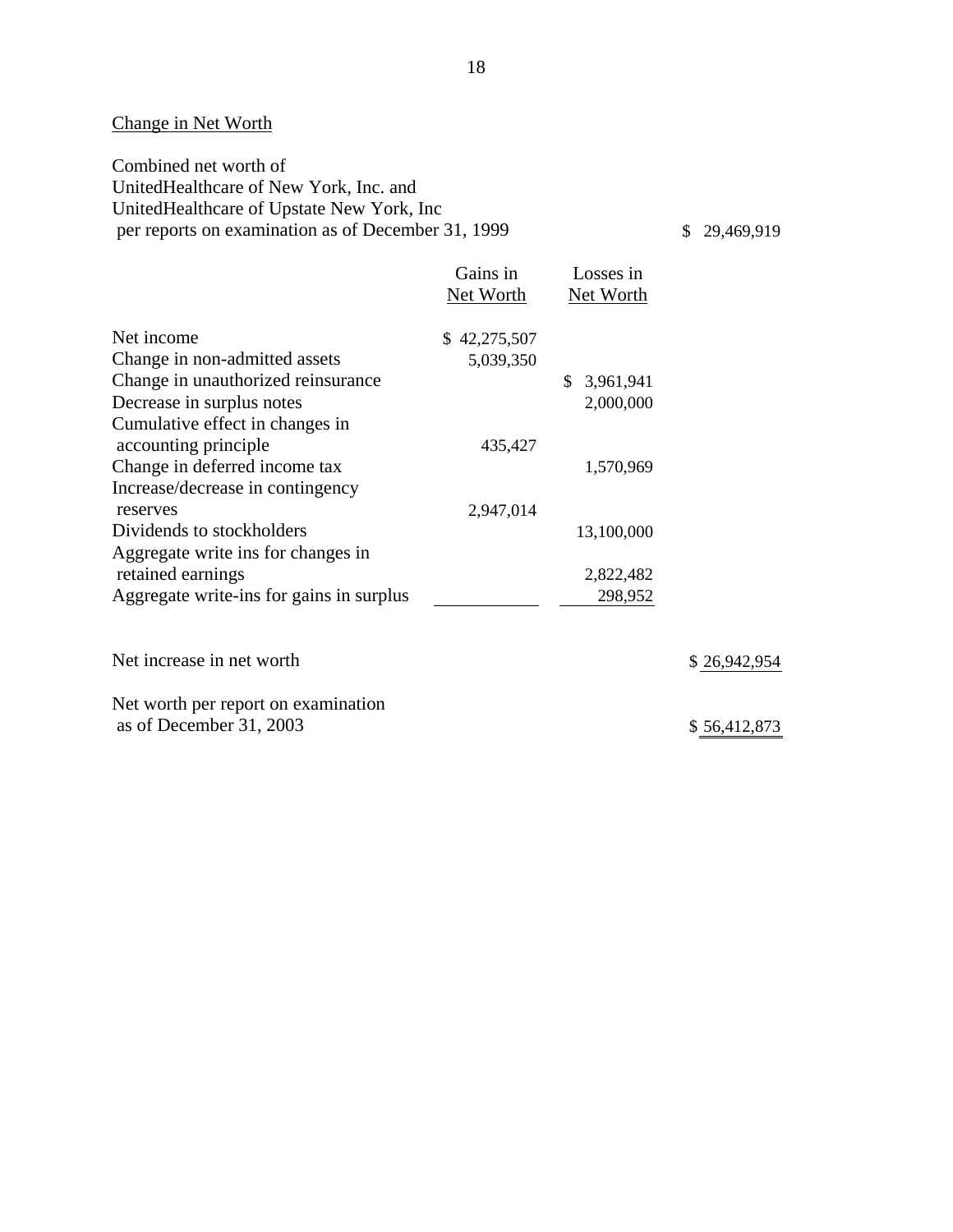### **4. CLAIMS RESERVES**

<span id="page-20-0"></span>The examination liability of \$62,280,474 is the same as the amount reported by the HMO in its 2003 filed Annual Statement.

The examination analysis of the unpaid claims reserve was conducted in accordance with generally accepted actuarial principles and practices and was based on statistical information contained in the HMO's internal records and in its filed annual statements as verified during the examination. The examination reserve was based upon actual payments made through June 30, 2004 plus an estimate for claims remaining unpaid at that date. Such estimate was calculated based on actuarial principles, which utilized the HMO's past experience in projecting the ultimate cost of claims incurred on or prior to December 31, 2003, that were still outstanding at June 30, 2004.

### **5. MARKET CONDUCT**

In the course of this examination, a review was made of the manner in which the HMO conducts its business and fulfills its contractual obligations to policyholders and claimants. The review was general in nature and is not to be construed to encompass the more precise scope of a market conduct examination. The review was directed at the practices of the HMO in the following major areas: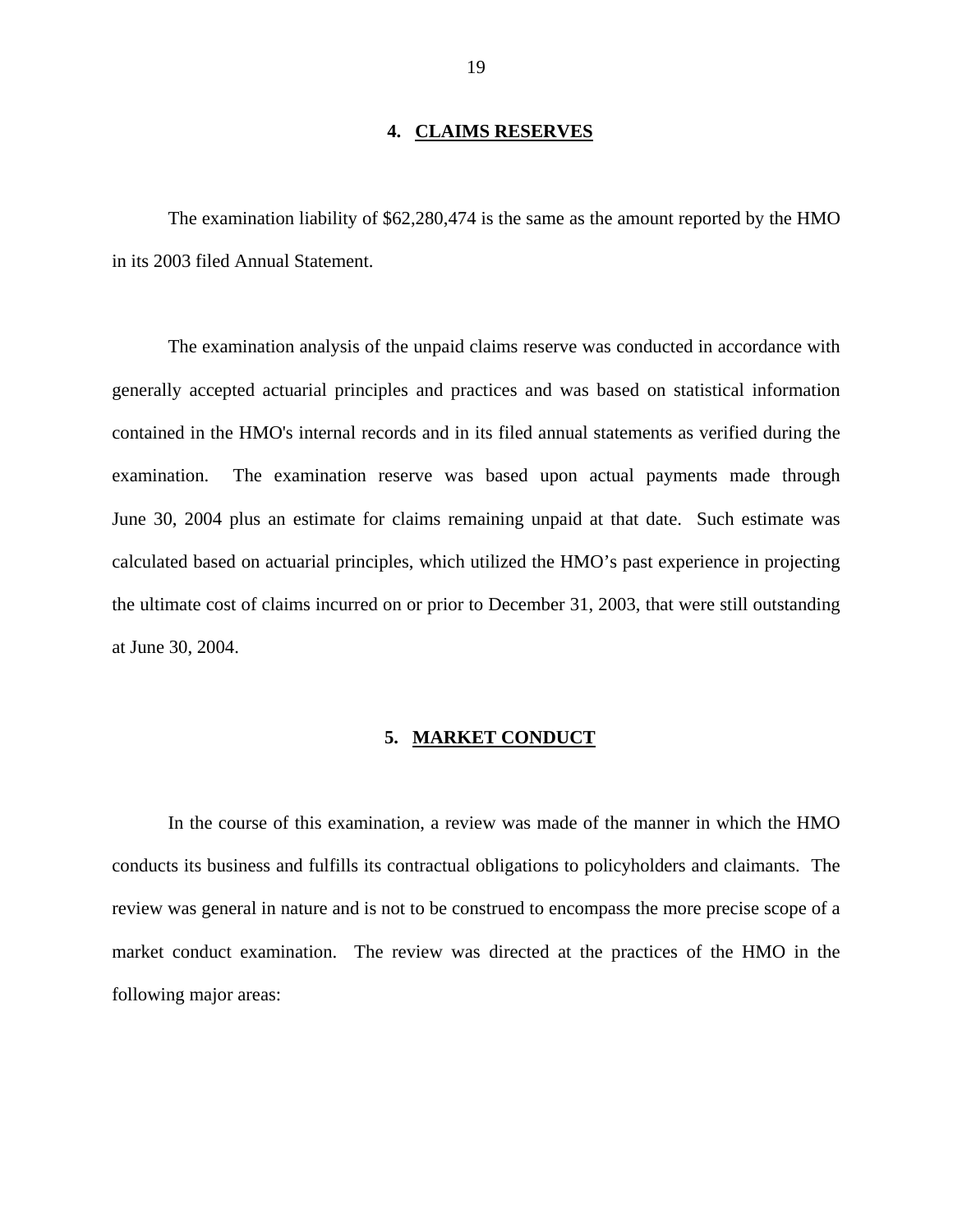- <span id="page-21-0"></span>A. Claims processing
- B. Prompt Pay Law
- C. Denied claims
- D. Explanation of benefits statements
- E. Schedule M
- F. Grievances
- G. Utilization review
- H. Utilization review appeals
- I. Appointment of agents
- J. Commission payments
- K. Fraud prevention and detection

### A. Claims Processing

A review of claims adjudicated by the HMO was performed by using a statistical sampling methodology covering claims processed during the period January 1, 2003 through December 31, 2003 in order to evaluate the overall accuracy and compliance environment of UHcNY's claims processing environment.

The claim population for the HMO was divided into medical and hospital claim segments. A random statistical sample was drawn from each segment. It should be noted for the purpose of this analysis, those medical costs characterized as Pharmacy, Medicare/Medicaid, Dental, Capitated Payments, and HCRA bulk payments were excluded.

The sample size for each population (one for medical claims and one for hospital claims) was comprised of 167 randomly selected claim transactions. Additional random samples were generated for each group as "replacement items" in the event it was determined a particular claim transaction selected in the sample should be excluded. Accordingly, various replacement items were appropriately utilized. In total, 334 claims were selected for review.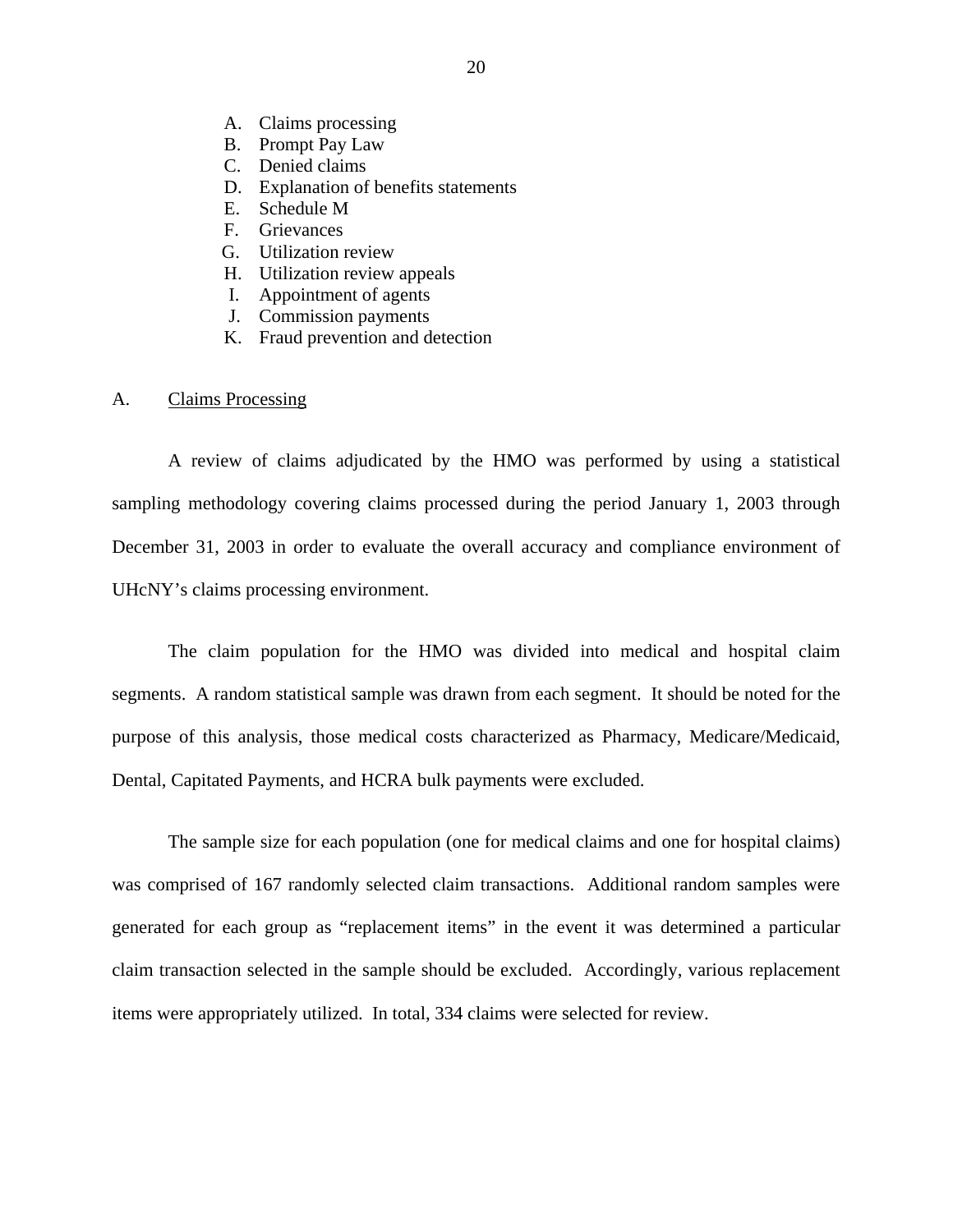The examination review of the HMO found a calculated financial error rate of 9.58% for medical claims and 30.54% for hospital claims and overall claims processing financial accuracy levels were 90.42% for medical claims and 69.46% for hospital claims. Procedural error rates were 10.78% for medical claims and 32.34% for hospital claims and overall claims processing procedural accuracy levels were 89.22% for medical claims and 67.66% for hospital claims.

Financial accuracy is defined as the percentage of times the dollar value of the claim payment was correct. Procedural accuracy is defined as the percentage of times claim transactions were processed in accordance with the HMO's guidelines and/or Department regulations. An error in processing accuracy may or may not affect the financial accuracy. However, a financial error is caused by a procedural error and as such, it is counted both as a financial error and a procedural error.

The following charts illustrate the financial and procedural claims accuracy findings summarized above: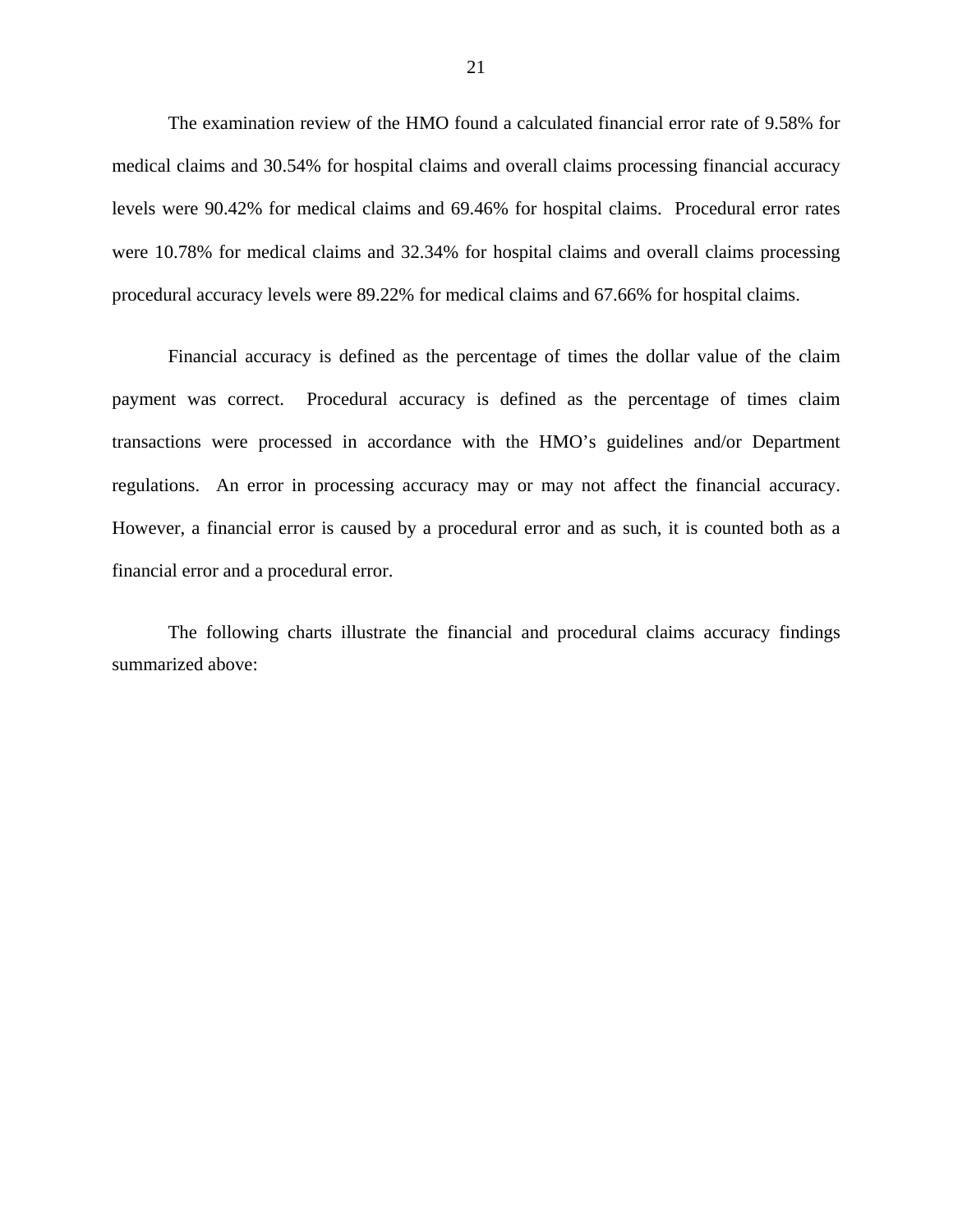|                                   | <b>Medical</b><br><b>Claims</b> | <b>Hospital</b><br><b>Claims</b> |
|-----------------------------------|---------------------------------|----------------------------------|
| Population                        | 349,658                         | 13,318                           |
| Sample size                       | 167                             | 167                              |
| Number of claims with errors      | 16                              | 51                               |
| <b>Calculated error rate</b>      | 9.58%                           | 30.54%                           |
| Upper error limit                 | 14.04%                          | 37.52%                           |
| Lower error limit                 | 5.12%                           | 23.55%                           |
| <b>Calculated claims in error</b> | 33,497                          | 4,067                            |
| Upper limit claims in error       | 49,092                          | 4,997                            |
| Lower limit claims in error       | 17,902                          | 3,136                            |

## **Summary of Financial Claims Accuracy**

Note: The upper and lower error limits represent the range of potential error (e.g., if 100 samples were selected the rate of error would fall between these limits 95 times).

|                                   | <b>Medical</b><br><b>Claims</b> | <b>Hospital</b><br><b>Claims</b> |
|-----------------------------------|---------------------------------|----------------------------------|
| Population                        | 349,658                         | 13,318                           |
| Sample size                       | 167                             | 167                              |
| Number of claims with errors      | 18                              | 54                               |
| <b>Calculated error rate</b>      | 10.78%                          | 32.34%                           |
| Upper error limit                 | 15.48%                          | 39.43%                           |
| Lower error limit                 | 6.08%                           | 25.24%                           |
| <b>Calculated claims in error</b> | 37,693                          | 4,307                            |
| Upper limit claims in error       | 54,127                          | 5,251                            |
| Lower limit claims in error       | 21,259                          | 3,361                            |

## **Summary of Procedural Claims Accuracy**

Note: The upper and lower error limits represent the range of potential error (e.g., if 100 samples were selected the rate of error would fall between these limits 95 times).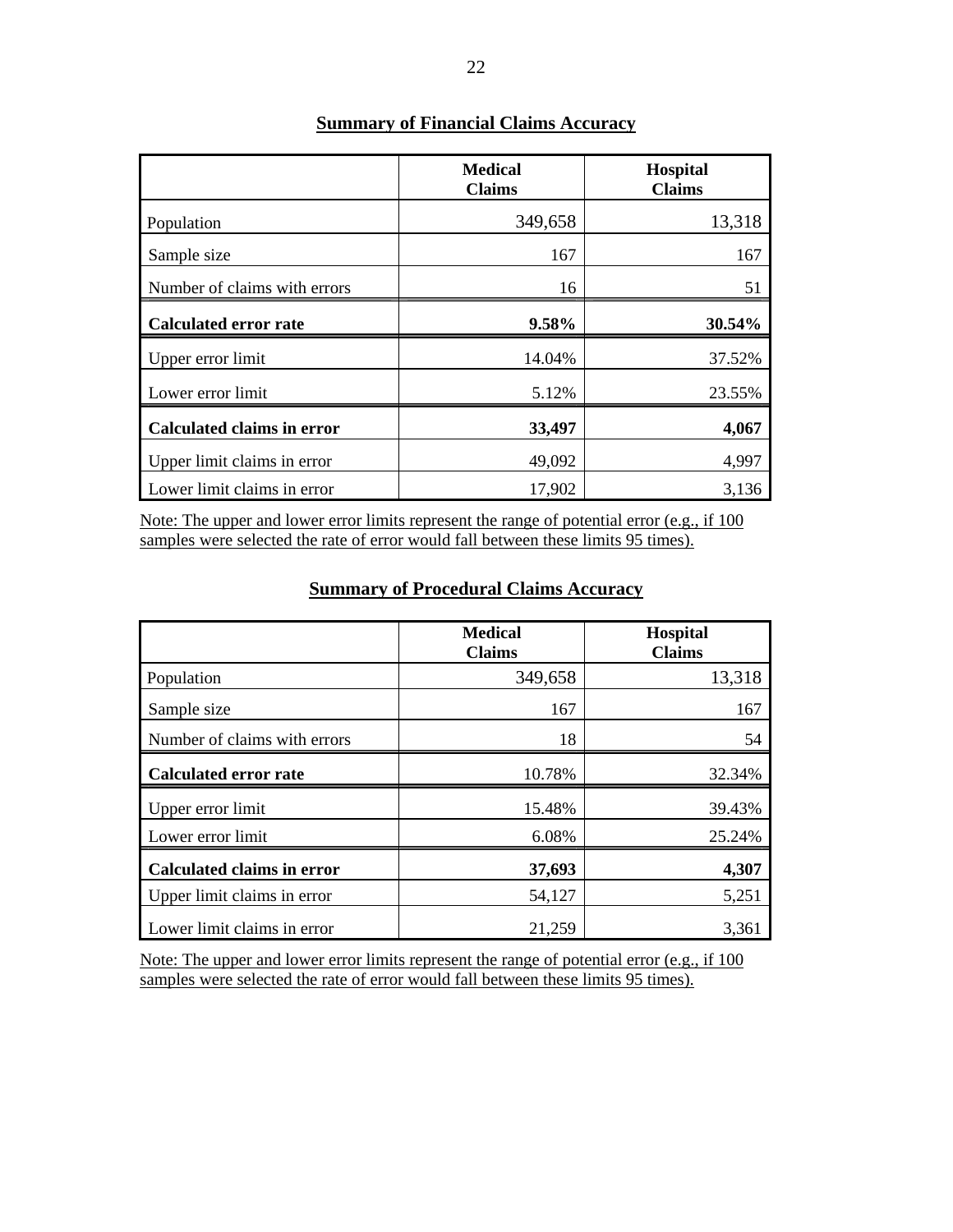During the process of reviewing the claim transactions within the various claim adjudication samples, the following was noted:

There were several instances where CPT code 36415 for collection of blood was inappropriately denied. The HMO found the incorrect denials were caused by a system error which showed the code as not separately payable.

It is recommended that UHcNY take steps to correct any system errors that resulted in incorrect denials of CPT code 36415 and that it re-adjudicates claims to determine if additional payments are necessary.

The HMO's direct pay conversion policies are administered by vendors who verify the subscriber's eligibility information. Several claims were denied because the UHcNY claim processing system showed the subscriber's policy as cancelled. This was caused by the failure of UHcNY's previous vendor, NCO, to supply the correct policy information for some subscribers, to Conexis, UHcNY's vendor as of January 1, 2003.

It is recommended that UHcNY take steps to ensure that its current vendor Conexis has the correct policy information for its subscribers and that it re-adjudicates claims to determine if additional payments are necessary.

• There were several instances where a hospital (HCRA) surcharge amount was either paid incorrectly or not at all on laboratory claims.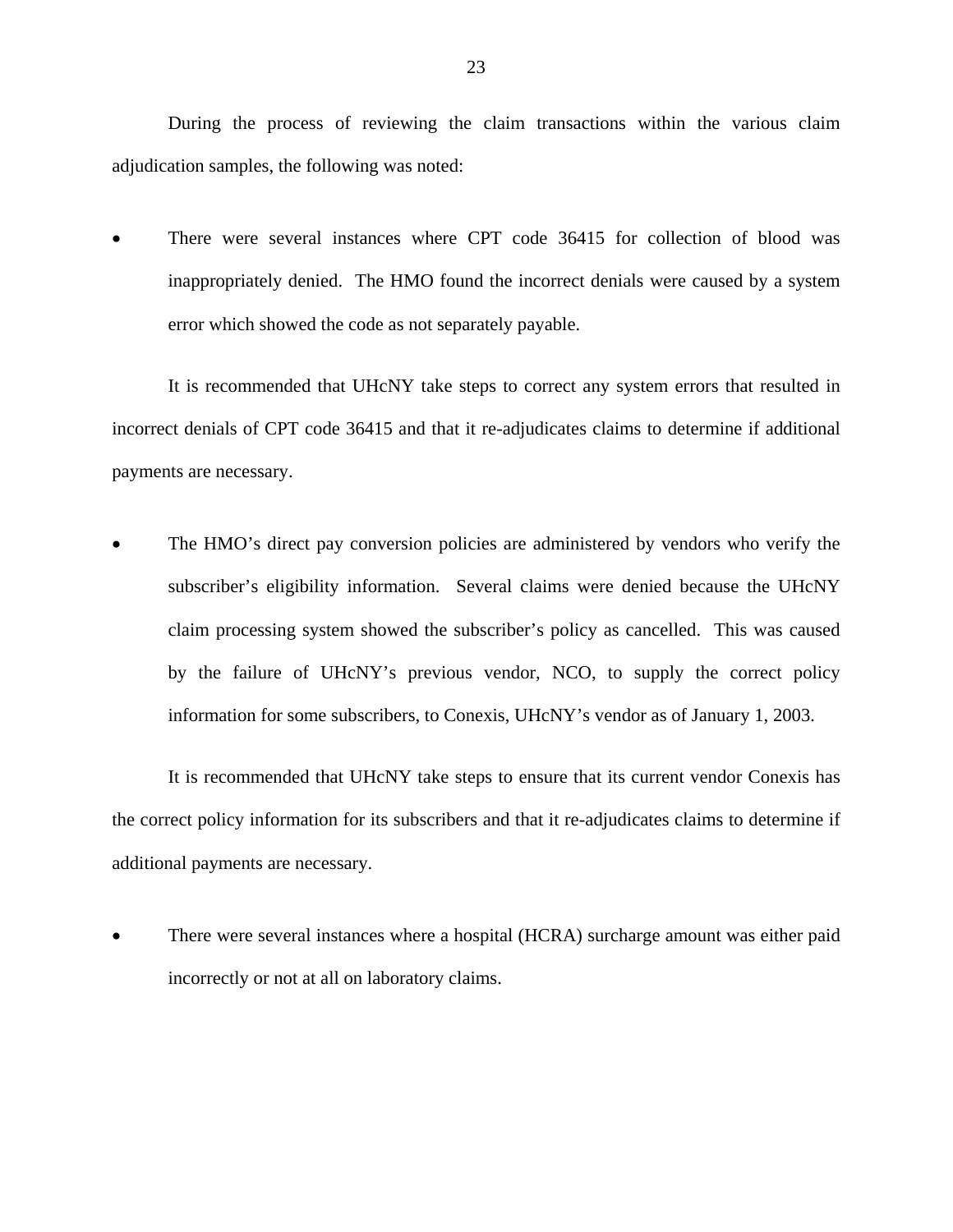It is recommended that UHcNY review all claims paid for the period January 1, 2003 to December 31, 2003 where a HCRA surcharge was applicable, and determine whether the HCRA surcharge was applied and paid correctly.

The HMO has the following procedures in place to pay claims for services rendered outside the United States. Any travel related claims over \$2,500 and expatriate claims over \$10,000 are referred to the Special Investigations Unit. Other items that are reviewed on claims submissions for evidence of fraud include dates of service and other medical information not matching within the records and claims that are from countries known to be a high risk for fraud or abuse activities. The first criteria for determining whether a claim is referred to the Special Investigation Unit is the dollar threshold, however claims are reviewed regardless of the dollar threshold.

Typically, service outside of the United States is difficult to confirm, so insurance fraud is easier to commit; providers are often unknown and their credentials cannot be confirmed. Further, the possibility for collusion is high. For these reasons, the dollar threshold for claims may not provide adequate protection against fraud.

It is recommended that the HMO re-evaluate the level at which foreign claims will be referred to its special investigation unit oversight group for investigation prior to payment.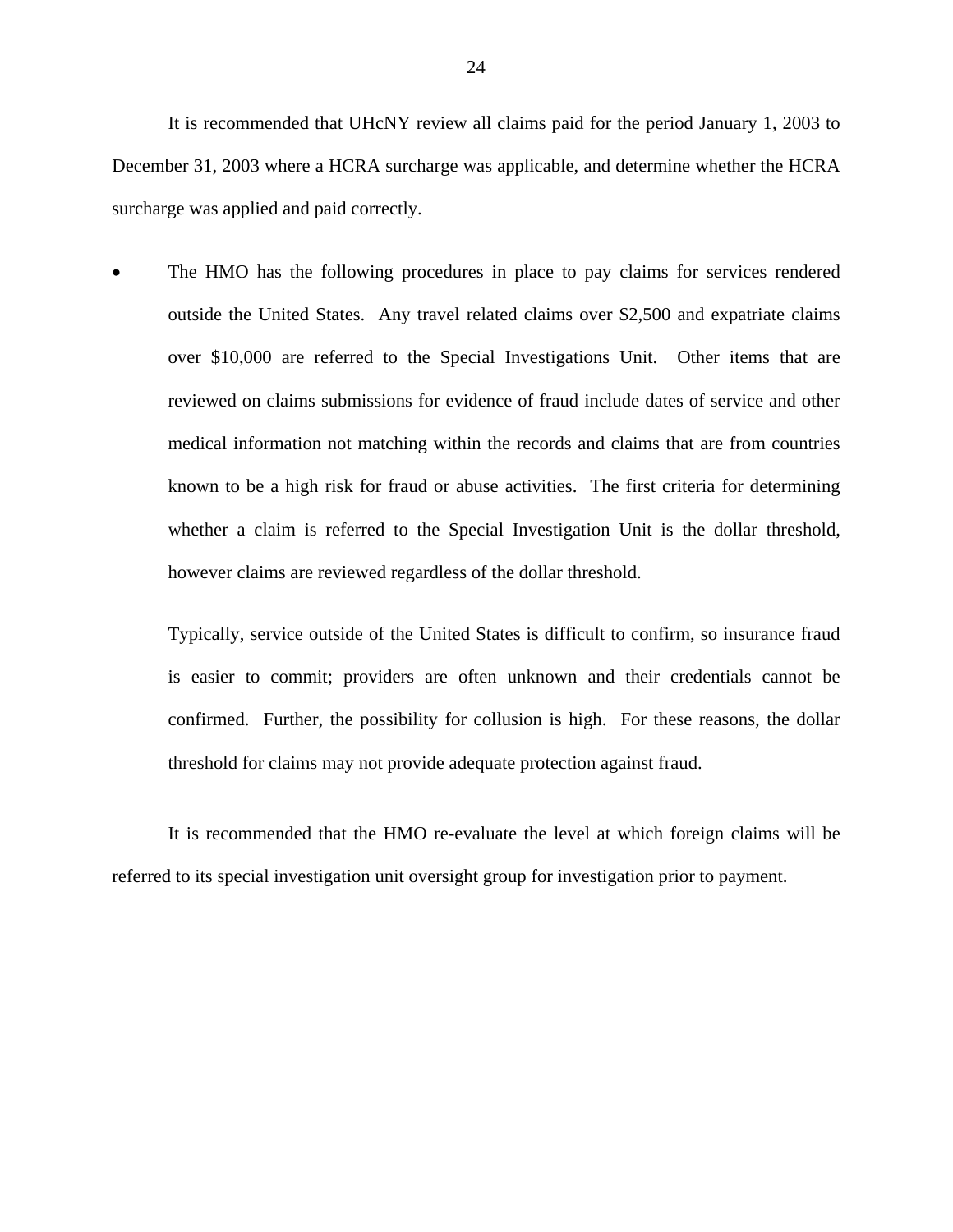### <span id="page-26-0"></span>B. Prompt Pay Law

Section 3224-a of the New York Insurance Law "Standards for prompt, fair and equitable settlement of claims for health care and payments for health care services" (Prompt Pay Law) requires all insurers to pay undisputed claims within forty-five days of receipt. If such undisputed claims are not paid within forty-five days of receipt, interest may be payable.

Section 3224-a(a) of the New York Insurance Law states:

"(a) Except in a case where the obligation of an insurer or an organization or corporation licensed or certified pursuant to article forty-three of this chapter or article forty-four of the public health law to pay a claim submitted by a policyholder or person covered under such policy or make a payment to a health care provider is not reasonably clear, or when there is a reasonable basis supported by specific information available for review by the superintendent that such claim or bill for health care services rendered was submitted fraudulently, such insurer or organization or corporation shall pay the claim to a policyholder or covered person or make a payment to a health care provider within forty-five days of receipt of a claim or bill for services rendered."

Section 3224-a(c) of the New York Insurance Law states:

 the standards contained in this section shall be obligated to pay to the health care "(c) Each claim or bill for health care services processed in violation of this section shall constitute a separate violation. In addition to the penalties provided in this chapter, any insurer or organization or corporation that fails to adhere to provider or person submitting the claim, in full settlement of the claim or bill for health care services, the amount of the claim or health care payment plus interest on the amount of such claim or health care payment of the greater of the rate equal to the rate set by the commissioner of taxation and finance for corporate taxes pursuant to paragraph one of subsection (e) of section one thousand ninety-six of the tax law or twelve percent per annum, to be computed from the date the claim or health care payment was required to be made. When the amount of interest due on such a claim is less than two dollars, an insurer or organization or corporation shall not be required to pay interest on such claim."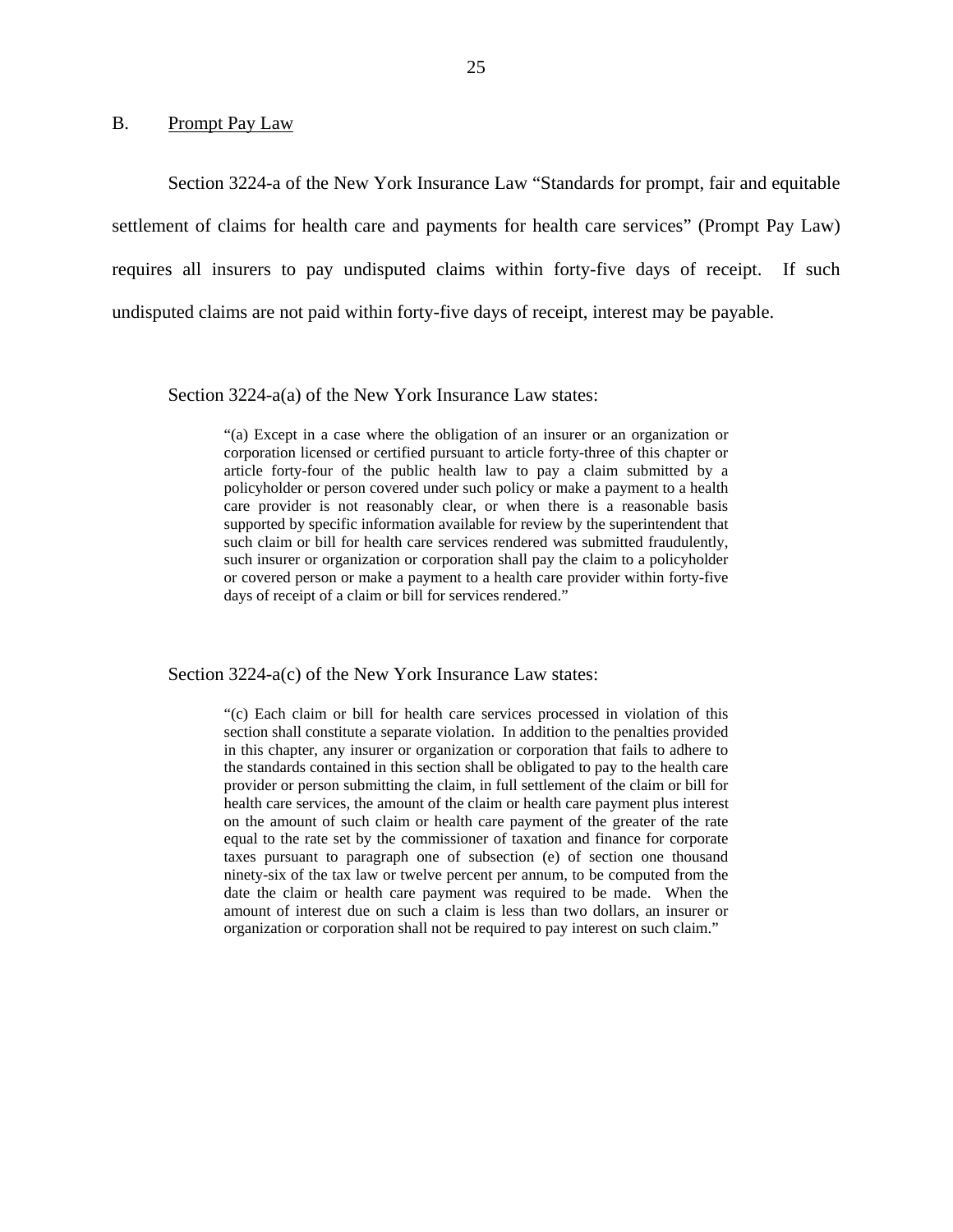Two statistical samples (one for hospital claims and one for medical claims) of claims not adjudicated within 45 days of submission to the HMO were reviewed to determine whether the payment was in violation of the timeframe requirements of Section 3224-a(a) of the New York Insurance Law and if interest was appropriately paid pursuant to Section 3224-a(c) of the New York Insurance Law. Accordingly, all claims that were not adjudicated within 45 days of receipt, during the period January 1, 2003 through December 31, 2003 were segregated. A statistical sample of each population was then selected to determine whether the claims were subject to interest, and whether such interest was properly calculated, as required by statute.

The following charts illustrate Prompt Pay compliance as determined by this examination: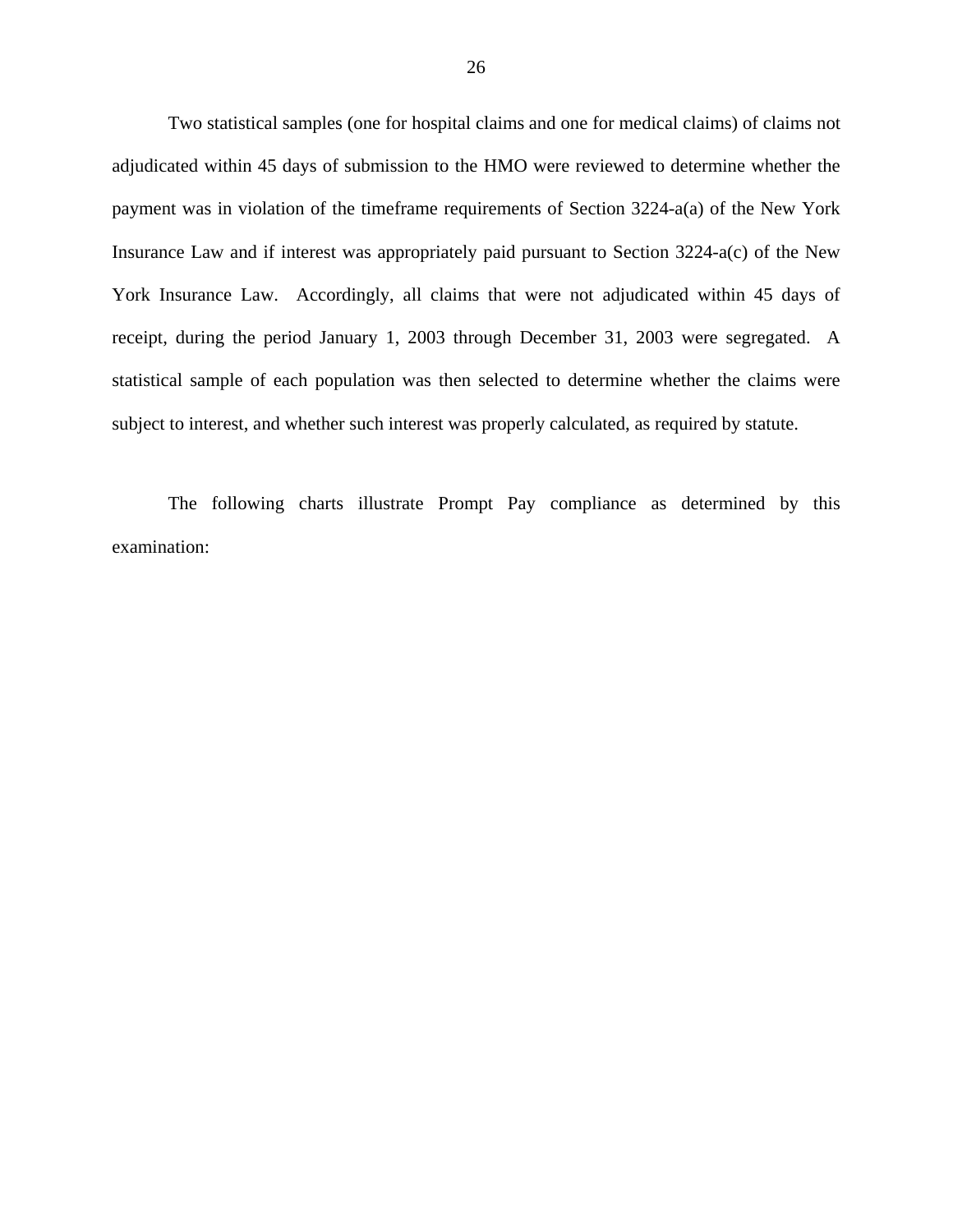|                                          | <b>Medical</b><br><b>Claims</b> | <b>Hospital</b><br><b>Claims</b> |
|------------------------------------------|---------------------------------|----------------------------------|
| Total population                         | 349,658                         | 13,318                           |
| Population of claims adjudicated past 45 |                                 |                                  |
| days of receipt                          | 5,515                           | 474                              |
| Sample size                              | 167                             | 167                              |
| Number of claims with errors             | 149                             | 165                              |
| <b>Calculated error rate</b>             | 89.22%                          | 98.80%                           |
| Upper error limit                        | 93.92%                          | 100%                             |
| Lower error limit                        | 84.52%                          | 97.15%                           |
| <b>Calculated claims in error</b>        | 4,920                           | 468                              |
| Upper limit claims in error              | 5,180                           | 474                              |
| Lower limit claims in error              | 4,661                           | 460                              |

## **Summary of Violations of Section 3224-a(a)**

Note: The upper and lower error limits represent the range of potential error (e.g., if 100 samples were selected the rate of error would fall between these limits 95 times).

## **Summary of Violations of Section 3224-a(c)**

|                                                                                       | <b>Medical</b><br><b>Claims</b> | <b>Hospital</b><br><b>Claims</b> |
|---------------------------------------------------------------------------------------|---------------------------------|----------------------------------|
| Total population                                                                      | 349,658                         | 13,318                           |
| Population of claims paid past 45 days of<br>receipt (that are eligible for interest) | 3,118                           | 374                              |
| Sample size                                                                           | 167                             | 167                              |
| Number of claims with errors                                                          | 2                               | 38                               |
| <b>Calculated error rate</b>                                                          | 1.20%                           | 22.75%                           |
| Upper error limit                                                                     | 2.85%                           | 29.11%                           |
| Lower error limit                                                                     | 0.0%                            | 16.40%                           |
| <b>Calculated claims in error</b>                                                     | 37                              | 85                               |
| Upper limit claims in error                                                           | 89                              | 109                              |
| Lower limit claims in error                                                           |                                 | 61                               |

Note: The upper and lower error limits represent the range of potential error (e.g., if 100 samples were selected the rate of error would fall between these limits 95 times).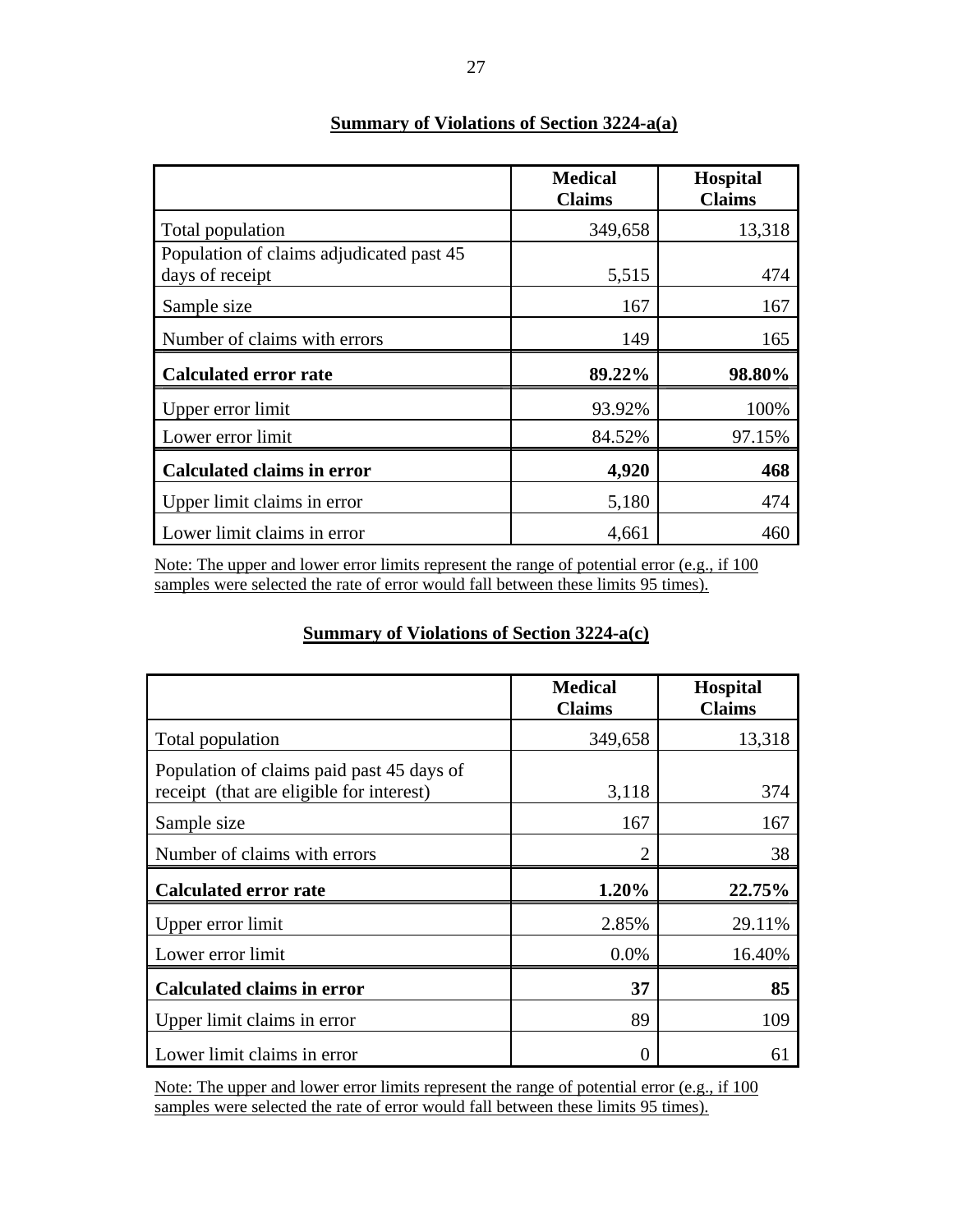It is noted that the extrapolated number of violations relates to the population of claims used for the sample, which consisted of only those claims adjudicated over forty-five days from receipt (for Section 3224-a(a)), and those claims which incurred interest of two dollars or more (for Section 3224-a(c)), based upon the examinations calculations for claims adjudicated by the HMO during the period January 1, 2003 through December 31, 2003.

The population of claims adjudicated after forty-five days from date of receipt for the HMO consisted of 5,515 medical and 474 hospital claims out of 349,658 medical and 13,318 hospital claims processed during the period under review. The population of claims which incurred interest of two dollars or more consisted of 3,118 medical and 374 hospital claims out of 349,658 medical and 13,318 hospital claims processed during the period under review.

The HMO's claim processing system calculates interest due on a claim from the date a claim is overdue, through the adjudication date, plus two additional days, to allow time to mail the payment. During the review it was found that some claims were mailed later or earlier then the two days allowed for. Depending on the size of the payment, this could result in a significant difference in the interest payment.

Seven of the thirty-seven Prompt Pay interest errors uncovered during the examiners review of hospital claims were the result of incorrect interest payment amounts.

During the review of Prompt Pay for claims where interest was due, the HMO reprocessed and paid interest on many of the sampled claims if they found the claim was initially processed incorrectly.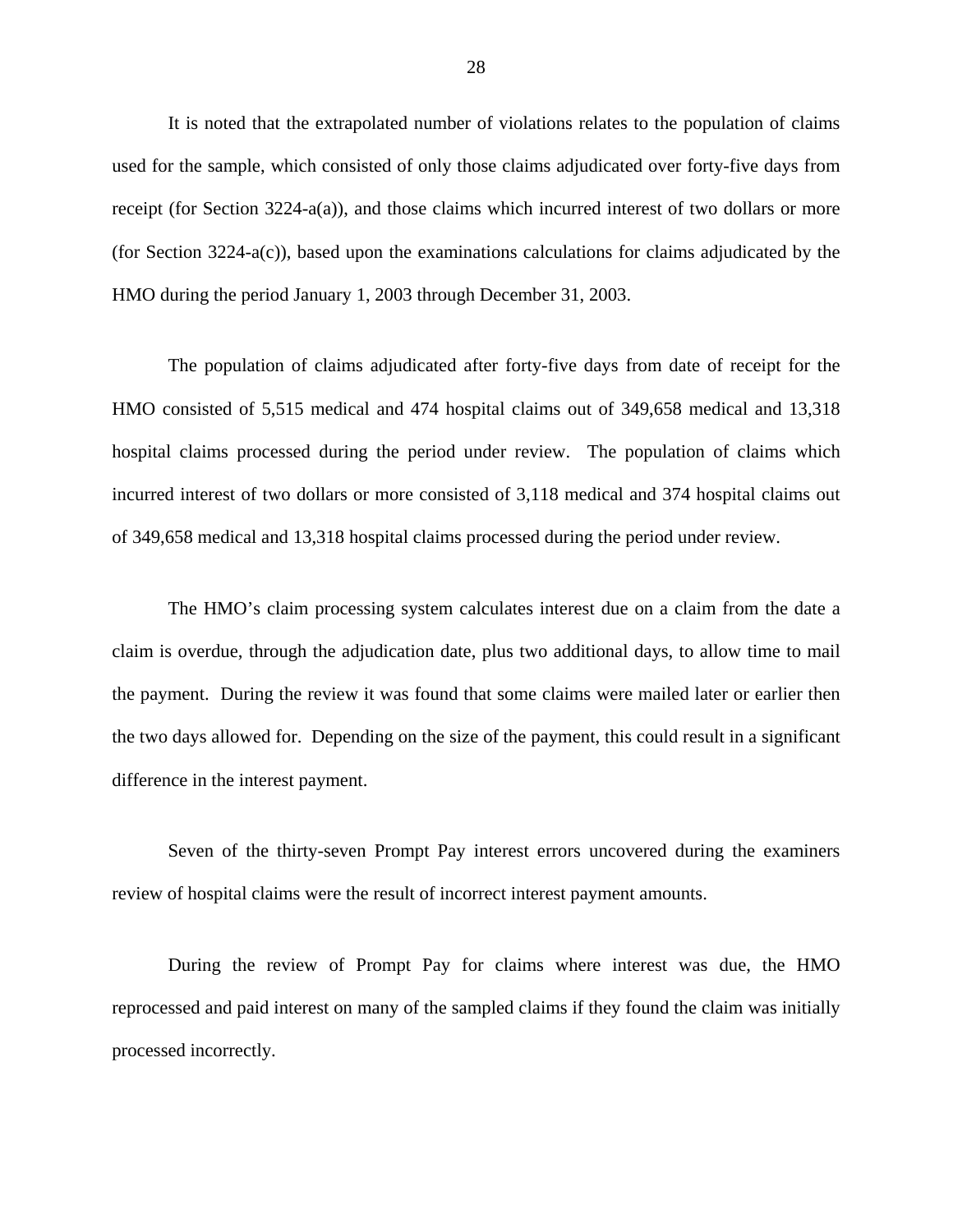It is recommended that the HMO review its Prompt Pay procedures to improve its compliance with Section 3224-a(a) of the New York Insurance Law.

It is also recommended that the HMO implement the necessary procedures and training in order to ensure compliance with Section 3224-a(a) of the New York Insurance Law.

It is further recommended that the HMO comply with Section 3224-a(c) of the New York Insurance Law and calculate interest due on all applicable claims paid after 45 days of receipt.

As the result of Prompt Pay reviews by this Department's Consumer Services Bureau, the HMO entered into several Stipulations with the Department. As part of the stipulation agreements, the Consumer Services Bureau requires companies to reprocess and pay all late claims received as complaints by the Bureau over the six month period of its review and reprocess all late claims for an additional three month period afterward. The Stipulations dated November 6, 2003 and April 14, 2004 between the HMO and the Department required the HMO to conduct a review of overdue claims for the period's January 1, 2003 to June 30, 2003 and October 1, 2003 to December 31, 2003.

It is recommended that the HMO reprocess all claims adjudicated during the period January 1, 2003 to December 31, 2003 that were not covered by the Stipulations noted above, for compliance with Section 3224-a(a) of the New York Insurance Law and pay any interest owed pursuant to Section 3224-a(c) of the New York Insurance Law.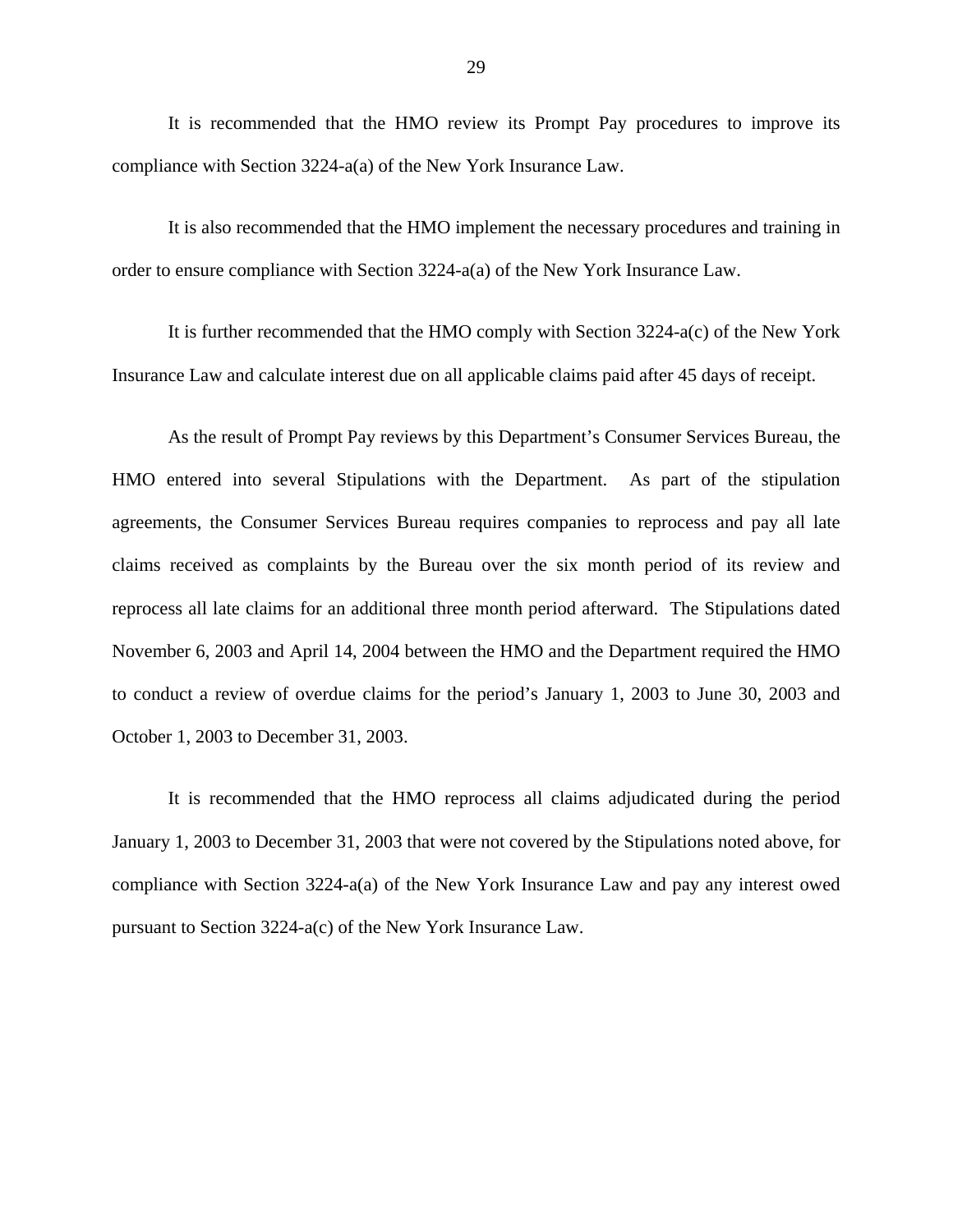## <span id="page-31-0"></span>C. Denied Claims

### Section 3224-a(b) of the New York Insurance Law states in part:

 licensed or certified pursuant to article forty-three of this chapter or article forty- the benefits covered under a contract or agreement, or the manner in which and notify the policyholder, covered person or health care provider in writing "In a case where the obligation of an insurer or an organization or corporation four of the public health law to pay a claim or make a payment for health care services rendered is not reasonably clear due to a good faith dispute regarding the eligibility of a person for coverage, the liability of another insurer or corporation or organization for all or part of the claim, the amount of the claim, services were accessed or provided, an insurer or organization or corporation shall pay any undisputed portion of the claim in accordance with this subsection within thirty calendar days of the receipt of the claim..."

An initial review of denied claims was completed by the examiner from a data file provided by the HMO. A sample of fifty medical claims and a sample of fifty hospital claims with a "zero payment" were reviewed to determine UHcNY's compliance with the above statue.

The review found that thirty-five out of the fifty medical claim denials and thirty-six out of the fifty hospital claim denials selected were not actually denials, but were adjustments of previously processed claims. These claims had been processed in prior years and when adjustments were made to the claim such as an additional payment on a claim due to a change in rates or from an additional review of the claim, the original claim payment was backed out of the system resulting in a zero payment as the adjusted claim payment amount was entered into the system. These claim adjustments were included in the data and were picked up as zero payments for claims processed in 2003. After numerous attempts by the examiner and the HMO to review and stratify the data, it was determined that an accurate review of UHcNY's denied claims could not be done.

It is recommended that UHcNY put in place procedures that allow the claim system to differentiate between claim adjustments that create zero payments and actual denied claims.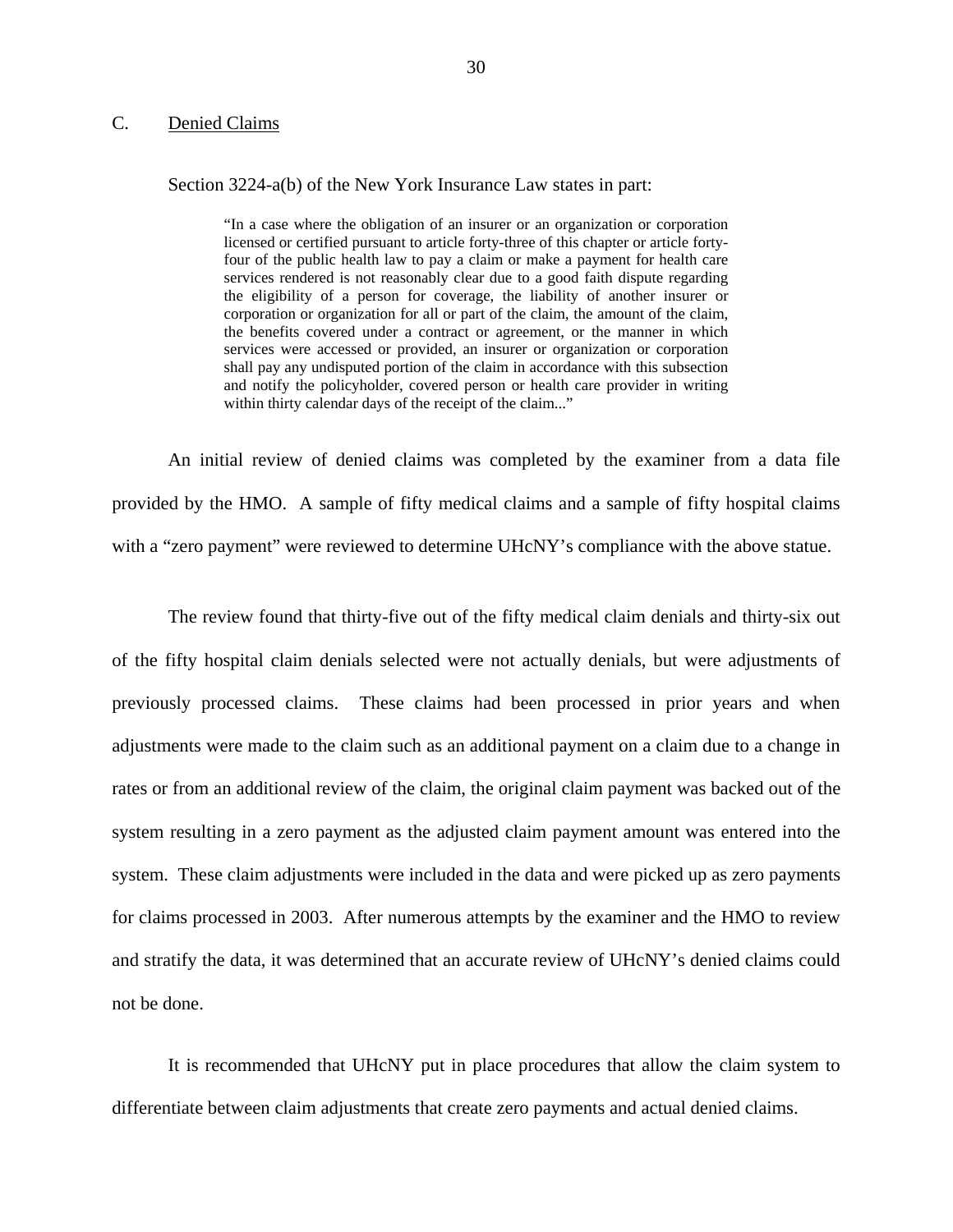<span id="page-32-0"></span>It is recommended that the HMO create procedures to ensure that outstanding claims in its claims system are paid in a timely manner when originally submitted, or properly denied within the applicable period as required by Section 3224-a(b) of the New York Insurance Law.

### D. Explanation of Benefits Statements ("EOB")

As part of the review of the HMO's claims practices and procedures, an analysis of the EOB sent to subscribers and/or providers by the HMO was performed. An EOB is an important link between the subscriber, the provider and the HMO. It should clearly communicate to the subscriber and/or provider that the HMO has processed a claim and how that claim was processed. It should clearly describe the charges submitted, the date the claim was received, the amount allowed for the services rendered, and show any balance owed to the provider. It should also serve as the documentation to recover any money from coordination of benefits with other carriers.

The samples selected for analyzing EOBs were the same hospital claims sample and medical claims sample used for the claims processing review noted above.

Section 3234(b) of the New York Insurance Law states:

- "(b) The explanation of benefits form must include at least the following:
- (1) the name of the provider of service the admission or financial control number, if applicable;
- (2) the date of service;
- (3) an identification of the service for which the claim is made;
- (4) the provider's charge or rate;
- co-payments, and any other reduction of the amount claimed; (5) the amount or percentage payable under the policy or certificate after deductibles,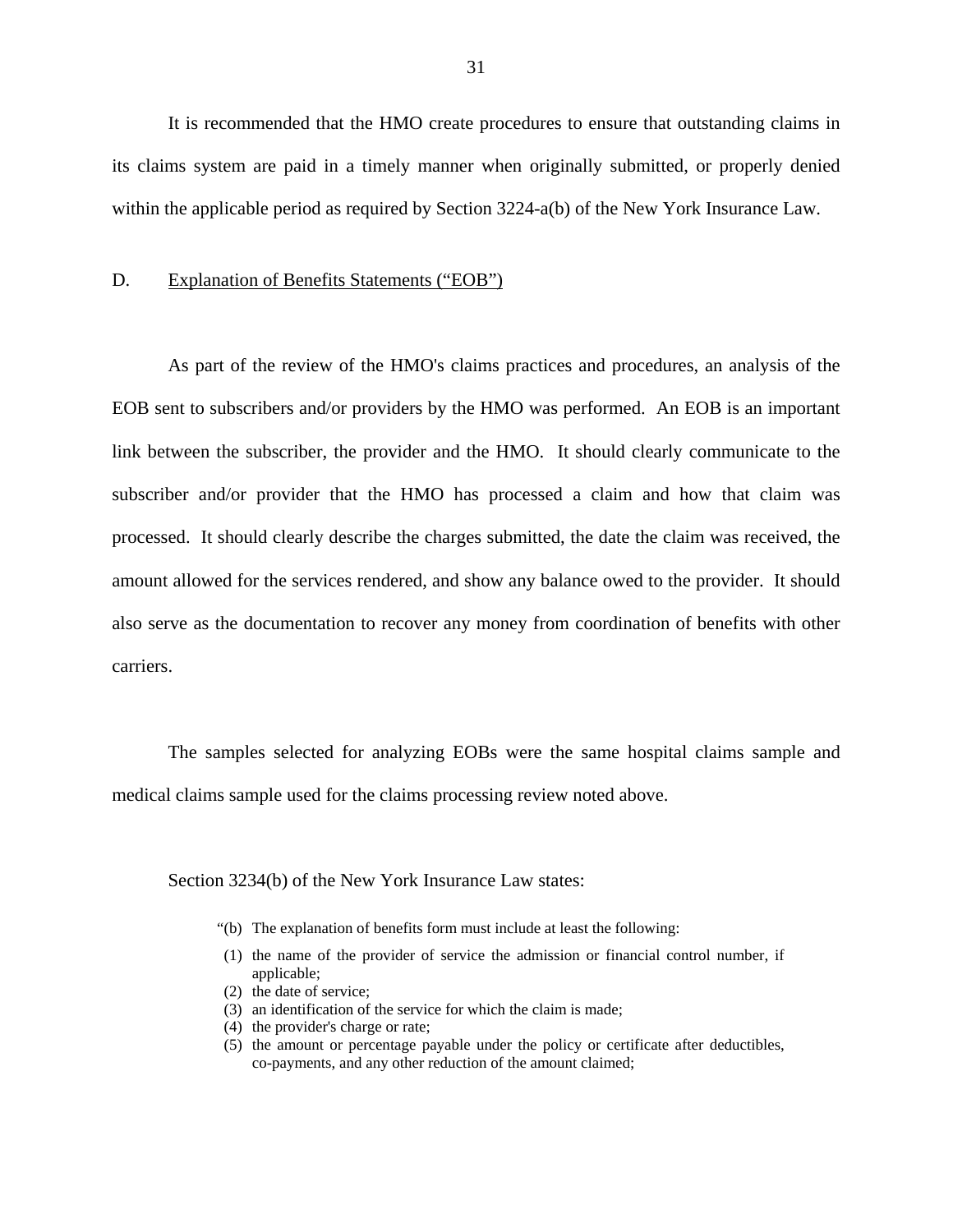- <span id="page-33-0"></span>(6) a specific explanation of any denial, reduction, or other reason, including any other third-party payor coverage, for not providing full reimbursement for the amount claimed; and
- (7) a telephone number or address where an insured or subscriber may obtain clarification of the explanation of benefits, as well as a description of the time limit, place and manner in which an appeal of a denial of benefits must be brought under the policy or certificate and a notification that failure to comply with such requirements may lead to forfeiture of a consumer's right to challenge a denial or rejection, even when a request for clarification has been made."

The EOB statements do not provide a sufficient description of the submitted charges. In many cases, non-specific terms such as "medical services", "laboratory services" or "radiology services", are routinely used to describe the submitted charges. If UHcNY would display the five digit Current Procedural Technology (CPT) codes, the codes identifying the service for which the claim is made, on its EOB along with a brief description, a satisfactory explanation of the submitted charges could be provided to the subscriber.

It is recommended that the HMO display the five-digit CPT codes for procedures and services that it used to determine payment on all Explanation of Benefit statements along with a brief description of the codes.

## E. Schedule M

The HMO's Schedule M filed in its annual statement reported 122 grievance cases filed and closed in 2003, however, according to the grievance register provided to the examiner by the HMO, there were 533 grievance cases filed and closed in 2003. The HMO could not explain why there was a difference of 411 cases.

It is recommended that the HMO report all grievance cases on its Schedule M filed with the Department.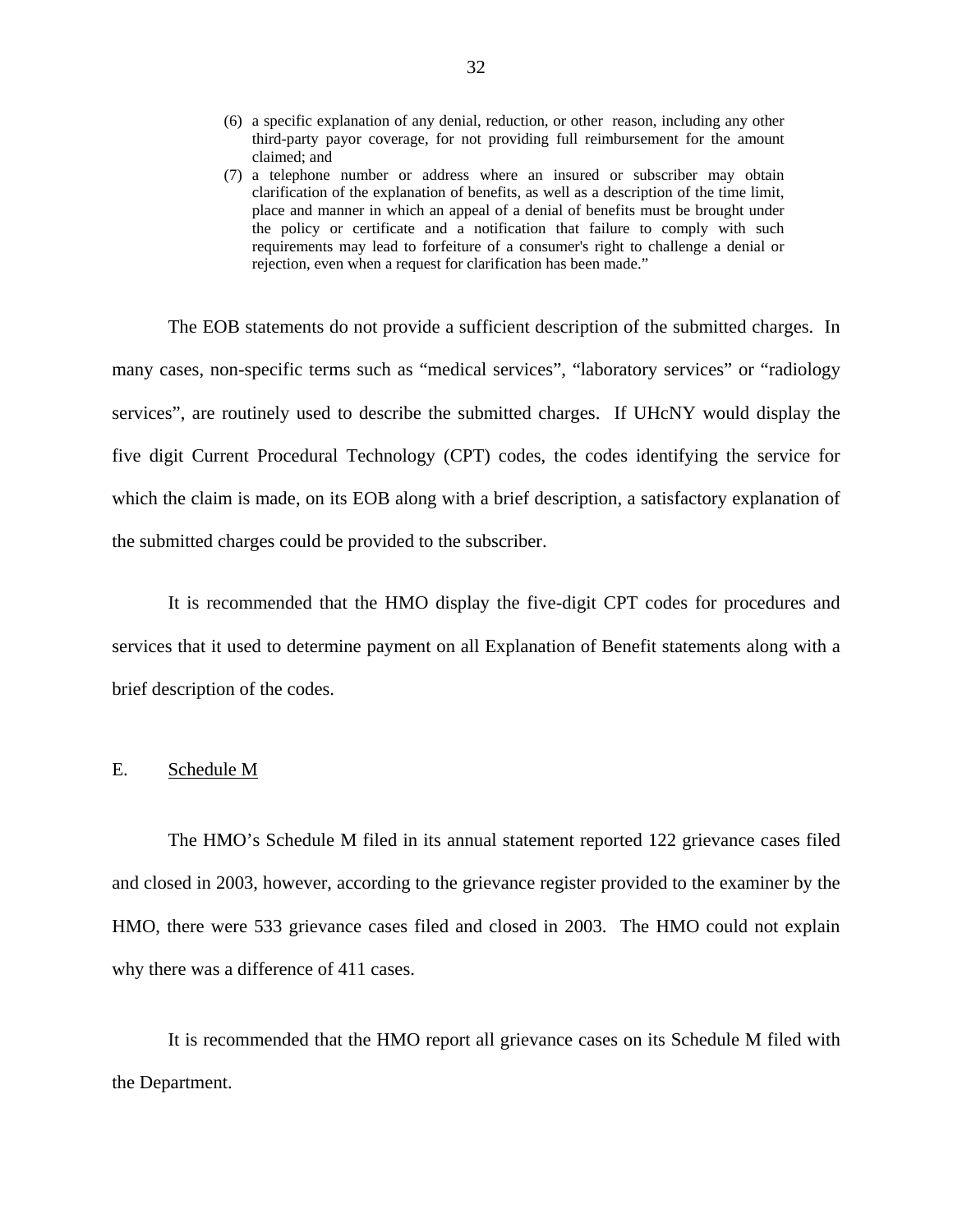<span id="page-34-0"></span>The HMO's Schedule M filed in its annual statement reported 43 utilization review appeals filed and closed in 2003. The HMO did not report any external appeals filed in its 2003 annual statement filing. According to the utilization review register provided by the HMO there were 132 utilization review appeals and four external appeals filed and closed in 2003. The HMO could not explain the difference of 89 utilization review cases and four external appeal cases.

It is recommended that the HMO report all utilization review and external appeal cases on its Schedule M, filed with the Department.

## F. Grievances

A review of grievances and appeals filed with the HMO for the period January 1, 2003 through December 31, 2003 was performed to ascertain compliance with Section 4408-a ("Grievance Procedure") of the New York Public Health Law.

During the period under review, UHcNY provided a listing of 448 grievances; however, the listing did not specify how many of these grievances went to a second level appeal. Twenty files were randomly selected for review and if the grievance went to a second level appeal, such appeal was reviewed as well. This resulted in the review of twenty grievances and two appeals. It was noted that ten of the grievances reviewed pertained solely to a question of covered benefits, while the remaining ten concerned issues other than coverage of benefits.

United Behavioral Health (UBH), an affiliate of UHcNY which provides employee assistance, mental health and substance abuse service for the HMO's enrollees recorded 85 additional grievances during the period. As with the listing for UHcNY, the amount of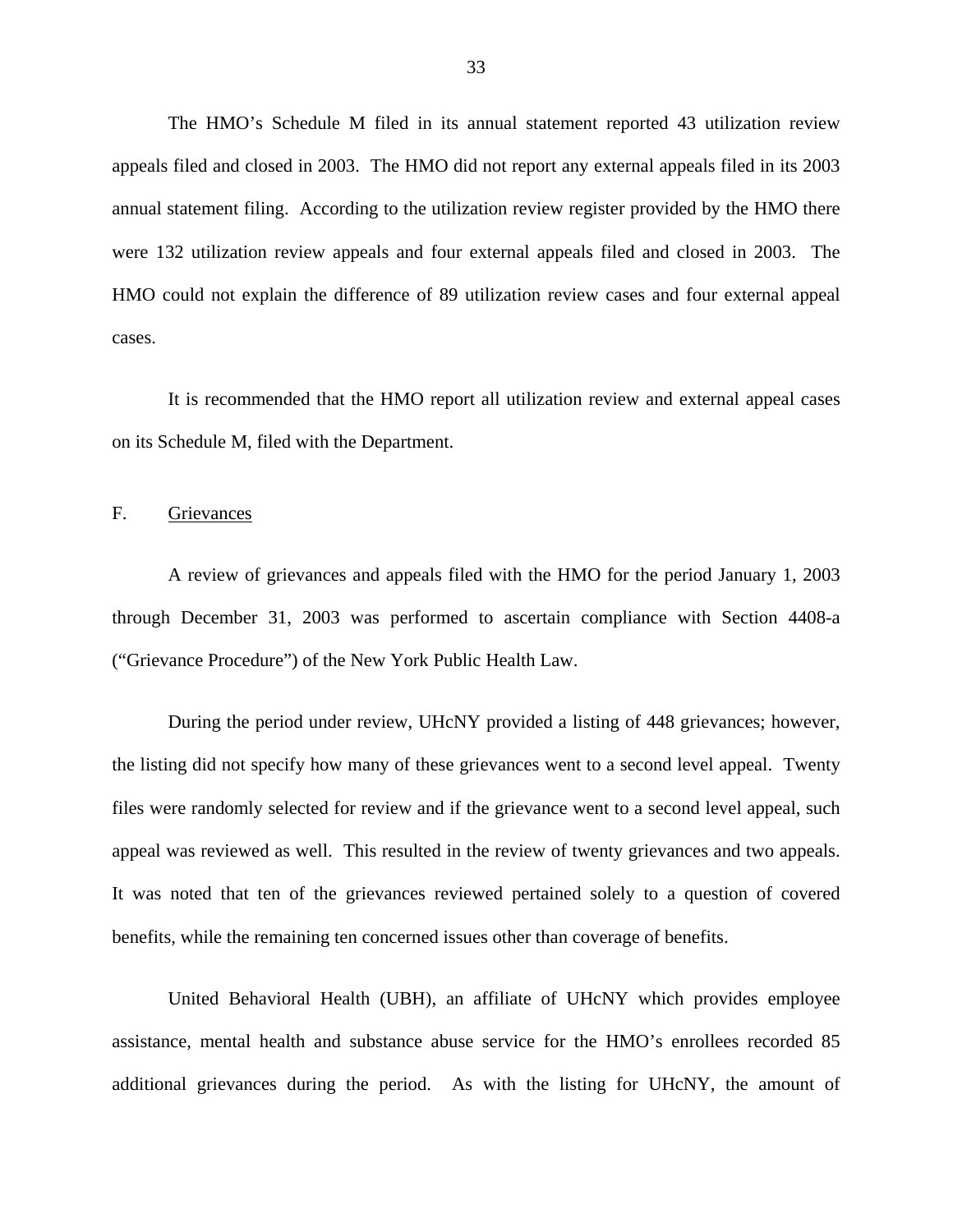grievances that went to a second level appeal could not be determined. Five files were randomly selected for review and if the grievance went to a second level appeal, such appeal was reviewed as well. This resulted in the review of five grievances and one appeal.

Section 4408-a(2)(a) of the New York Public Health Law states:

 to the terms of the contract; provided, however, that nothing herein shall be "An organization shall provide to all enrollees written notice of the grievance procedure in the member handbook and at any time that the organization denies access to a referral or determines that a requested benefit is not covered pursuant deemed to require a health care provider to provide such notice. In the event that an organization denies a service as an adverse determination as defined in article forty-nine of this chapter, the organization shall inform the enrollee or the enrollee's designee of the appeal rights provided for in article forty-nine of this chapter."

One of the twenty (5%) UHcNY files reviewed resulted in an adverse determination due to a utilization review. The HMO failed to provide the appeal rights required by Section 4408-a(2)(a) of the New York Public Health Law for adverse determinations as a result of the utilization review.

It is recommended that the HMO provide the appeal rights specified by Section 4408-a(2)(a) of the New York Public Health Law.

Section 4408-a(4) of the New York Public Health Law states:

"Within fifteen business days of receipt of the grievance, the organization shall provide written acknowledgment of the grievance, including the name, address and telephone number of the individual or department designated by the organization to respond to the grievance. All grievances shall be resolved in an expeditious manner, and in any event, no more than:

(i) forty-eight hours after the receipt of all necessary information when a delay would significantly increase the risk to an enrollee's health;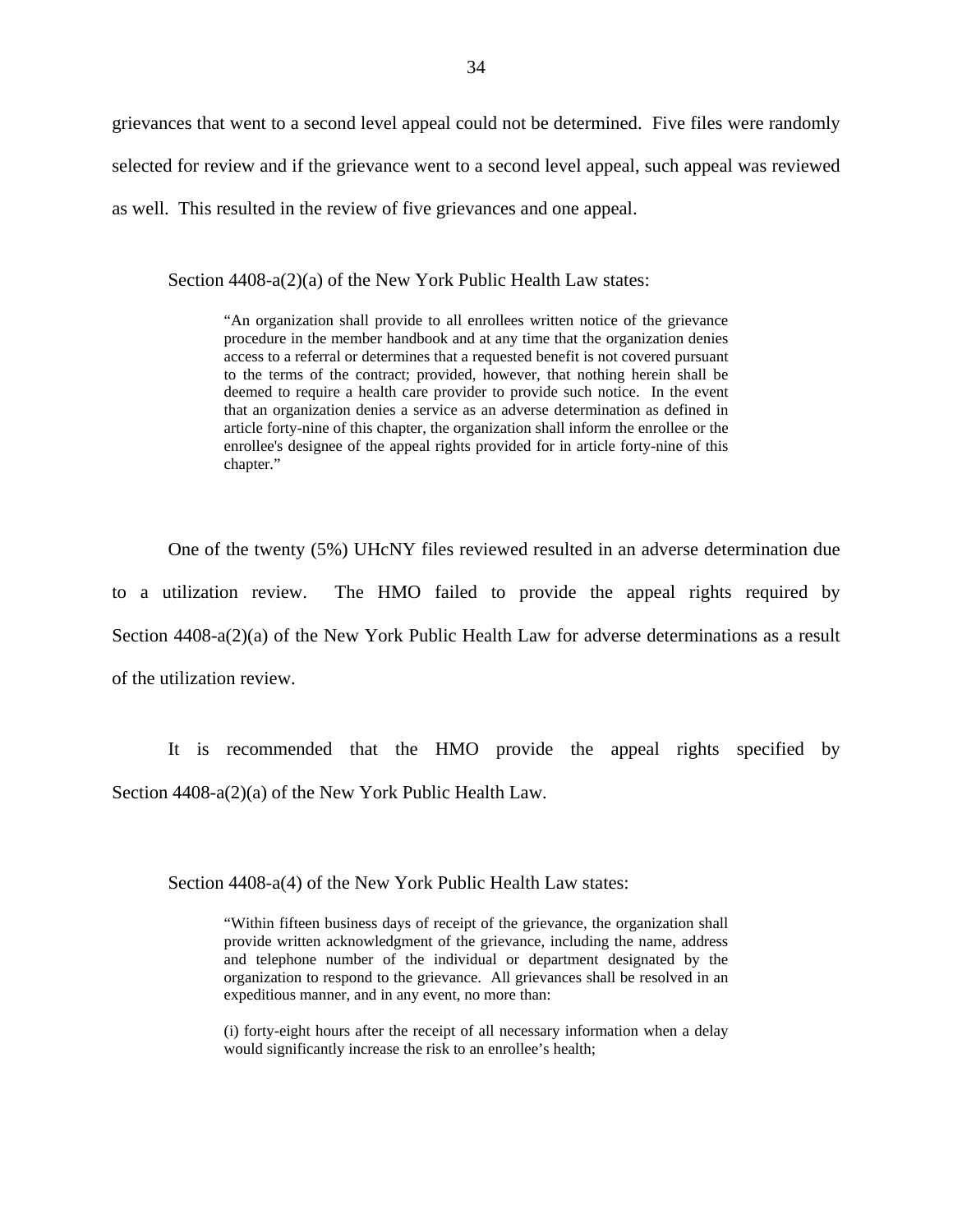requests for referrals or determinations concerning whether a requested benefit (ii) thirty days after the receipt of all necessary information in the case of is covered pursuant to the contract; and

(iii) forty-five days after the receipt of all necessary information in all other instances."

The HMO did not provide a written acknowledgement within 15 business days on fourteen of the twenty (70%) UHcNY grievances files reviewed, as required by Section 4408 a(4) of the New York Public Health Law.

The HMO failed to resolve grievances within thirty days on five of the ten (50%) UHcNY files reviewed that pertained to covered benefits, as required by Section 4408-a(4)(ii) of the New York Public Health Law.

The HMO failed to resolve grievances within forty-five days on three of the ten (30%) UHcNY files reviewed that pertained to issues other than questions of coverage as required by Section 4408-a(4)(iii) of the New York Public Health Law.

It is recommended that the HMO provide a written acknowledgement within 15 business days for grievances filed as required by Section 4408-a(4) of the New York Public Health Law.

It is also recommended that the HMO comply with the requirements of Section 4408 a(4)(ii) of the New York Public Health Law by resolving grievances within thirty days when the grievance pertains to questions of covered benefits.

It is further recommended that the HMO comply with the requirements of Section 4408 a(4)(iii) of the New York Public Health Law by resolving grievances within forty-five days when the grievance pertains to issues other than questions of covered benefits.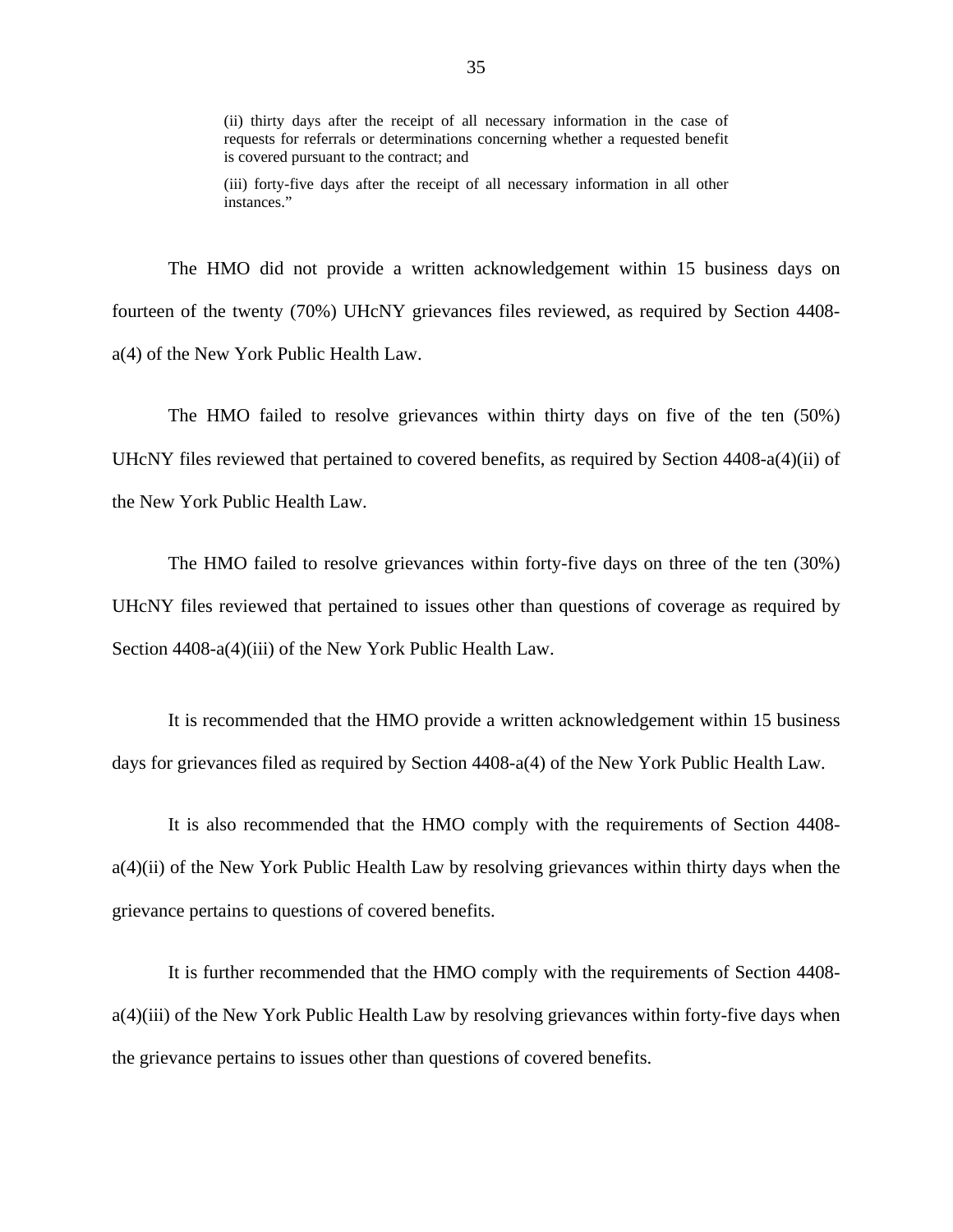Section 4408-a(7) of the New York Public Health Law states:

 clinical rationale for the determination; and (iii) the procedures for the filing of "The notice of a determination shall include: (i) the detailed reasons for the determination; (ii) in cases where the determination has a clinical basis, the an appeal of the determination, including a form for the filing of such an appeal."

The HMO failed to provide the procedures for the filing of an appeal of the determination

on two of the twenty (10%) UHcNY files reviewed as required by Section 4408-a(7) of the New

York Public Health Law.

It is recommended that the HMO comply with the requirements of Section 4408-a(7) of

the New York Public Health Law by providing the procedures for the filing of an appeal of a

grievance determination on its notices of adverse determination.

Section 4408-a(14) of the New York Public Health Law states:

"An organization shall maintain a file on each grievance and associated appeal, if any, that shall include the date the grievance was filed; a copy of the grievance, if any; the date of receipt of and a copy of the enrollee's acknowledgment of the grievance, if any; the determination made by the organization including the date of the determination and the titles and, in the case of a clinical determination, the credentials of the organization's personnel who reviewed the grievance. If an enrollee files an appeal of the grievance, the file shall include the date and a copy of the enrollee's appeal, the determination made by the organization including the date of the determination and the titles and, in the case of clinical determinations, the credentials, of the organization's personnel who reviewed the appeal."

The HMO failed to maintain the necessary documentation on eight of the twenty (40%) UHcNY grievance files reviewed as required by Section 4408-a(14) of the New York Public Health Law.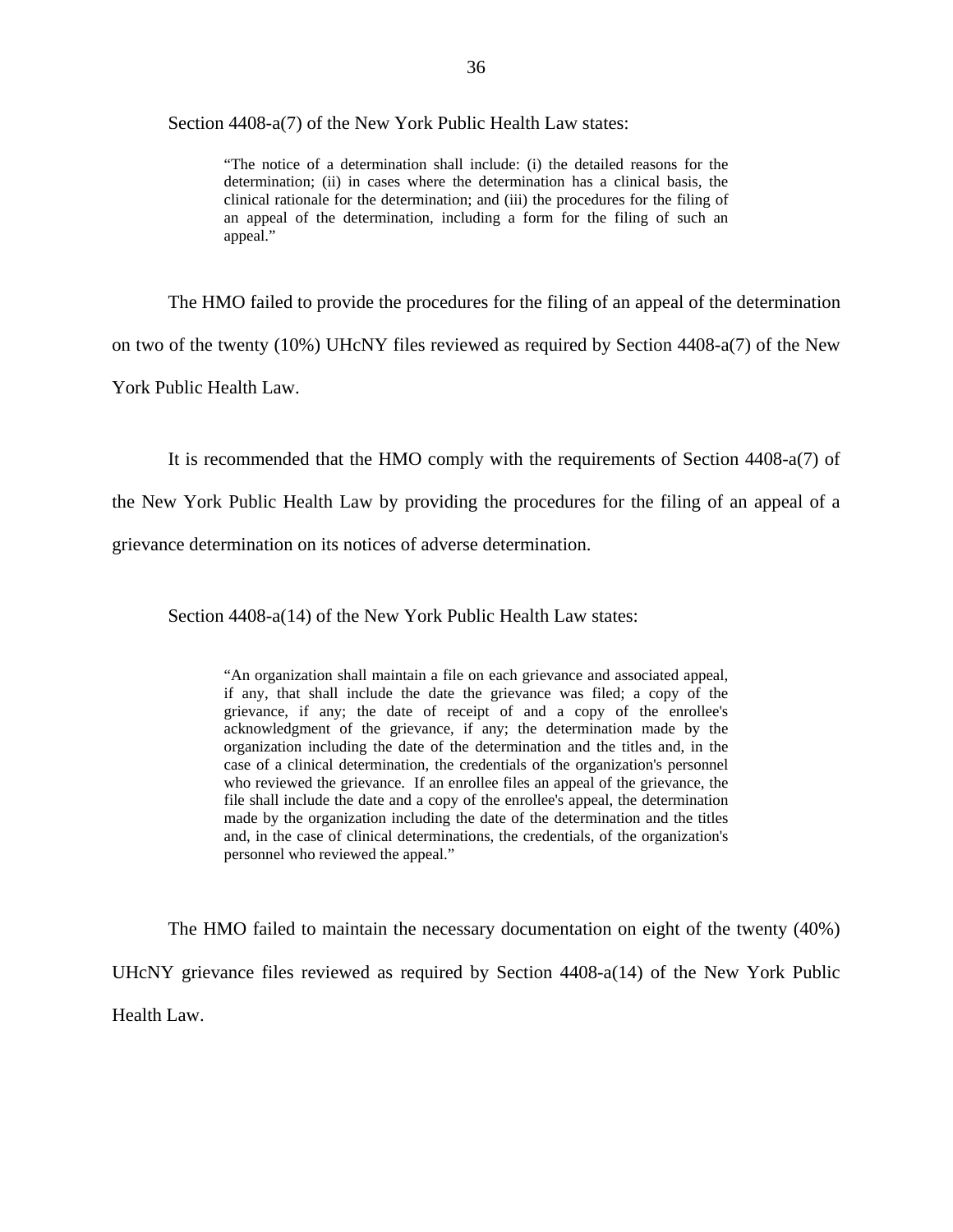<span id="page-38-0"></span>The HMO failed to maintain the necessary documentation on one of two (50%) second level UHcNY appeal files reviewed as required by Section 4408-a(14) of the New York Public Health Law.

The HMO failed to maintain the necessary documentation on one of five (20%) UBH grievance files reviewed as required by Section 4408-a(14) of the New York Public Health Law.

It is recommended that the HMO comply with the requirements of Section 4408-a(14) of the New York Public Health Law and retain all necessary required documentation for its grievance files.

## G. Utilization Review

Sections 4902, 4903 and 4904 of the New York Public Health Law set forth the minimum utilization review program standards, requirements of utilization review determinations for prospective, concurrent and retrospective reviews, and appeals of adverse determinations by utilization review agents respectively for an HMO licensed under Article 44 of the New York Public Health Law.

For the period January 1, 2003 through December 31, 2003, UHcNY provided the examiners with logs of utilization reviews for UHcNY and for United Behavioral Health, Inc. (UBH), an affiliate of UHcNY which provides employee assistance, mental health and substance abuse service for the HMO's enrollees.

The HMO provided separate utilization review logs for UHcNY and United Behavioral Health, Inc. The UHcNY log contained 52 prospective or concurrent review denials while the UBH log contained 45 prospective or concurrent review denials. Ten files were randomly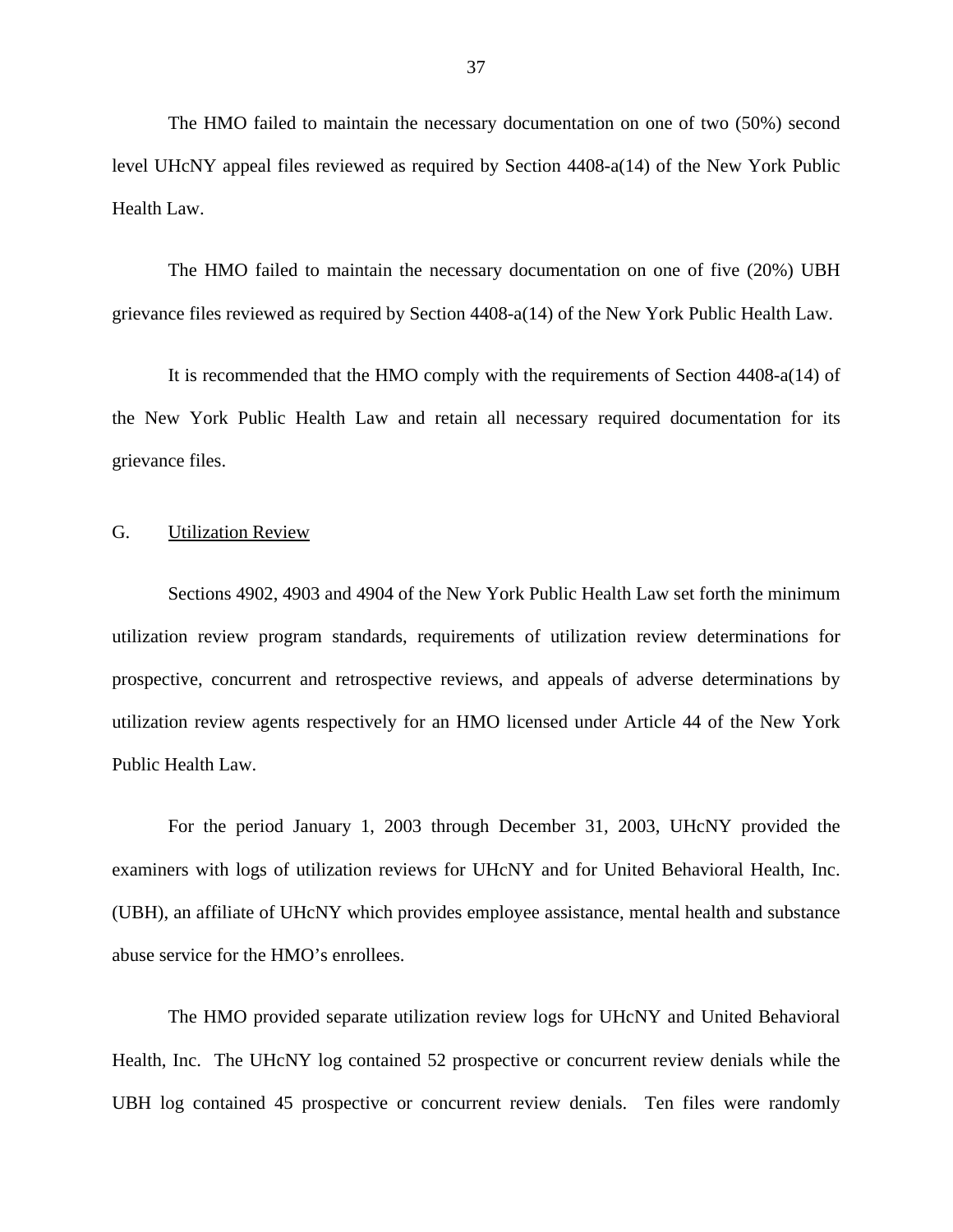selected for UHcNY and five files were randomly selected for United Behavioral Health, Inc. to

determine compliance with Article 49 of the New York Public Health Law.

It is noted that all 10 of the UHcNY files selected were prospective review files. Three of

the UBH files selected were prospective review files and two were concurrent review files.

Section 4900(8)(e) of the New York Public Health Law states in part:

"8. Utilization review" means the review to determine whether health care services that have been provided, are being provided or are proposed to be provided to a patient, whether undertaken prior to, concurrent with or subsequent to the delivery of such services are medically necessary. For the purposes of this article none of the following shall be considered utilization review:..

(e) Any determination of any coverage issues other than whether health care services are or were medically necessary."

The review found that four of the ten (40%) UHcNY utilization review cases reviewed were related to network gap issues and did not meet the definition of "utilization review" under Section 4900(8)(e) of the New York Public Health Law.

It is recommended that the HMO accurately classify its cases described as utilization

review.

Section 4903(2) of the New York Public Health Law states:

 health care provider by telephone and in writing within three business days of "A utilization review agent shall make a utilization review determination involving health care services which require pre-authorization and provide notice of a determination to the enrollee or enrollee's designee and the enrollee's receipt of the necessary information."

The remaining six (60%) UHcNY prospective review files reviewed failed to provide a notice of determination within three business days by telephone and in writing to the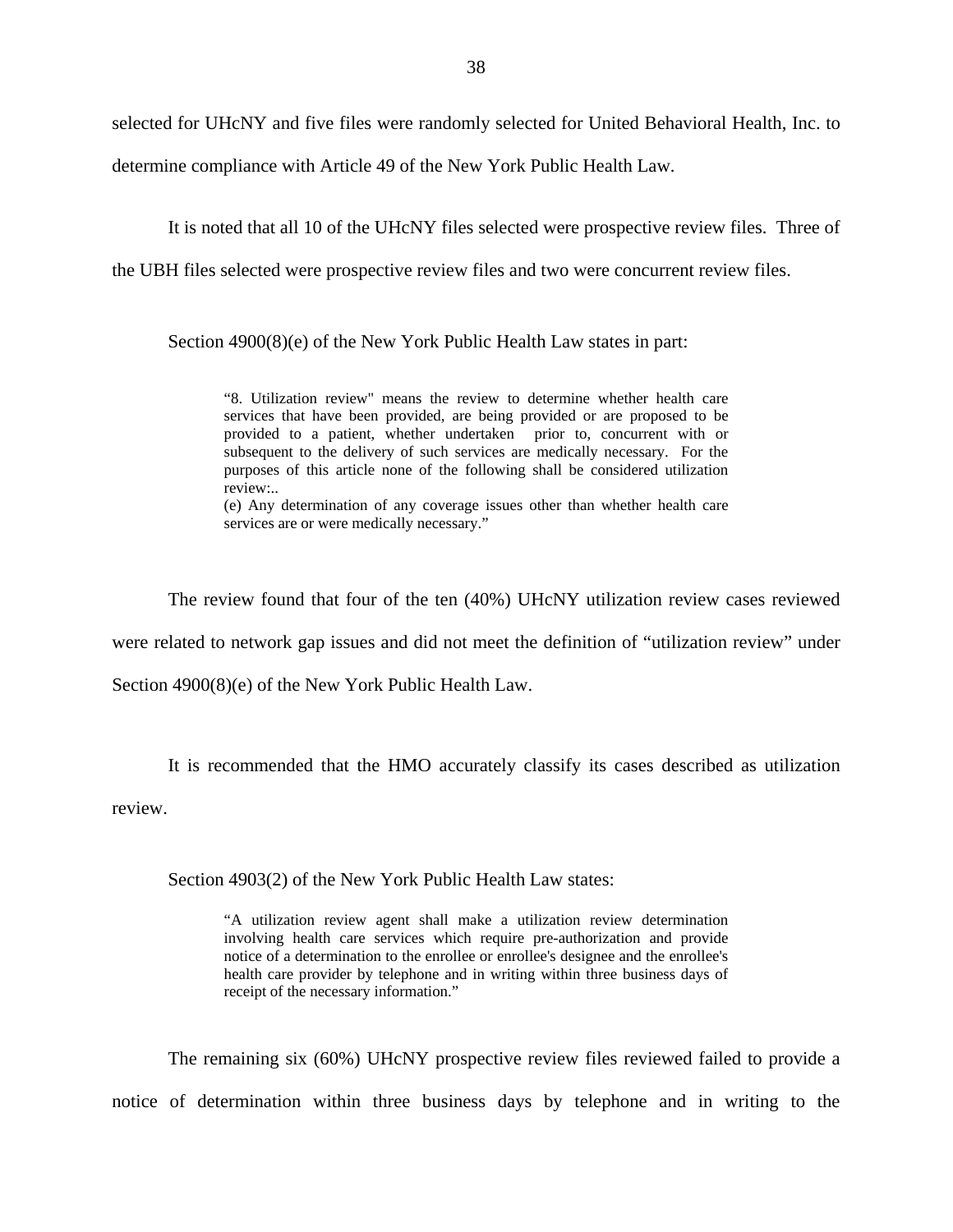enrollee/enrollee's designee and the provider as required by Section 4903(2) of the New York Public Health Law.

All three (100%) of the UBH prospective review files reviewed failed to provide a notice of determination within three business days by telephone and in writing to the enrollee/enrollee's designee and the provider as required by Section 4903(2) of the New York Public Health Law.

It is recommended that the HMO and UBH comply with the requirements of Section 4903(2) of the New York Public Health Law and provide notices of determination within three business days by telephone and in writing to the enrollee/enrollee's designee and provider on prospective reviews.

Section 4903(3) of the New York Public Health Law states:

and in writing within one business day of receipt of the necessary information. "A utilization review agent shall make a determination involving continued or extended health care services, or additional services for an enrollee undergoing a course of continued treatment prescribed by a health care provider and provide notice of such determination to the enrollee or the enrollee's designee, which may be satisfied by notice to the enrollee's health care provider, by telephone Notification of continued or extended services shall include the number of extended services approved, the new total of approved services, the date of onset of services and the next review date."

Both (100%) of the UBH concurrent review files reviewed failed to provide a notice of determination within one business day by telephone and in writing to the enrollee/enrollee's designee and the provider as required by Section 4903(3) of the New York Public Health Law.

It is recommended that UBH comply with the requirements of Section 4903(3) of the New York Public Health Law and provide notices of determination within one business day by telephone and in writing to the enrollee/enrollee's designee and provider on concurrent reviews.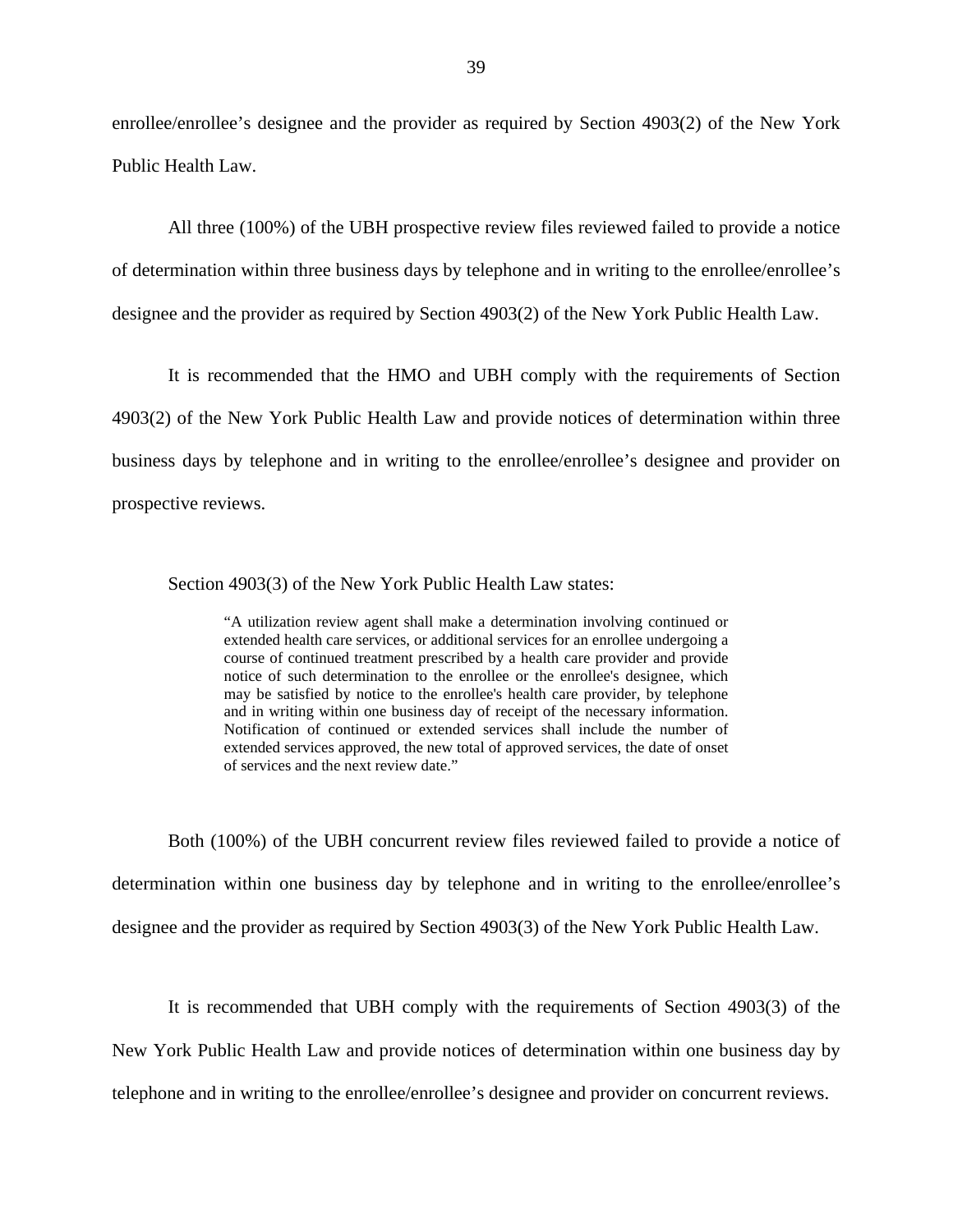Section 4903(5)(b) of the New York Public Health Law states:

"Notice of an adverse determination made by a utilization review agent shall be in writing and must include:

(b) instructions on how to initiate standard and expedited appeals pursuant to section forty-nine hundred four and an external appeal pursuant to section fortynine hundred fourteen of this article;..."

Five of the six (80%) UHcNY prospective review files reviewed failed to provide notice on how to initiate expedited appeals as required by Section 4903(5)(b) of the New York Public Health Law.

The review of the UHcNY prospective adverse determination notices found that the adverse determination notices contained different time frames to file utilization review appeals. Four (4) of the files provided 60 days, three (3) provided 180 days, one (1) provided 45 days notice which is the minimum number of days required by the New York Public Health Law. Additionally, it should be noted that the number of days provided for two (2) files could not be determined.

It is recommended that the HMO comply with the requirements of Section 4903(5) of the New York Public Health Law and provide notice on how to initiate expedited appeals on its notices of adverse determination.

It is recommended that the HMO comply with the requirements of Section 4903(5) of the New York Public Health Law and provide the proper standard time frame for filing appeals to adverse determinations.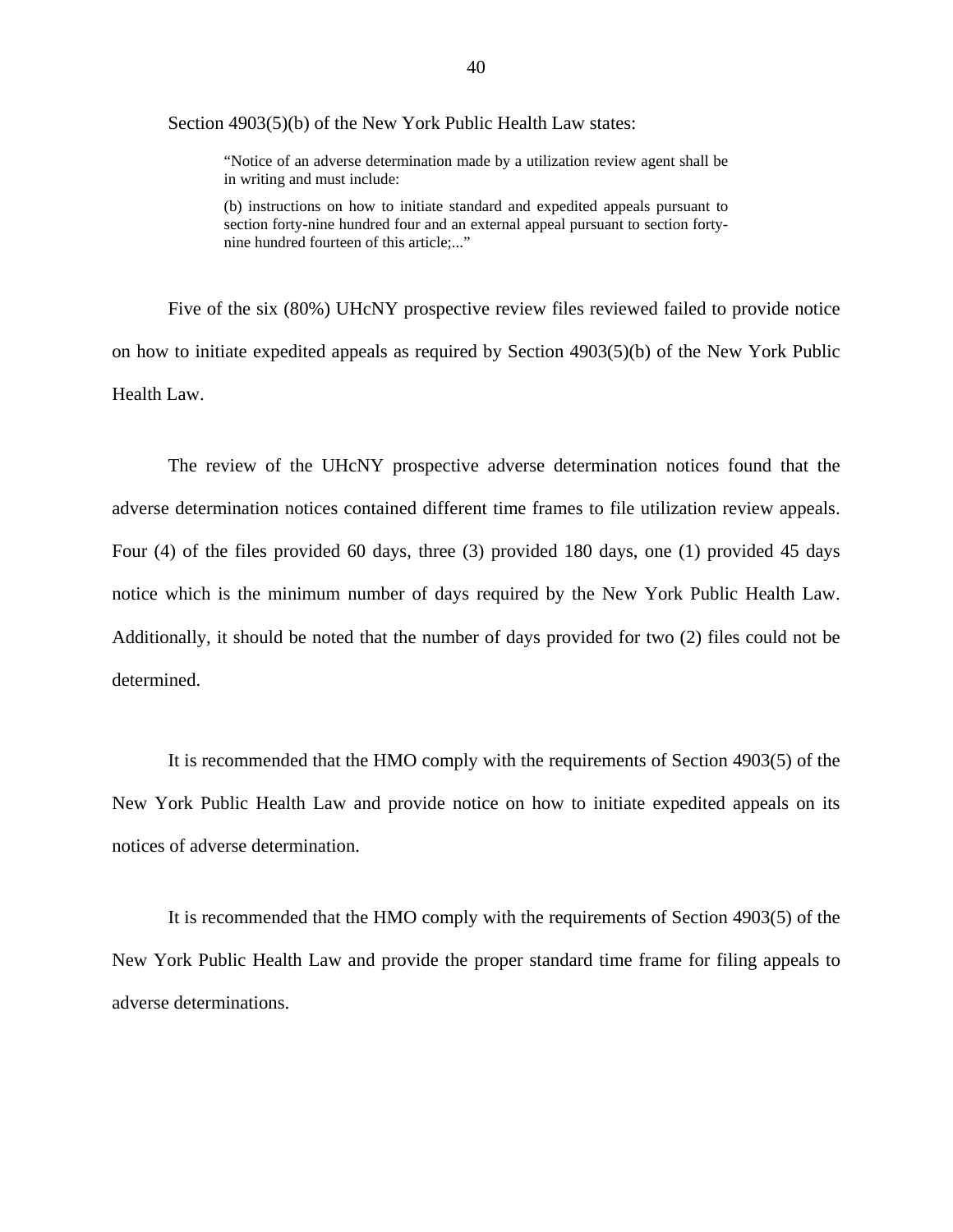### <span id="page-42-0"></span>H. Utilization Review Appeals

The HMO provided a log containing 132 utilization review appeals of UHcNY for the period January 1, 2003 through December 31, 2003. Fifteen files were randomly selected from this list for review by the examiners. A utilization review log could not be provided for UBH so the utilization review appeals for the five files selected for the adverse utilization review determination were selected for review. The files were reviewed to determine compliance with Article 49 of the New York Public Health Law.

Section 4904(3) of the New York Public Health Law states:

 utilization review agent must establish a period of no less than forty-five days acknowledgment of the filing of the appeal to the appealing party within fifteen within sixty days of the receipt of necessary information to conduct the appeal. appeal determination within two business days of the rendering of such "A utilization review agent shall establish a standard appeal process which includes procedures for appeals to be filed in writing or by telephone. A after receipt of notification by the enrollee of the initial utilization review determination and receipt of all necessary information to file the appeal from said determination. The utilization review agent must provide written days of such filing and shall make a determination with regard to the appeal The utilization review agent shall notify the enrollee, the enrollee's designee and, where appropriate, the enrollee's health care provider, in writing, of the determination. The notice of the appeal determination shall include:

(a) the reasons for the determination; provided, however, that where the adverse determination is upheld on appeal, the notice shall include the clinical rationale for such determination; and

(b) a notice of the enrollee's right to an external appeal together with a description, jointly promulgated by the commissioner and the superintendent of insurance as required pursuant to subdivision five of section forty-nine hundred fourteen of this article, of the external appeal process established pursuant to title two of this article and the time frames for such external appeals."

Seven out of the fifteen (47%) utilization review appeal files for UHcNY failed to

provide written acknowledgement of the filing of the appeal within 15 days as required by

Section 4904(3) of the New York Public Health Law.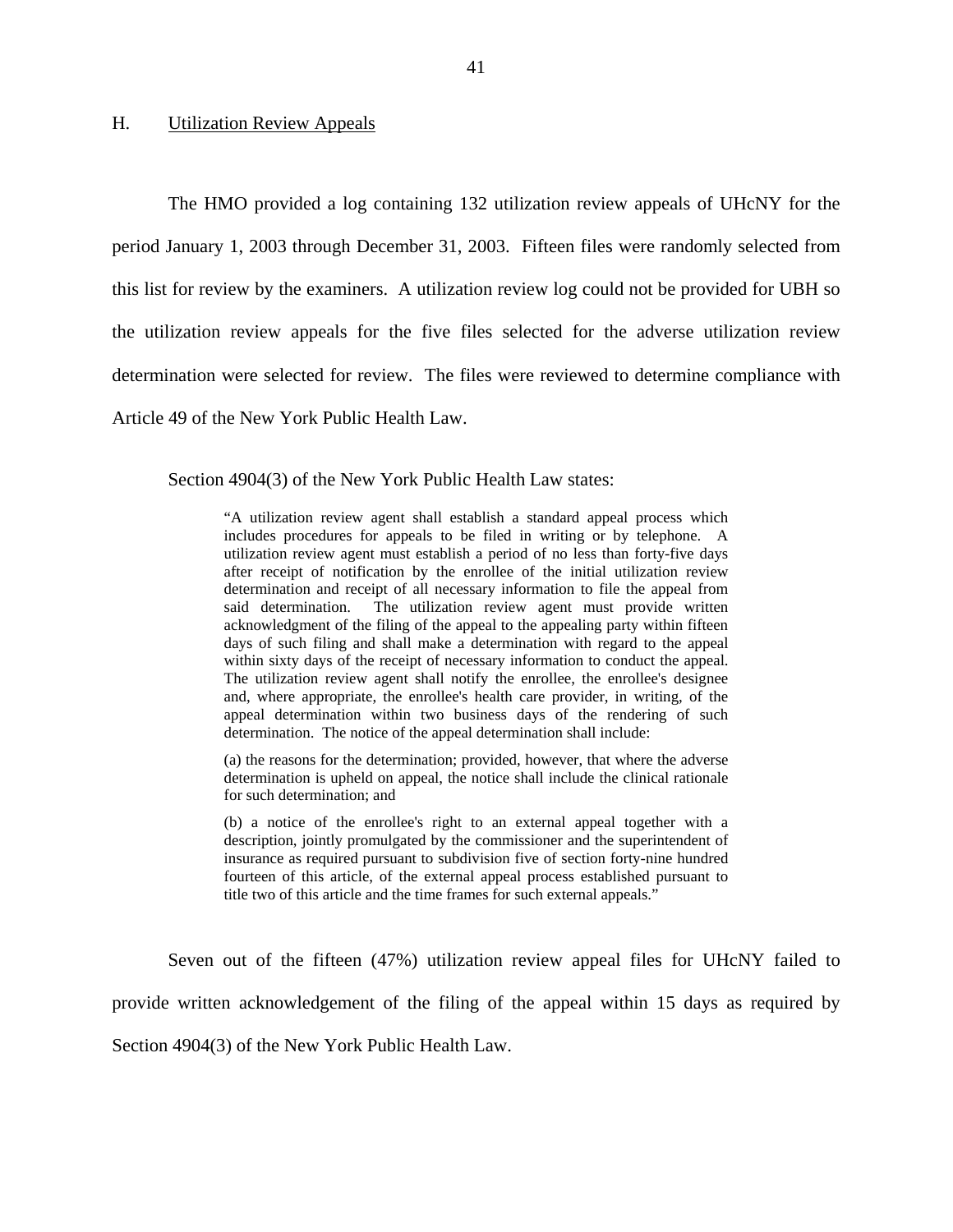Three out of the fifteen (20%) utilization review appeal files for UHcNY failed to provide the enrollee notice of the appeal determination within 2 business days of the rendering of such determination as required by Section 4904(3) of the New York Public Health Law.

Four out of the fifteen (27%) utilization review appeal files for UHcNY failed to make a determination with regard to the appeal within sixty days of the receipt of necessary information to conduct the appeal as required by Section 4904(3) of the New York Public Health Law.

Three out of the fifteen (20%) utilization review appeal files for UHcNY failed to inform the enrollee of the right to an external appeal including the description and the time frame for such external appeal as required by Section 4904(3)(b) of the New York Public Health Law.

It is recommended that the HMO comply with the requirements of Section 4904(3) of the New York Public Health Law and provide written acknowledgement within 15 days of receipt of an appeal of a utilization review determination.

It is recommended that the HMO comply with the requirements of Section 4904(3) of the New York Public Health Law and provide the enrollee with notice of the appeal determination within 2 business days of the rendering of such determination.

It is recommended that the HMO comply with the requirements of Section 4904(3) of the New York Public Health Law and complete the utilization review determination within sixty days of the receipt of information necessary to conduct the appeal.

It is recommended that the HMO comply with the requirements of Section 4904(3)(b) of the New York Public Health Law and inform the enrollee of the right to an external appeal, including the description and the time frame for such external appeals.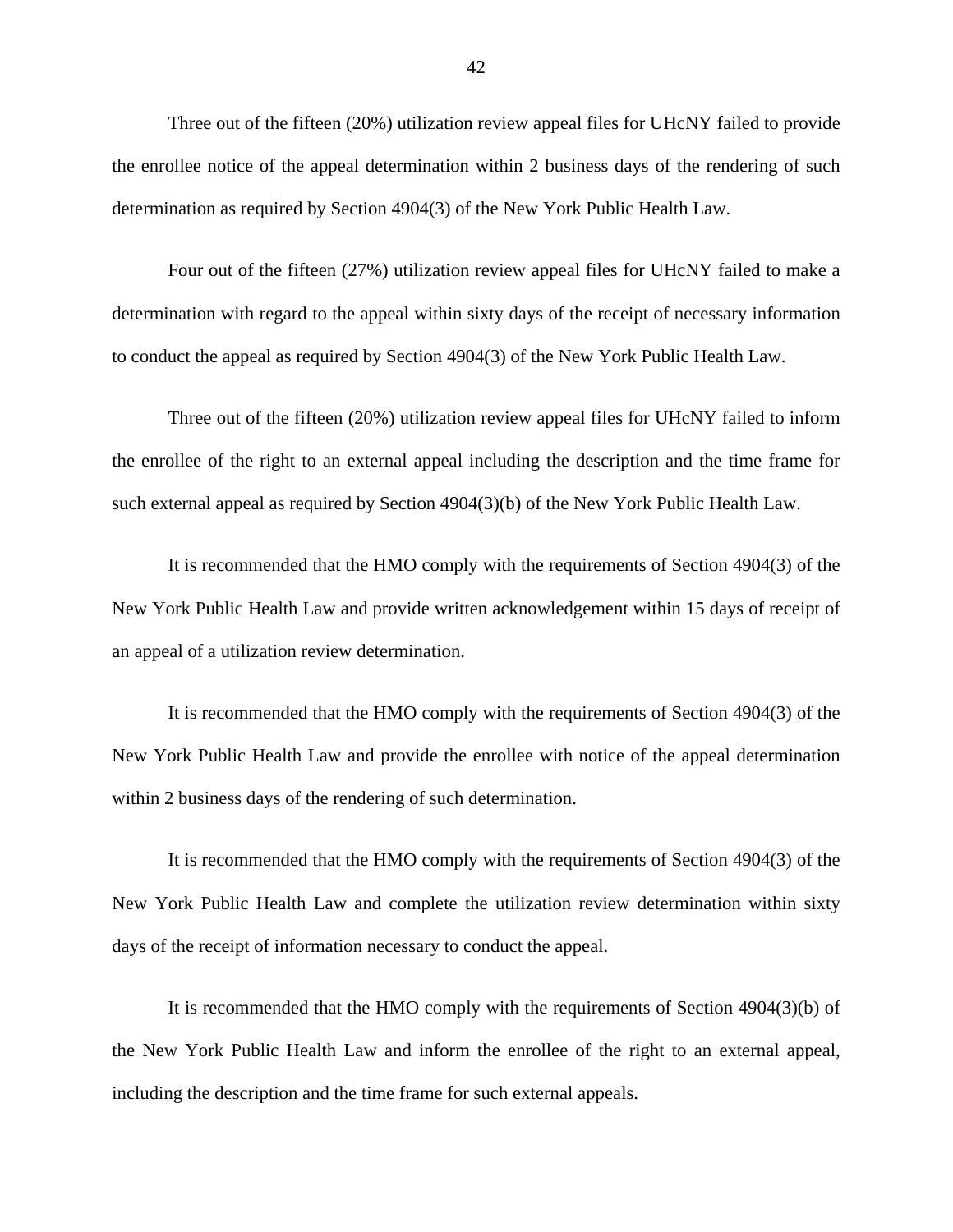Section 4904(4) of the New York Public Health Law states:

"Both expedited and standard appeals shall only be conducted by clinical peer reviewers, provided that any such appeal shall be reviewed by a clinical peer reviewer other than the clinical peer reviewer who rendered the adverse determination."

Three out of the fifteen (20%) utilization review appeal files for UHcNY failed to use a clinical reviewer to review the utilization review appeals as required by Section 4904(4) of the New York Public Health Law.

It is recommended that the HMO comply with the requirements of Section 4904(4) of the

New York Public Health Law and use a clinical reviewer to evaluate the utilization review appeals.

Department Regulation No. 152 (11 NYCRR 243) sets forth standards of retention of records by an insurer.

Section 243.2(b)(8) of Department Regulation No. 152 (11 NYCRR 243) states:

"(b) Except as otherwise required by law or regulation, an insurer shall maintain:

(8) Any other record for six calendar years from its creation or until after the filing of a report on examination or the conclusion of an investigation in which the record was subject to review."

The HMO failed to maintain the necessary documentation for one of the five (20%) UBH utilization review files reviewed, as required by Section 243.2(b)(8) of Department Regulation 152 (11 NYCRR 243).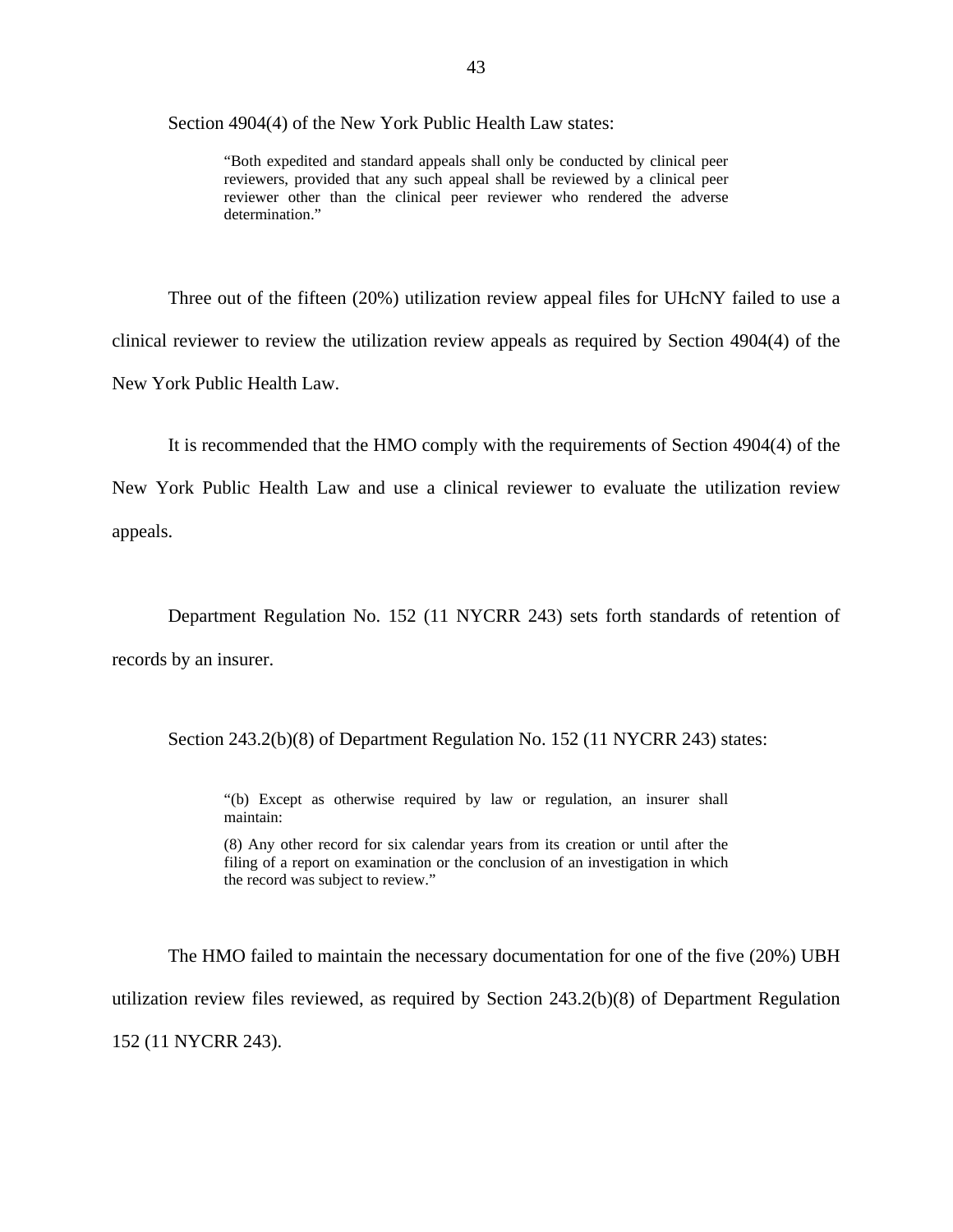<span id="page-45-0"></span>The HMO failed to maintain the necessary documents for fourteen of the fifteen (93%) UHcNY utilization review files reviewed, as required by Section 243.2(b)(8) of Department Regulation 152 (11 NYCRR 243).

It is recommended that the HMO comply with the requirements of Section 243.2(b)(8) of Department Regulation 152 (11 NYCRR 243) and retain all documentation for its utilization review cases for at least 6 calendar years

### I. Appointment of Agents

The HMO provided a listing of 5,848 agents active as of December 31, 2003 and 1,793 terminated agents from January 1, 2003 to December 31, 2003. Separate samples of 167 active agents and 167 terminated agents were selected and reviewed against the active and terminated listings provided by the Department's Licensing Bureau.

Section 2112(a) of the New York Insurance Law states:

 doing business in this state shall file a certificate of appointment in such form as "Every insurer, fraternal benefit society or health maintenance organization the superintendent may prescribe in order to appoint insurance agents to represent such insurer, fraternal benefit society or health maintenance organization."

The Department had no record of certificates of appointments for 119 out of the 167 (71%) sampled agents listed as being active by UHcNY on the list provided. The HMO was able to provide documentation that 71 of the 119 (60%) were appointed. The HMO could not provide documentation that the other 48 agents (29%) were appointed.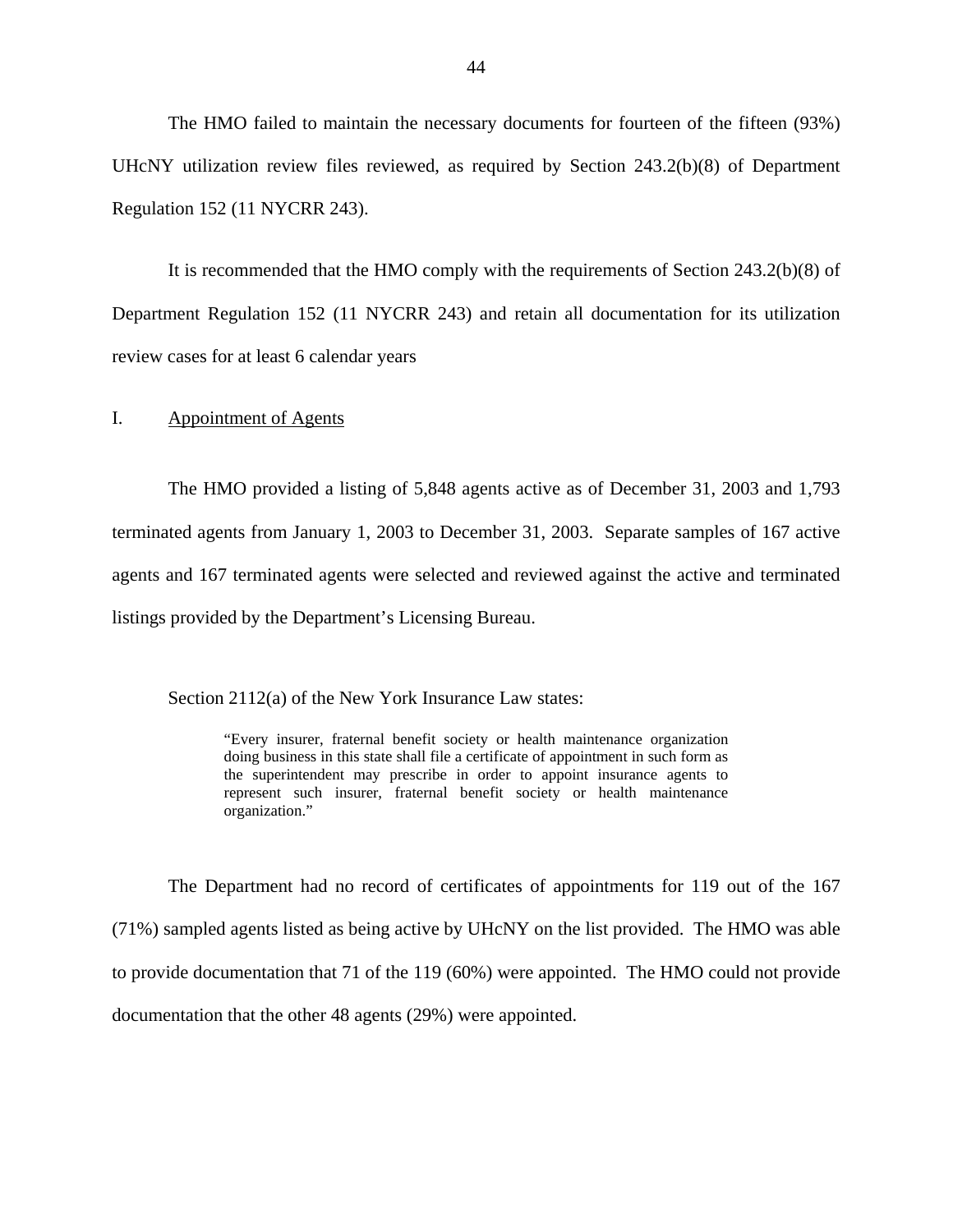It is recommended that the HMO comply with Section 2112(a) of the New York Insurance Law and file certificates of appointments for all agents.

Section 2112(d) of the New York Insurance Law states:

 appointment, of employment, of a contract or other insurance business relationship with any insurance producer, file with the superintendent within with the superintendent to the insurance producer at his, or her or its last known "Every insurer, fraternal benefit society or health maintenance organization or insurance producer or the authorized representative of the insurer, fraternal benefit society, health maintenance organization or insurance producer doing business in this state shall, upon termination of the certificate of appointment as set forth in subsection (a) of this section of any insurance agent licensed in this state, or upon termination for cause for activities as set forth in subsection (a) of section two thousand one hundred ten of this article, of the certificate of thirty days a statement, in such form as the superintendent may prescribe, of the facts relative to such termination for cause. The insurer, fraternal benefit society, health maintenance organization, insurance producer or the authorized representative of the insurer, fraternal benefit society, health maintenance organization or insurance producer shall provide, within fifteen days after notification has been sent to the superintendent, a copy of the statement filed address by certified mail, return receipt requested, postage prepaid or by overnight delivery using a nationally recognized carrier. Every statement made pursuant to this subsection shall be deemed a privileged communication."

The Department had no record for 166 out of 167 (99.40%) agents sampled whose appointments UHcNY had listed as terminated for the period January 1, 2003 to December 31, 2003. Of these 166 agents, 103 (62%) were sixty day letter terminations, 50 (30%) were mailing address terminations and 13 (8%) were terminations that were not reported to the Department because of miscellaneous errors. These are detailed as follows:

The sixty-day letter termination errors were caused through the implementation by UHcNY (on November 30, 2002) of a new process, called the "sixty-day letter process" which monitored the expiration of non-perpetual licenses based on the most current license end date entered in UHcNY's Producer Credentialing Information System (PCIS). The system automatically sent a letter to a producer requesting a copy of their current renewal license sixty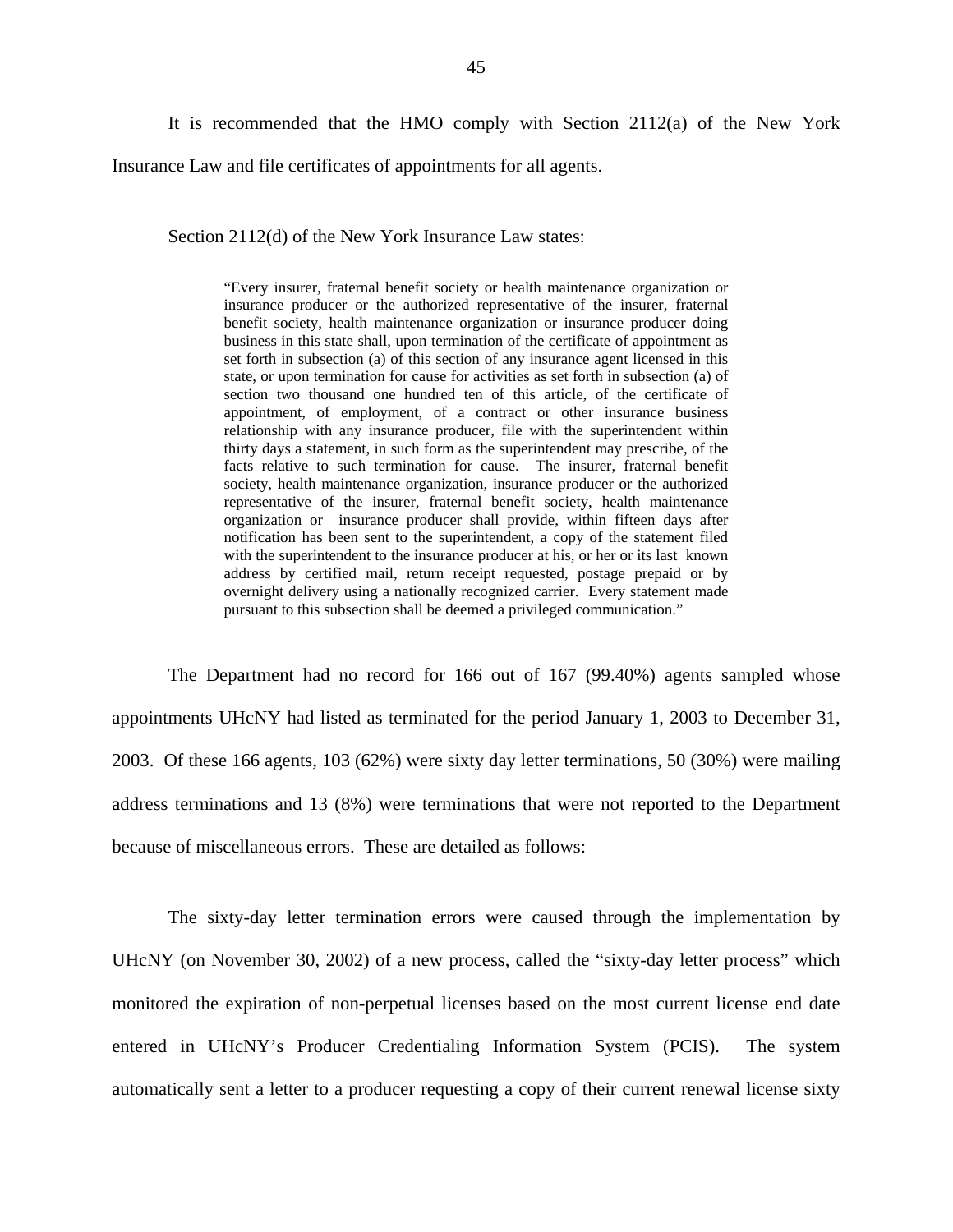days prior to the expiration date on file in PCIS. If the license was not updated in PCIS with the new expiration date based on the renewal copy, the system automatically terminated the appointment.

The HMO failed to include its appointment vendor SIRCON in the initial electronic processing of terminations. For this reason the producer appointments within the scope of the sixty-day letter process appeared as terminated in UHcNY's records only. As of December 14, 2003 UHcNY modified the sixty-day letter process to transmit the terminations to the Department using its vendor SIRCON.

The mailing address terminations were the result of UHcNY "data clean" up initiative implemented by the HMO several times from June 2003 to February 2004 to terminate producers which the HMO inherited through its mergers and business transformation from Travelers and MetraHealth. Many of these producers whose records were converted from the Travelers and MetraHealth companies contained various data integrity issues, such as missing tax identification numbers, invalid license and appointment information, or missing mailing addresses. The HMO terminated the appointments of producers with effective dates prior to January 1, 2001, if the data was missing from the producer's record.

The HMO did not report the terminations to the Department. It did not believe the terminations could have been processed since original appointments were not submitted to the Department and converted producer records were missing the data necessary for the Department to process the transactions correctly.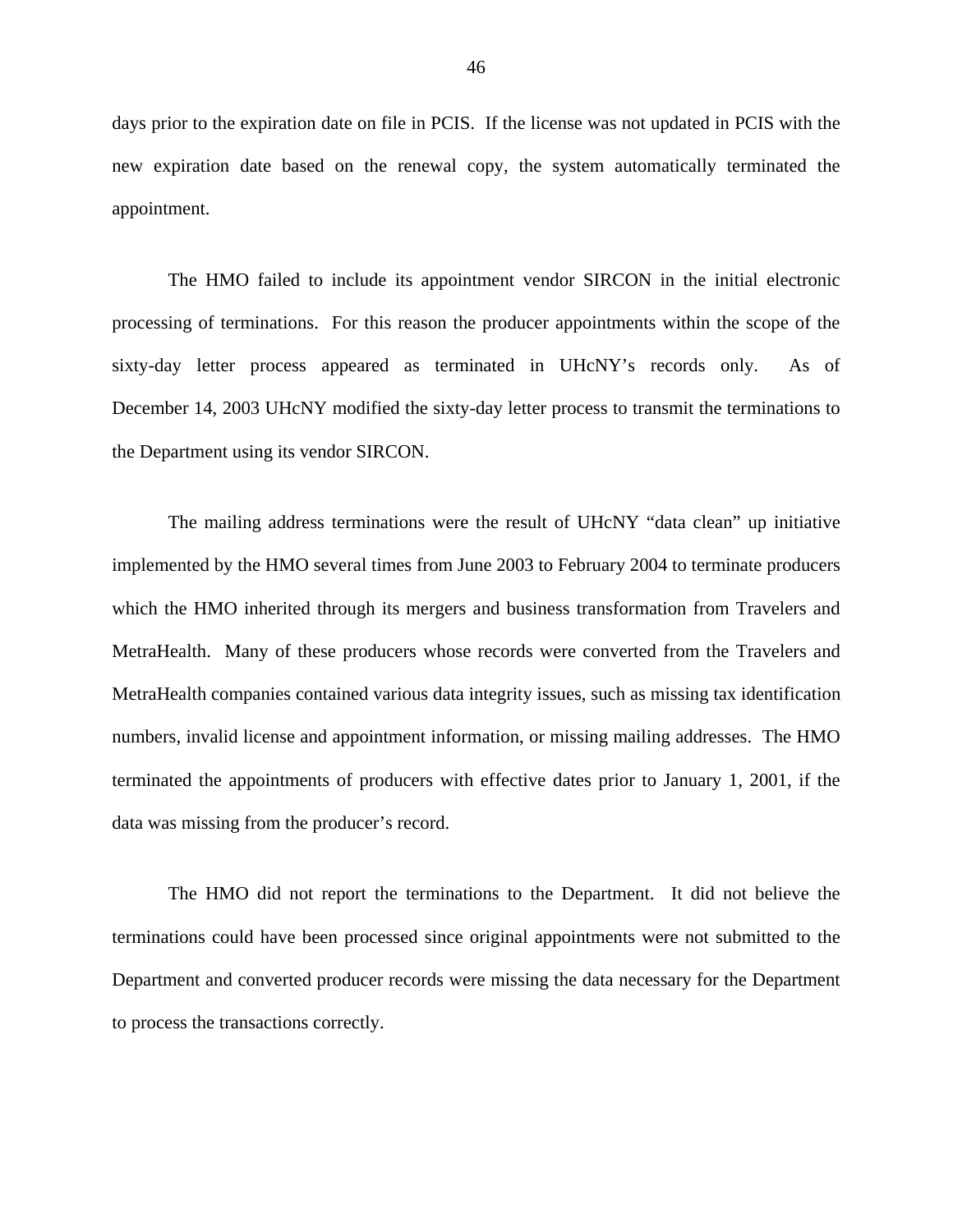<span id="page-48-0"></span>It is recommended that the HMO report all appointment terminations to the New York State Insurance Department in order to comply with the requirements of Section 2112(d) of the New York Insurance Law.

It is recommended that UHcNY improve its record keeping as regards to agents and brokers certificates of appointments and licensing.

The HMO uses two types of external agents. The first type of external agent it uses is "individual independent agents" who represents the HMO in sales of small group and individual policies. The second type it utilizes is "general agents", or agencies that consist of multiple salespersons. General agents represent the HMO in the sale of small group medical insurance. Currently, the HMO utilizes a written agreement between itself and its general agents to clearly spell out the rights and responsibilities of the agency. This practice serves to protect the HMO in its relationship with the general agents. It is noted, however, that there are no such written agreements between the HMO and the individual agents.

It is recommended that the HMO initiate a formal written agreement with its individual independent agents.

## J. Commission Payments

Section 4235(h)(1) of the New York Insurance Law states in part:

"Each domestic insurer and each foreign or alien insurer doing business in this state shall file with the superintendent its schedules of premium rates, rules and classification of risks for use in connection with the issuance of its policies of group accident, group health or group accident and health insurance, and of its rates of commissions, compensation or other fees or allowances to agents and brokers…"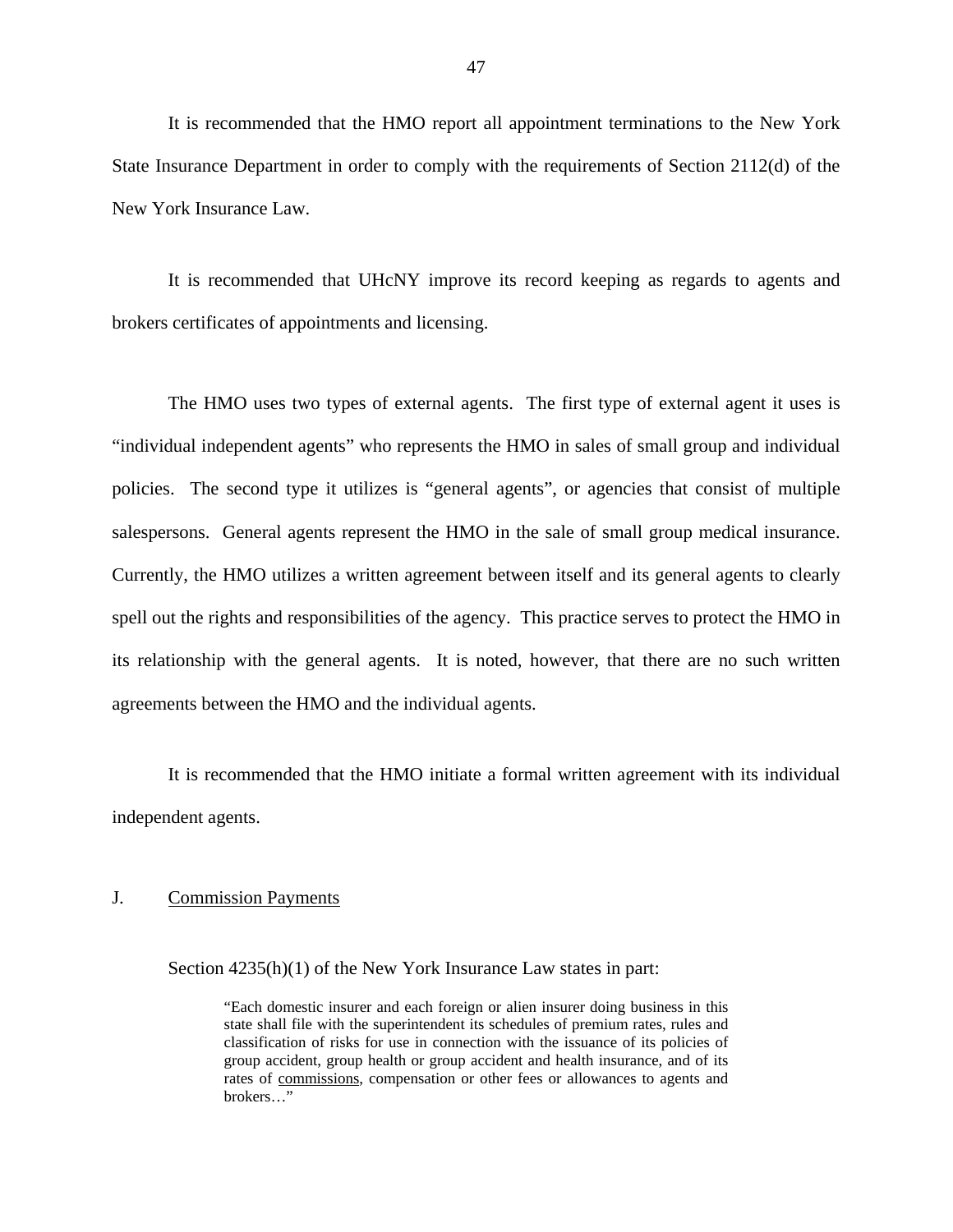### Part 52.42(e) of Department Regulation 62 (11 NYCRR 52.42) states in part:

 Public Health Law… may, as authorized by 10 NYCRR Part 98, pay "(e) Commission or fees payable by health maintenance organizations to an insurance broker as authorized by 10 NYCRR Part 98. A health maintenance organization (HMO) issued a certificate of authority pursuant to article 44 of the commissions or fees to a licensed insurance broker. No licensed insurance broker shall receive such commissions or fees from an HMO, unless the HMO has filed the actual rate to be paid and included the anticipated expenses for such payments to insurance brokers in its application to amend its community premium rates pursuant to the provisions of section 4308 of the Insurance Law. Such rate shall be incorporated into the HMO's premium rate manual. The actual rate per annum may not exceed four percent of the HMO's approved premium for the contract sold."

A listing of commission payments made by the HMO for the period January 1, 2003 to December 31, 2003 was provided. The listing contained 774 producers and a summary amount paid to each for the year as well as the commission percentage for the year. The listing showed that 56 of the producers appeared to receive commission payments in excess of 4% for the year and further inquiries were made for these producers.

Of the fifty-six (56) producers reviewed there were seven cases where the commission paid deviated from the filed commission rate. The remaining cases where commission payments exceeded the 4% limitation were the result of commission payments for non-New York based groups and payments for HMO groups which had a point of service option (POS) where the HMO's affiliate, United HealthCare Insurance Company of New York, was able to pay an additional 2% commission above the standard 4% commission rate.

There was one producer who received a seven percent commission on two separate groups with a POS option, in excess of the six percent maximum rate for large group product as filed with the Department. There were six producers who received commission payments (on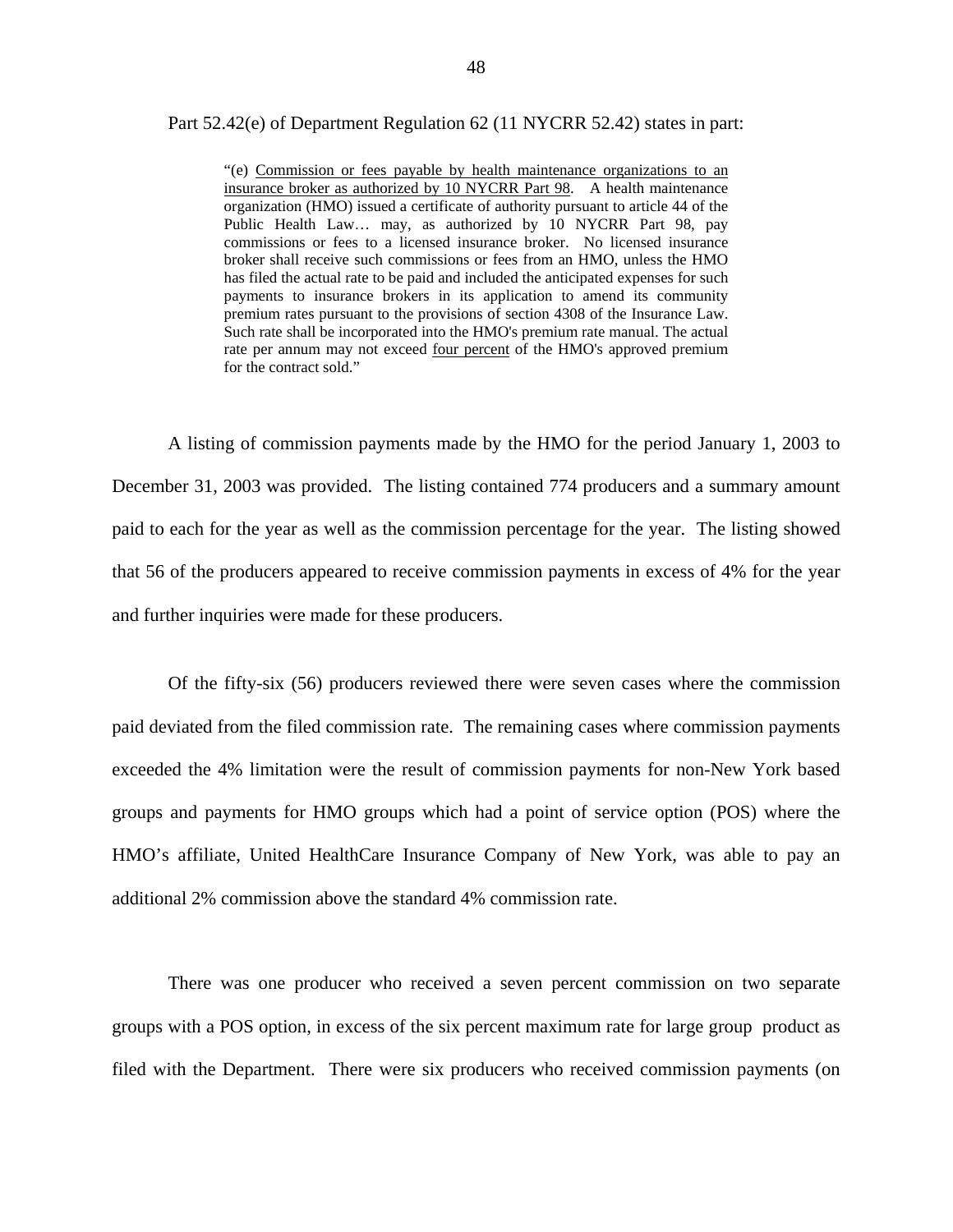seven groups) in excess of the 4% limitation for small group products as filed with the Department.

It is recommended that the HMO comply with Section 4235(h)(1) of the New York Insurance Law and put in place procedures to ensure that commission payments do not exceed the HMO's filed rates.

It is recommended that UHcNY comply with the four percent commission rate payment limitation of Part 52.42(e) of New York Insurance Department Regulation 62.

## K. Fraud Prevention and Detection

Ingenix Recovery Services investigates medical claims for UnitedHealthcare of New York, Inc., and functions as the internal vendor of these services.

Ingenix Recovery Services, a division within Ingenix, offers products and services internally, to other companies within United Health Group, and to external clients, which include compliance research and monitoring, detection technology, investigation and recovery services (collection of financial loss caused by insurance fraud), training, consulting and subrogation.

Ingenix Recovery Services is located in two primary sites: Hartford, Connecticut and Minneapolis, Minnesota and focuses most of its fraud detection efforts at the physician and other health care provider levels; that is, identifying the suspected physicians/providers and reviewing their claims prospectively prior to payment, and post-payment for potential recovery cases.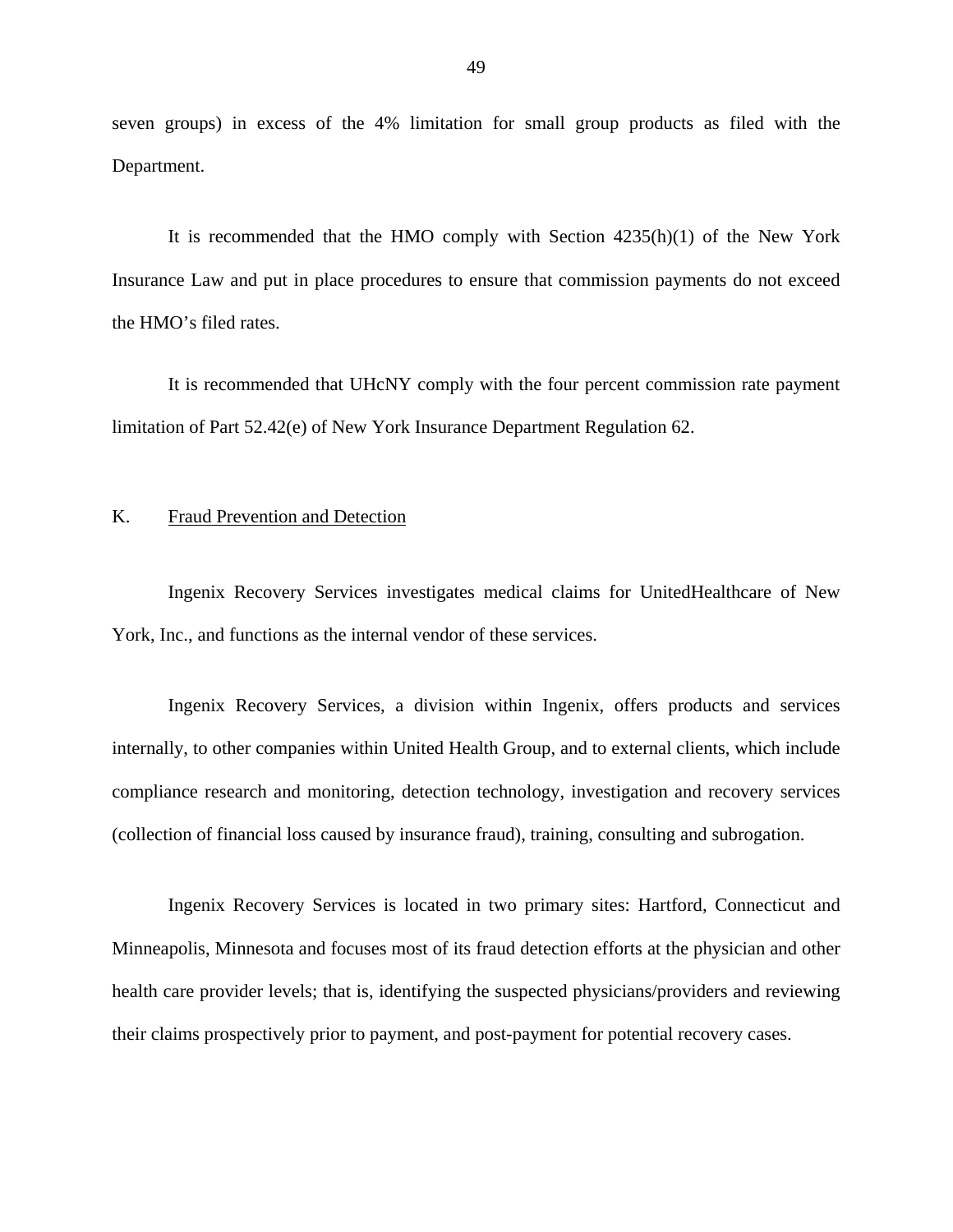Ingenix Recovery Services is comprised of several units, totaling over 100 personnel (not including management), who conduct or support the investigative process, and are comprised of: prospective and recovery investigators, case development analysts, data mining analysts, associate investigators (or investigative assistants), and clinical personnel, who focus on detecting and investigating fraudulent and abusive claim payments. Not all of these personnel investigate or support the claims investigation process involving New York providers.

Ingenix Recovery Services Investigators, review New York fraud claim referrals. New York fraud claim referrals are investigated by the Northeast Regional Team of Ingenix Recovery Services Investigators, which is comprised of seven personnel who dedicate approximately 95% of their time and resources to New York providers.

## Section 86.6(c) of Department Regulation No. 95 (11 NYCRR 86.6) states:

"Persons employed by Special Investigations Units as investigators or by an independent provider of investigative services under contract with an insurer shall be qualified by education and/or experience which shall include:

- (1) an associate's or bachelor's degree in criminal justice or a related field; or
- (2) five years of insurance claims investigation experience or professional investigation experience with law enforcement agencies; or
- (3) seven years of professional investigation experience involving economic or insurance related matters; or
- (4) an authorized medical professional to evaluate medical related claims."

Though an additional number of over ninety (90) personnel are potentially available for investigating or supporting the investigative process involving New York physicians/providers, only those investigators from other teams or units from within Ingenix Recovery Services, who are qualified under Regulation 95, Section 86.6(c) (11 NYCRR 86.6), are permitted to work on such cases.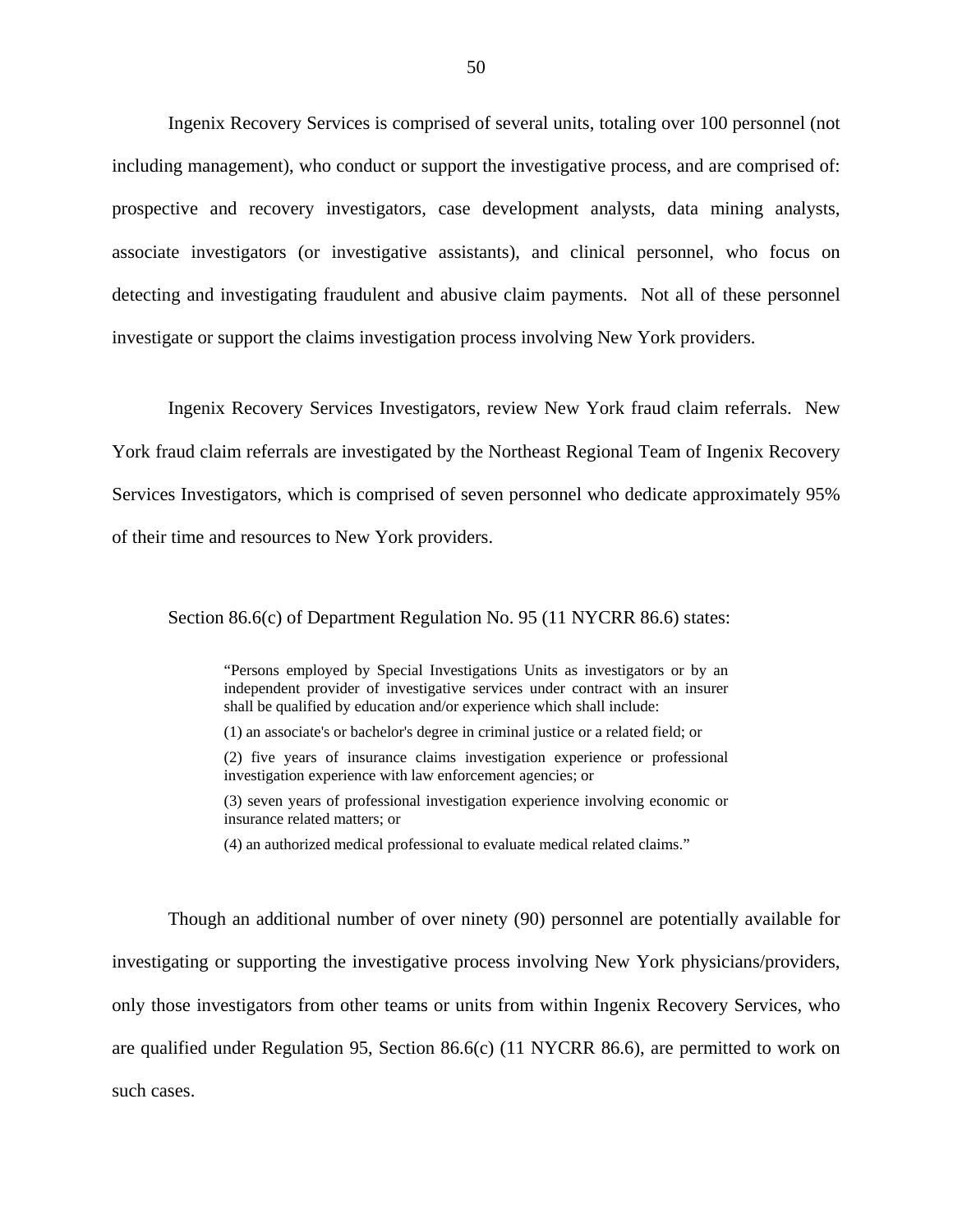### Section 405(a) of the New York Insurance Law states:

 after determination by such person that the transaction appears to be fraudulent, suspected fraudulent insurance transactions from any self insurer, including but "(a) Any person licensed pursuant to the provisions of this chapter, and any person engaged in the business of insurance in this state who is exempted from compliance with the licensing requirements of this chapter, including the state insurance fund of this state, who has reason to believe that an insurance transaction may be fraudulent, or has knowledge that a fraudulent insurance transaction is about to take place, or has taken place shall, within thirty days send to the insurance frauds bureau on a form prescribed by the superintendent, the information requested by the form and such additional information relative to the factual circumstances of the transaction and the parties involved as the superintendent may require. The insurance frauds bureau shall accept reports of not limited to self insurers providing health insurance coverage or those defined in section fifty of the workers' compensation law, and shall treat such reports as any other received pursuant to this section."

United HealthCare Insurance Company of New York, Inc. and UnitedHealthcare of New York, Inc. (including Ovations Insurance Solutions), and the Empire Plan insure 1,440,381 members and they receive/process 31,113,083 claims annually, as indicated in the 2003, Section 409(g) Annual Anti-Fraud Report filed with the Department.

The 2003 Anti-Fraud Report filing contained the combined data for both United HealthCare Insurance Company of New York and UnitedHealthcare of New York. The report indicated that the companies reviewed 1,091 cases in 2003, a decrease of 805 cases from its 2002 filing. The companies reported 1,298 cases closed in 2003 from cases filed in 2003 and prior. Out of the 1,091 cases reviewed, only 139 IFB-1 forms, forms used for reporting suspected fraudulent activities, were filed with the Insurance Department's Frauds Bureau reporting fraudulent transactions.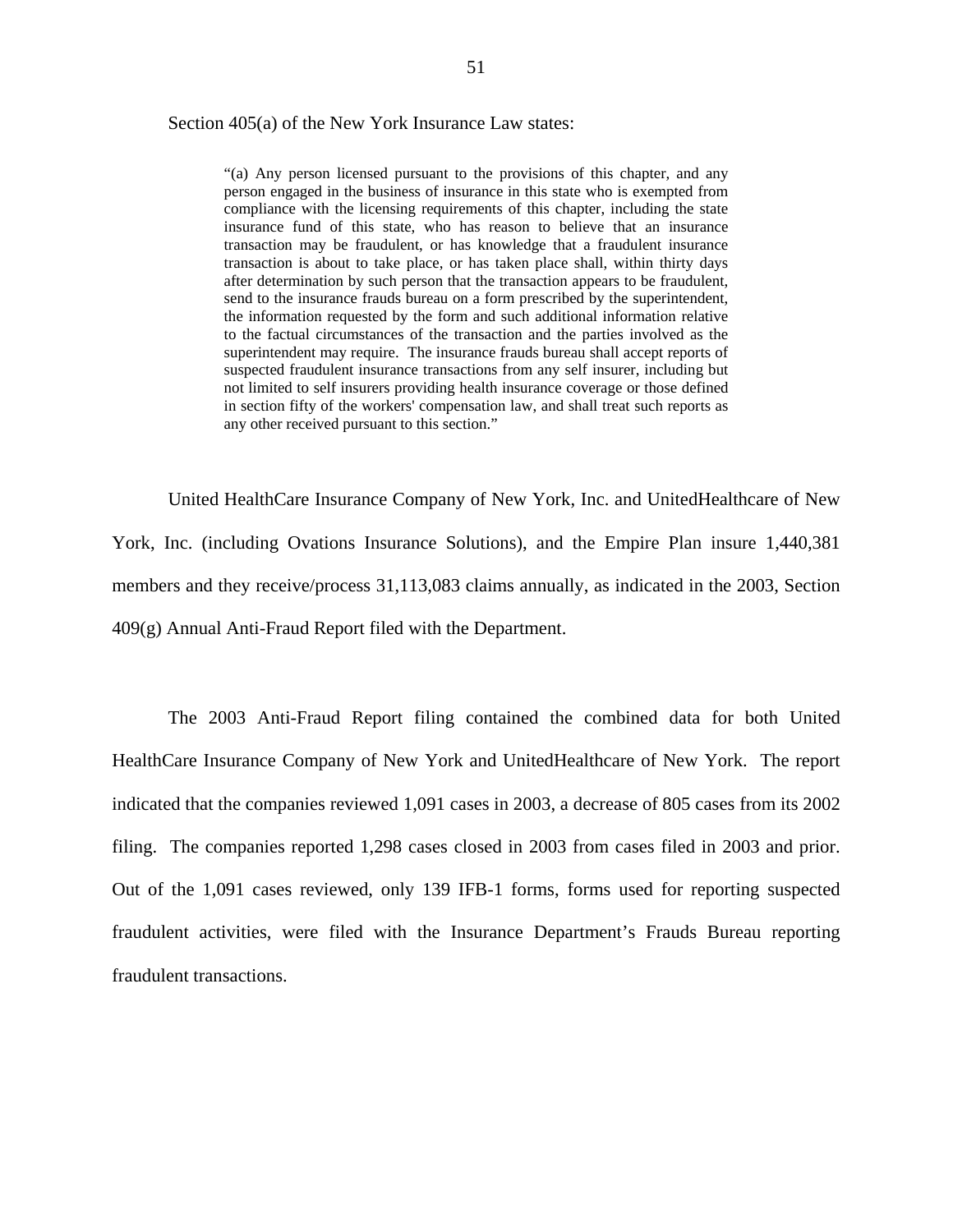## Section 86.6(b)(3) of Department Regulation 95 states:

"(b) The Plan shall include the following provisions:

 "(b) The Plan shall include the following provisions: (3) The rationale for the level of staffing and resources being provided for the Special Investigations Unit which may include, but is not limited to, the following objective criteria such as number of policies written and individuals insured in New York, number of claims received with respect to New York insureds on an annual basis, volume of suspected fraudulent New York claims currently being detected, other factors relating to the vulnerability of the insurer to fraud, and an assessment of optimal caseload which can be handled by an investigator on an annual basis."

Section 86.6(b)(3) of Department Regulation 95 states that one of the criteria used to determine the adequacy of staffing of a Special Investigation unit is to compare claims to investigators. The companies generated over 31 million claims in 2003 and only had seven full time investigators.

It is the contention of the Department that the companies staffing level of seven full time examiners is inadequate with a base of 1.4 million members. In addition the number of fraud cases reviewed detected decreased by 42% from 1,896 in 2002 to 1,091 in 2003. Clearly, an increase in the number of investigators would increase fraud detection and prevention.

It is recommended that the HMO adequately staff its Special Investigations Unit, so that it can effectively detect, investigate and prevent fraud.

UnitedHealthcare of New York, Inc. provided a listing of 342 cases opened and closed in 2003 to the examiners. A review was performed on 20 randomly selected cases from this listing.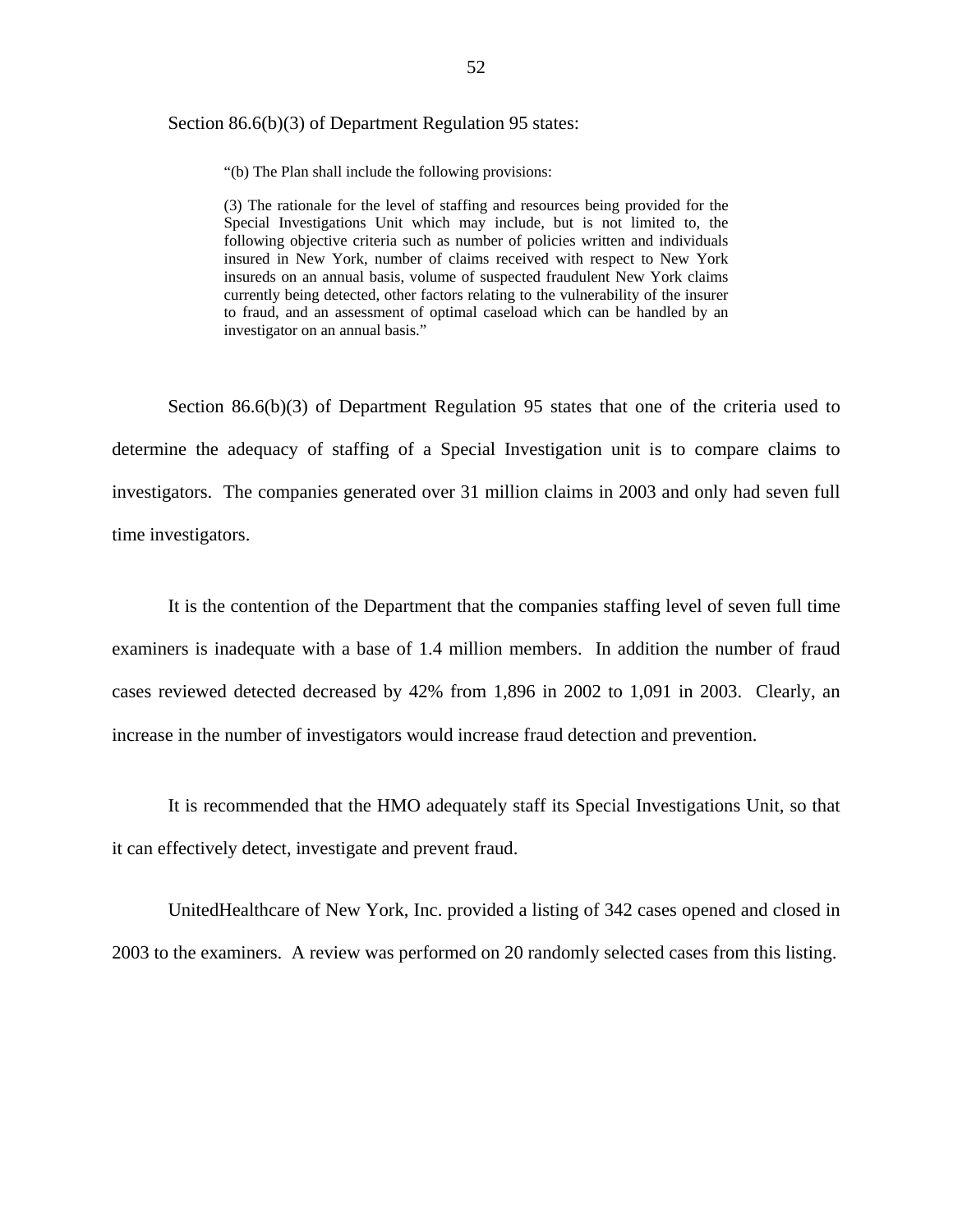The following are the findings of the review:

- There was no indication whether IFB-1 forms were filed on any of the cases.
- There was no indication on the closed cases that a supervisor reviewed the case before it was closed.

It is recommended that UHcNY comply with its procedures to ensure that IFB-1 forms are filed with the Department when required and that the files document when such filings occur.

It is recommended that UHcNY put in place procedures to ensure that all cases are reviewed by a supervisor before the case is closed.

### **6. SUBSEQUENT EVENTS**

In October 2005, UnitedHealthcare of New York, Inc. began a market/product withdrawal from the HMO markets where it was licensed to write business. This market withdrawal was completed on October 1, 2006 and as of the date of this report; the HMO's license no longer contains commercial business. Furthermore, business no longer exists on the UnitedHealthcare of Upstate New York, Inc. license.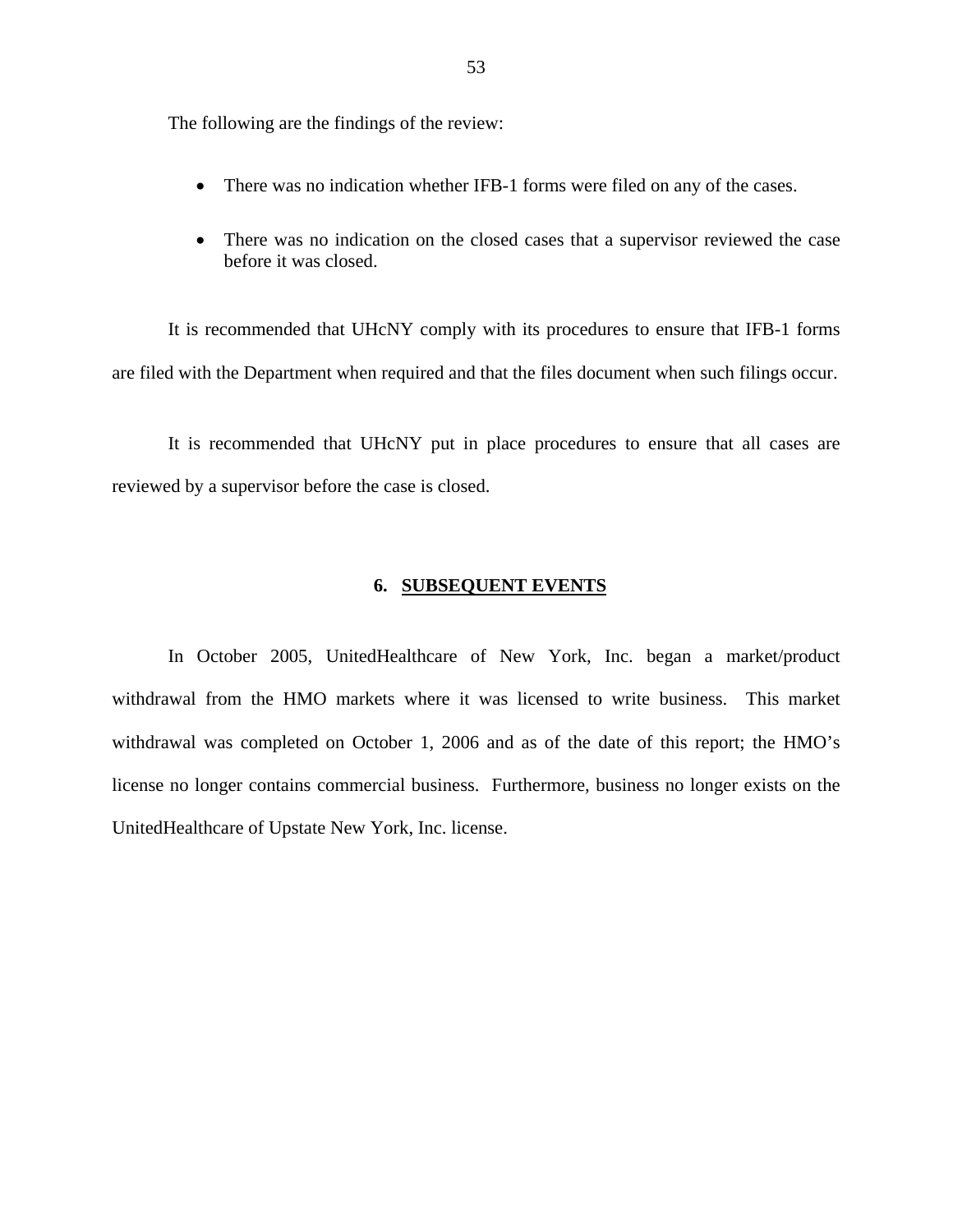The previous examinations contained recommendations for both UnitedHealthcare of Upstate New York, Inc. and UnitedHealthcare Insurance Company of New York, Inc. The HMO's merged in 2002 and the following shows the recommendations which have not been complied with for each HMO for the financial and market conduct examinations.

## **UnitedHealthcare of Upstate New York, Inc.:**

There was one comment and recommendation from the prior report on examination as of December 31, 1999 that the HMO has not complied with. They are repeated herein as follows (page numbers refer to the prior report):

## **ITEM NO. PAGE NO.**

- 1. It is recommended that the HMO amend its custodial 12-13 agreement to include the following:
	- A provision requiring the bank to have and maintain Bankers Blanket Bond Insurance of the broadest form available for commercial banks. Further, the bank should be required to give 60 days written notice to the HMO of any material change in the form or amount of such coverage.
	- signed by at least two of its Authorized Officers. • A provision indicating to the bank that written instructions given to the bank by the HMO are to be Said officers will be authorized in a list that will be furnished to the bank as necessary and signed by the treasurer or an assistant treasurer and certified under the corporate seal by the secretary or an assistant secretary.
	- A provision that would give the insurer the opportunity to secure the most recent report on the review of the custodian's system of internal controls, pertaining to custodian record keeping, issued by internal or independent auditors.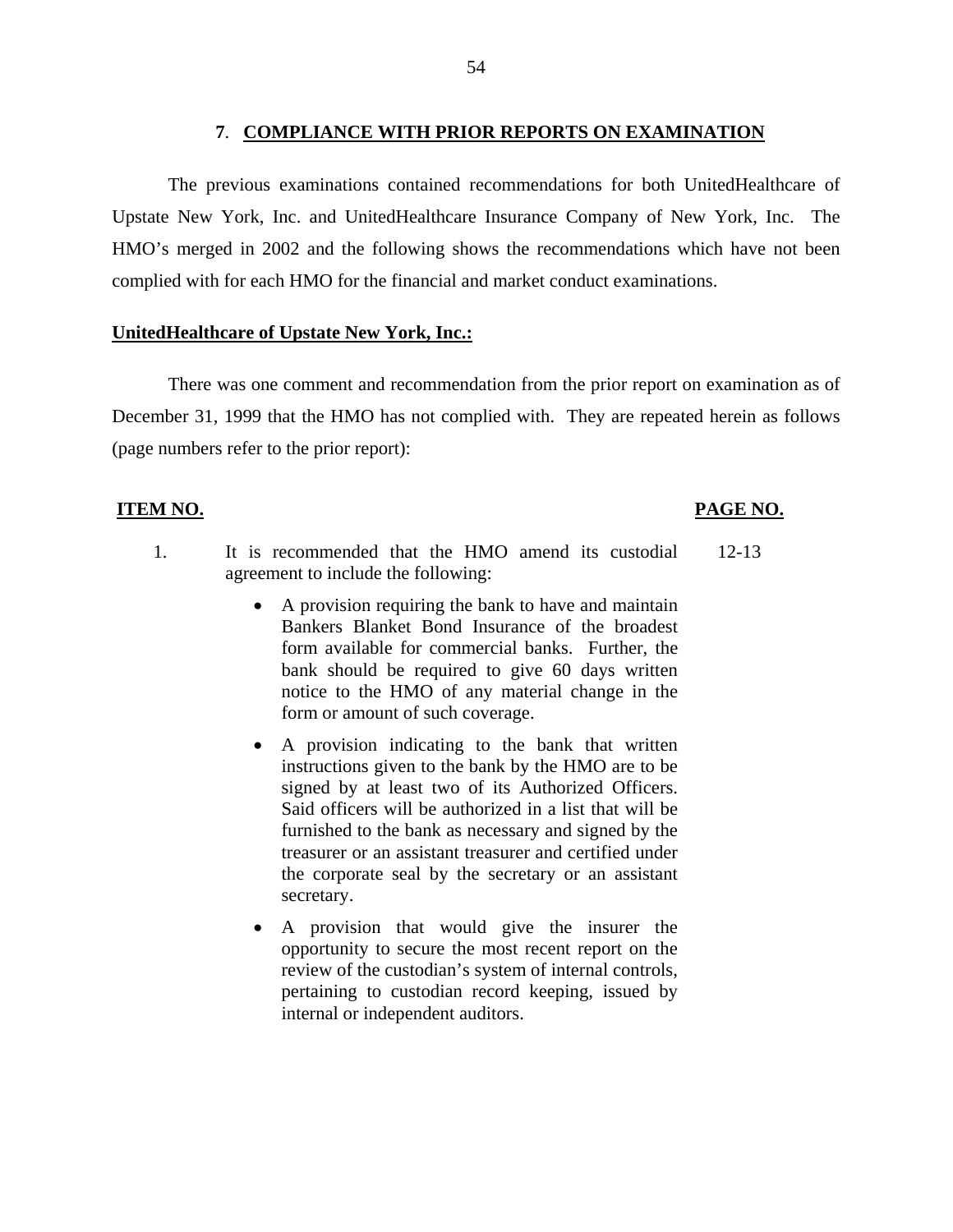## **ITEM NO. PAGE NO.**

The HMO has not complied with this recommendation and a similar recommendation is made herein. 12-13

Subsequent to the date of the examination, in March 2007, the Company provided documentation to show that the aforementioned agreement has been amended to contain the suggested wording.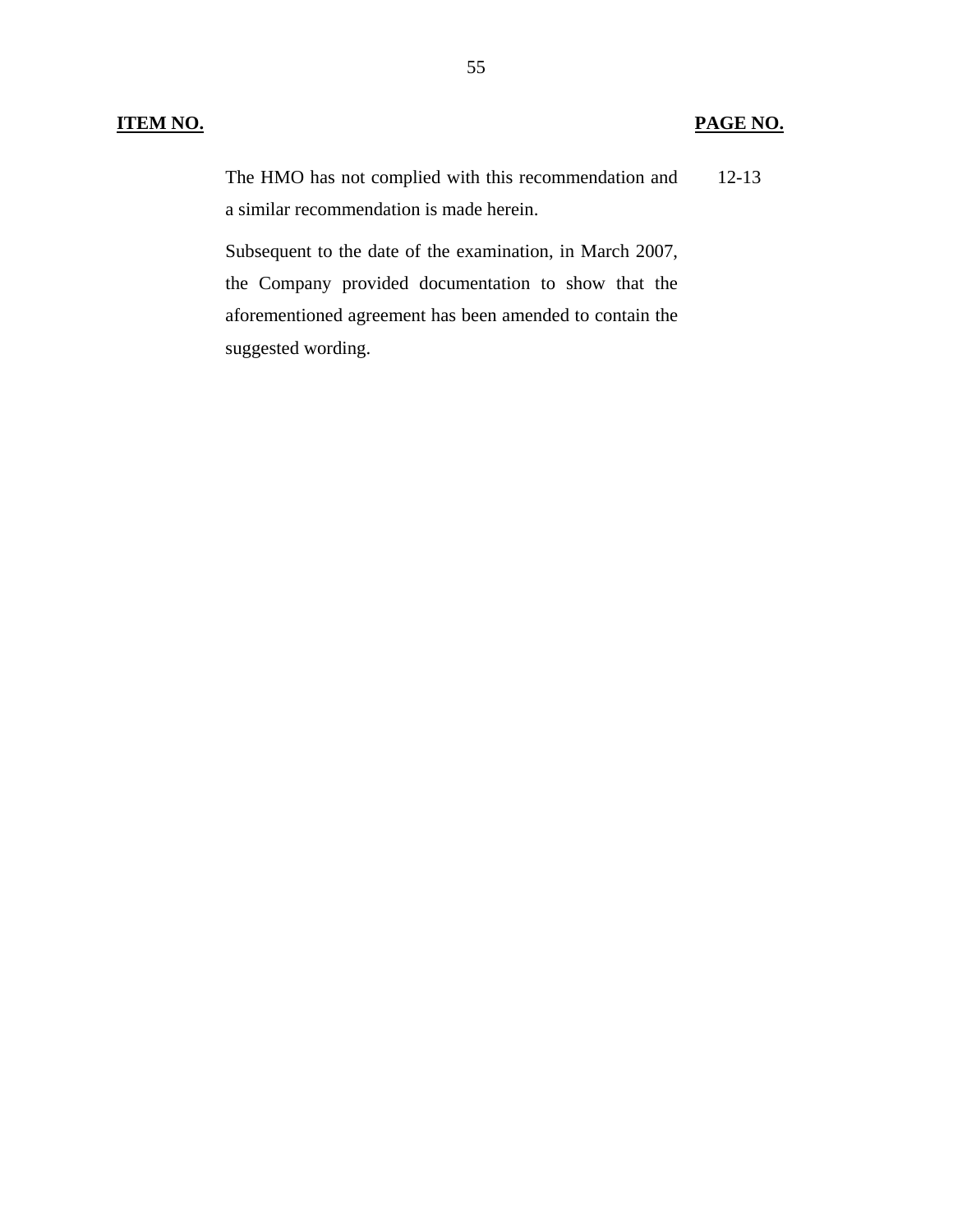### **UnitedHealthcare of New York, Inc.**

There was one recommendation from the prior report on examination as of December 31, 1999 that the HMO has not complied with. It is repeated herein as follows (page numbers refer to the prior report):

## **ITEM NO. PAGE NO. PAGE NO.**

- 1. It is recommended that the HMO amend its custodial 12 agreement to include the following:
	- broadest form available for commercial banks. • A provision requiring the bank to have and maintain Bankers Blanket Bond Insurance of the Further, the bank should be required to give  $60$ days written notice to the HMO of any material change in the form or amount of such coverage.
	- A provision indicating to the bank that written instructions given to the bank by the HMO are to be signed by at least two of its authorized officers. Said officers will be authorized in a list that will be furnished to the bank as necessary and signed by the treasurer or an assistant treasurer and certified under the corporate seal by the secretary or an assistant secretary.
	- A provision that would give the insurer the opportunity to secure the most recent report on the review of the custodian's system of internal controls, pertaining to custodian record keeping, issued by internal or independent auditors.

The HMO has not complied with this recommendation and a similar recommendation is made herein.

Subsequent to the date of the examination, in March 2007, the Company provided documentation to show that the aforementioned agreement has been amended to contain the suggested wording.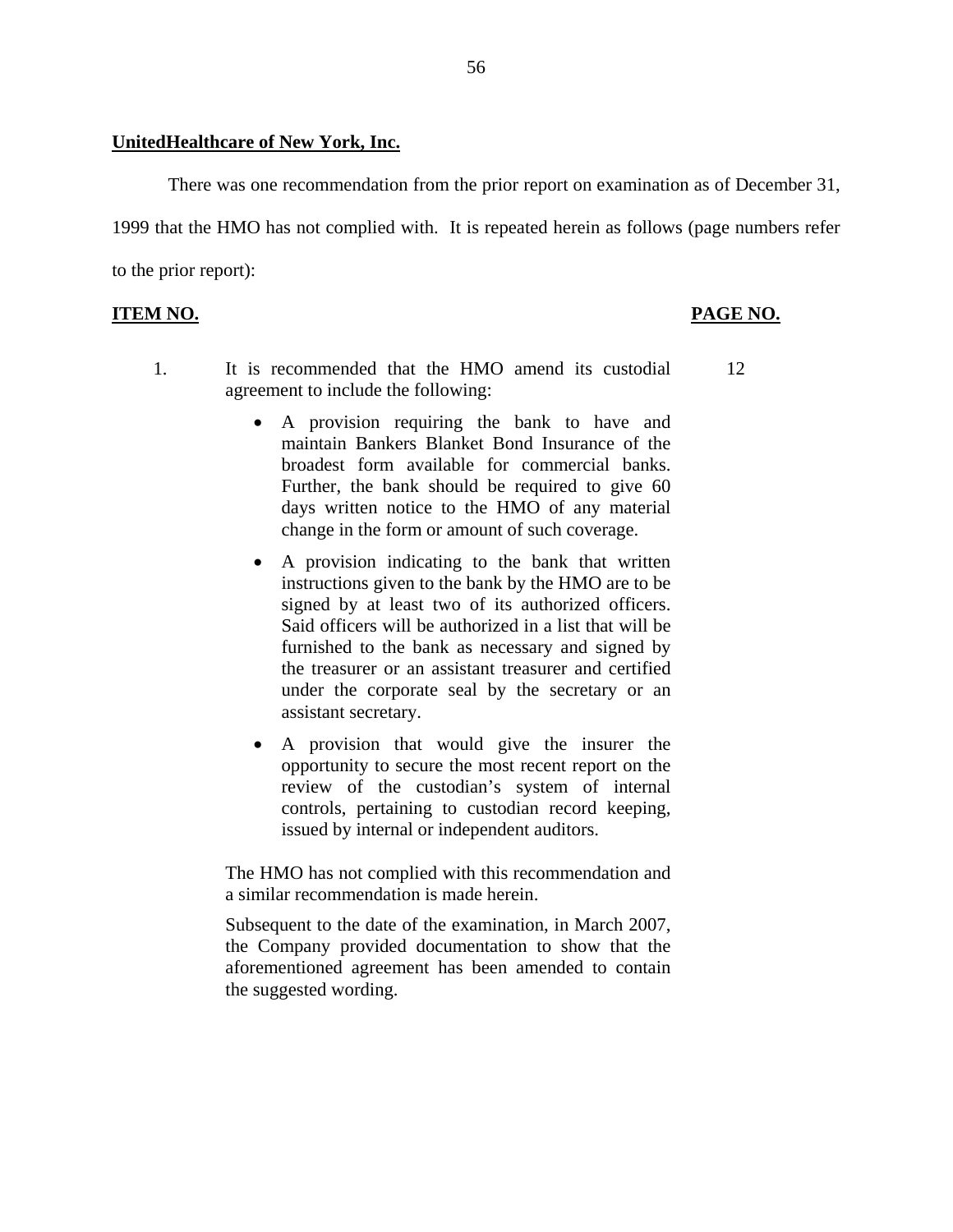There were five comments and recommendations from the prior market conduct report on examination as of December 31, 1999, that the HMO has not complied with. They are repeated herein as follows (page numbers refer to the prior report). Additionally, there was a special market conduct exam conducted as of March 31, 2003 and a report was issued thereon. The HMO has complied with all comments and recommendations from that report:

## **ITEM NO. PAGE NO.**

## **Sales/Underwriting**

1. It is recommended that the HMO initiate a written agreement 13 with its individual producers. Additionally, it is recommended that the Upstate HMO formalize an agreement with its general agents.

> The HMO has not complied with this recommendation and it is repeated herein.

> Subsequent to the date of the examination, effective April 2005, the Company provided documentation to demonstrate that it has instituted policies and procedures to ensure written agreements with producers.

2. It is recommended that UnitedHealthcare of Upstate New 14 York, Inc. file certificates of appointment for each of its agents as required by New York Insurance Law Section 2112(a).

> The HMO has not fully complied with this recommendation and it is repeated herein.

3. It is recommended that the HMO improve its record keeping 15 as regards agents and brokers.

> The HMO has not fully complied with this recommendation and it is repeated herein.

> Subsequent to the date of the examination, effective April 2005, the Company provided documentation to demonstrate that it has developed a process of imaging all appropriate agent and broker documentation.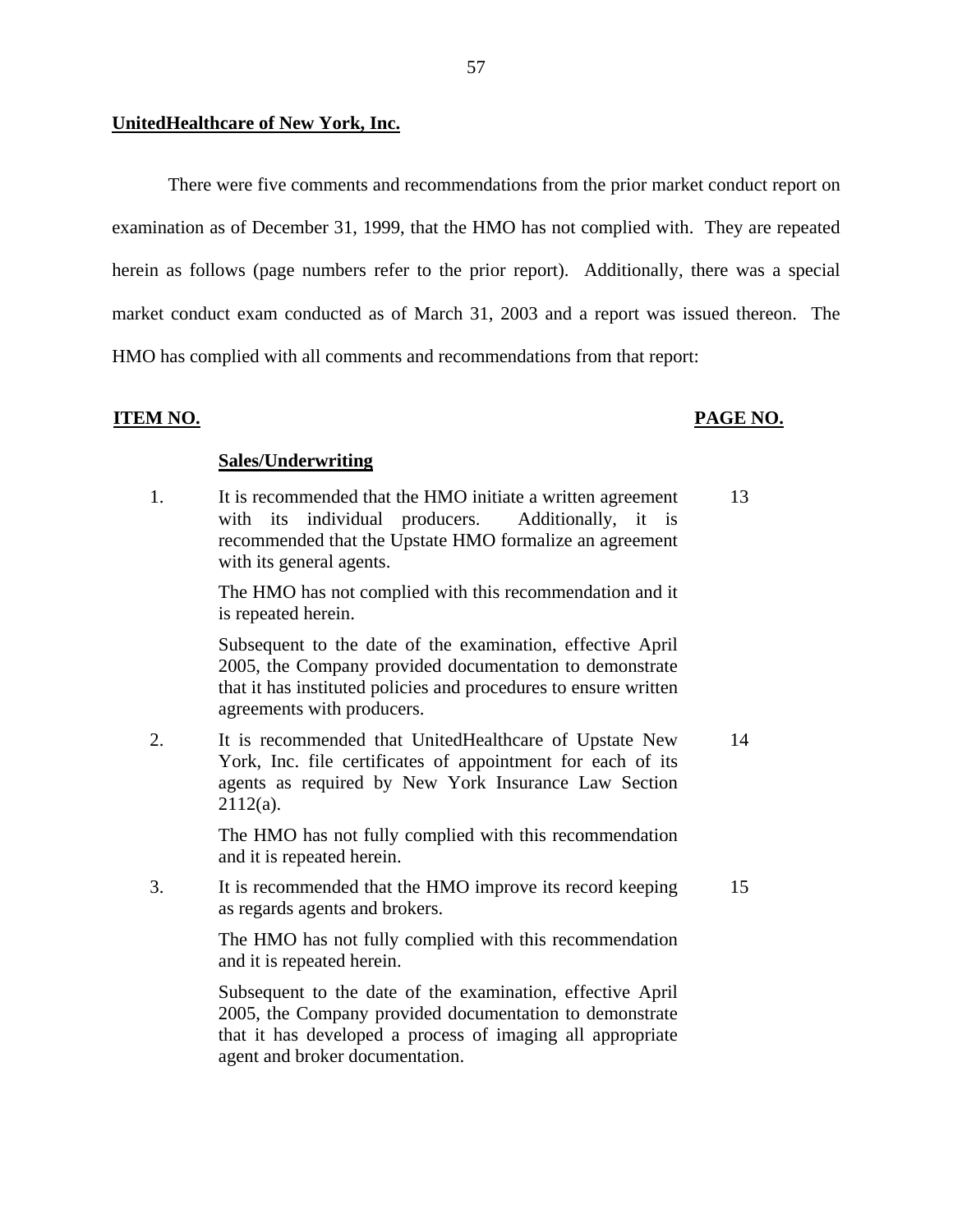## **ITEM NO. PAGE NO.**

## **Claim Processing**

4. It is recommended that the HMO re-evaluate the level at 20 which foreign claims will be referred to its fraud oversight group for investigation prior to payment.

> The HMO has not complied with this recommendation and a similar recommendation is repeated herein.

5. It is recommended that the HMO display the five-digit CPT 23 codes for procedures and services that it used to determine payment on all Explanation of Benefit statements along with a brief description of the codes.

> The HMO has not complied with this recommendation and it is repeated herein.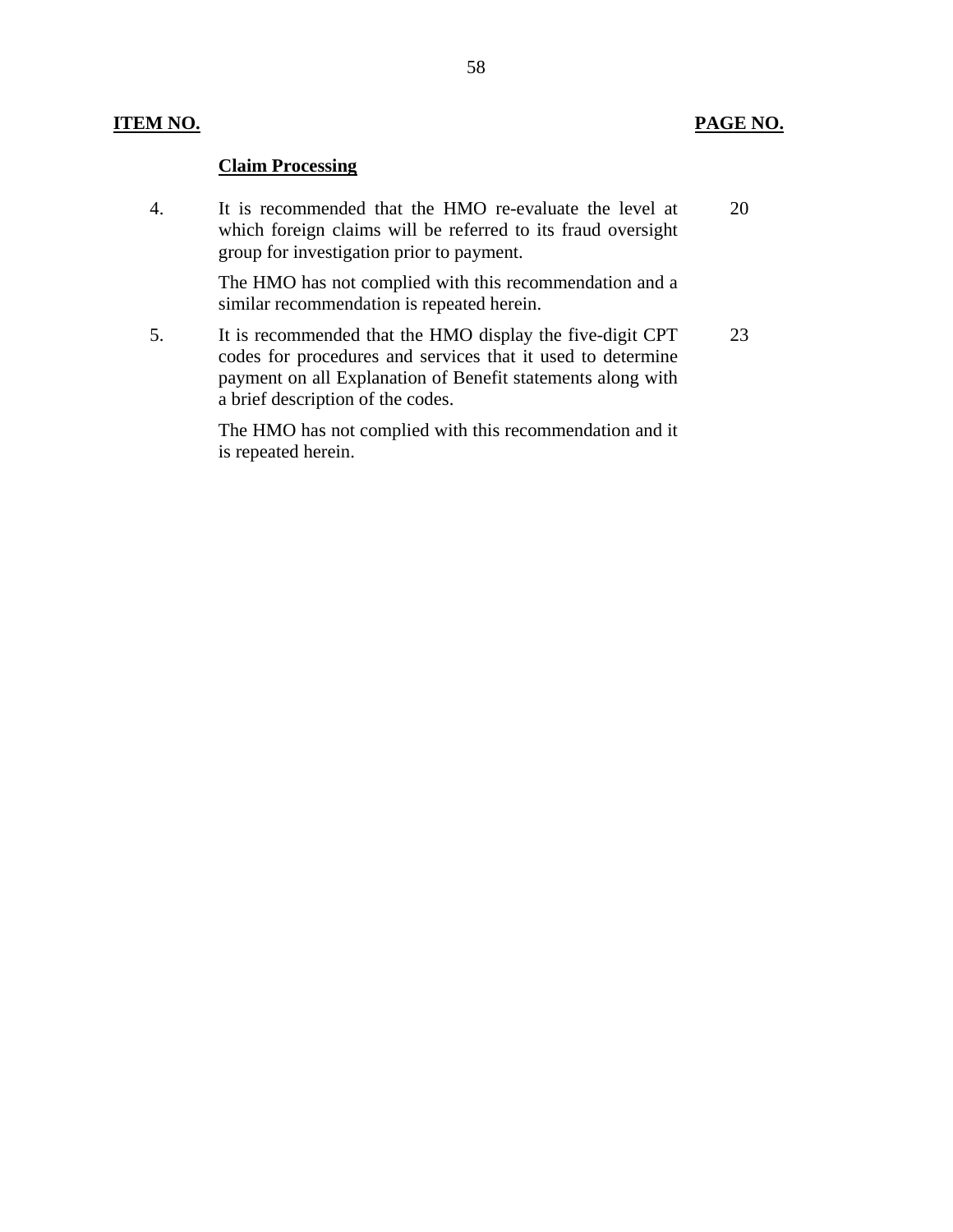## **8. SUMMARY OF COMMENTS AND RECOMMENDATIONS**

### **ITEM PAGE NO.**

### A. **Custodial Agreement**

It is recommended that the HMO amend its custodial agreement with Street Bank to include the following: 12

- The bank shall have in force, for its own protection, Bankers Blanket Bond Insurance of the broadest form available for commercial banks and will continue to maintain such insurance. The bank will give the HMO 60 days written notice of any material change in the form or amount of such insurance of termination of this coverage.
- Written instructions hereunder shall be signed by any two of the HMO's authorized officers specified in a separate list for this purpose. This list will be furnished to the bank from time to time and signed by the treasurer or an assistant and certified under the corporate seal by the secretary or an assistant secretary.
- The agreement should have a provision that would give the HMO the opportunity to secure the most recent report on the review of the custodian's system of internal control, pertaining to custodian record keeping, as issued by internal or independent auditors.

### B. **Accounts and Records**

- i. It is recommended that the HMO properly report investment 14 income due and accrued on its annual statement filings made with this Department.
- ii. It is recommended that the HMO comply with the 14 requirements of SSAP No. 5 and expense capitation fees when they are withheld.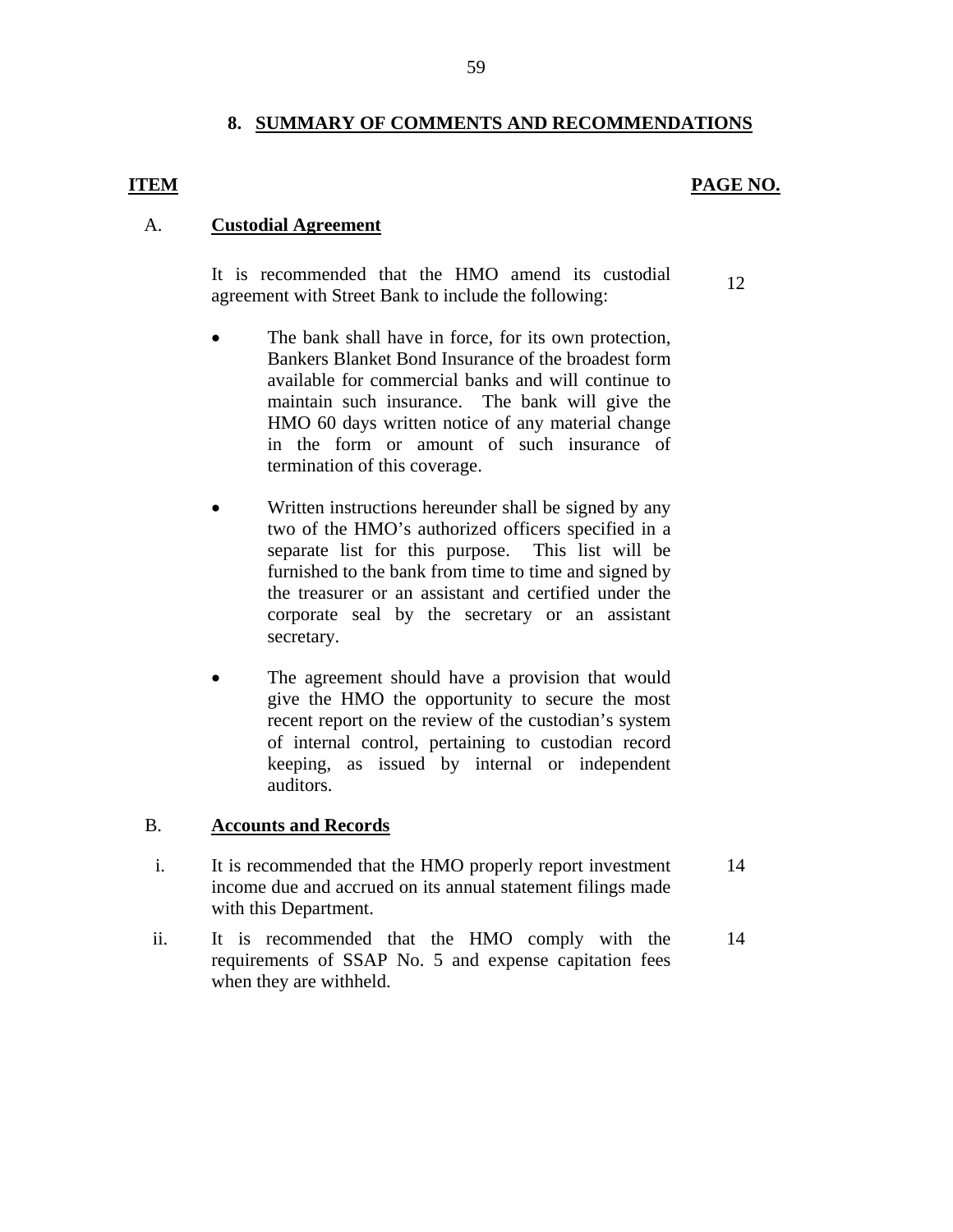## C. **Claims Processing**

| i.   | It is recommended that UHcNY take steps to correct any<br>system errors that resulted in incorrect denials of CPT code<br>36415 and that it re-adjudicates claims to determine if<br>additional payments are necessary.                                                                               | 23 |
|------|-------------------------------------------------------------------------------------------------------------------------------------------------------------------------------------------------------------------------------------------------------------------------------------------------------|----|
| ii.  | It is recommended that UHcNY take steps to ensure that its<br>current vendor Conexis has the correct policy information<br>for its subscribers and that it re-adjudicates claims to<br>determine if additional payments are necessary.                                                                | 23 |
| iii. | It is recommended that UHcNY review all claims paid for<br>the period January 1, 2003 to December 31, 2003 where a<br>HCRA surcharge was applicable, and determine whether the<br>HCRA surcharge was applied and paid correctly.                                                                      | 24 |
| iv.  | It is recommended that the HMO re-evaluate the level at<br>which foreign claims will be referred to its fraud oversight<br>group for investigation prior to payment.                                                                                                                                  | 24 |
| D.   | <b>Prompt Pay Law</b>                                                                                                                                                                                                                                                                                 |    |
| i.   | It is recommended that the HMO review its Prompt Pay<br>procedures to improve its compliance with Section 3224-a(a)<br>of the New York Insurance Law.                                                                                                                                                 | 29 |
| ii.  | It is also recommended that the HMO implement the<br>necessary procedures and training in order to ensure<br>compliance with Section 3224-a(a) of the New York<br>Insurance Law.                                                                                                                      | 29 |
| iii. | It is further recommended that the HMO comply with<br>Section 3224-a(c) of the New York Insurance Law and<br>calculate interest due on all applicable claims paid after 45<br>days of receipt.                                                                                                        | 29 |
| iv.  | It is recommended that the HMO reprocess all claims<br>adjudicated during the period January 1, 2003 to December<br>31, 2003 that were not covered by the Stipulations noted<br>above, for compliance with Section $3224-a(a)$ of the New<br>York Insurance Law and pay any interest owed pursuant to | 29 |

Section 3224-a(c) of the New York Insurance Law.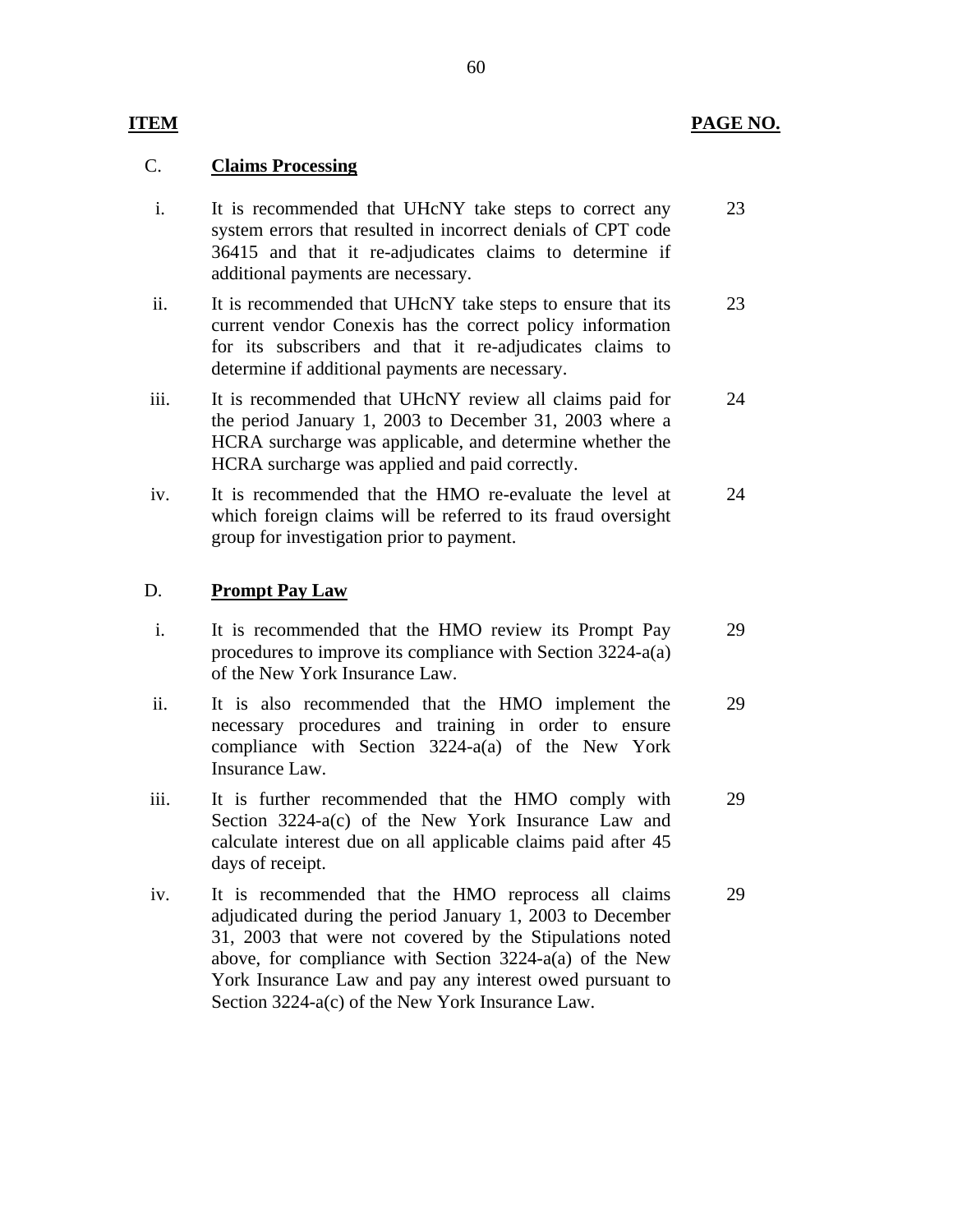## **ITEM PAGE NO.**

## E. **Claim Denials**

- i. It is recommended that UHcNY put in place procedures that allow the claim system to differentiate between claim adjustments that create zero payments and actual denied claims. 30
- ii. It is recommended that the HMO create procedures to ensure that outstanding claims in its claims system are paid in a timely manner when originally submitted, or properly denied within the applicable period as required by Section 3224-a(b) of the New York Insurance Law. 31

## F. **Explanation of Benefits Statements**

It is recommended that the HMO display the five-digit CPT codes for procedures and services that it used to determine payment on all Explanation of Benefit statements along with a brief description of the codes. 32

## G. **Schedule M**

- i. It is recommended that the HMO report all grievance cases on its Schedule M filed with the Department. 32
- ii. It is recommended that the HMO report all utilization review and external appeal cases on its Schedule M, filed with the Department. 33

## H. **Grievances**

- i. It is recommended that the HMO provide the appeal rights specified by Section4408-a(2)(a) of the New York Public Health Law. 34
- ii. It is recommended that the HMO provide a written acknowledgement within 15 business days for grievances filed as required by Section4408-a(4) of the New York Public Health Law. 35
- iii. It is also recommended that the HMO comply with the requirements of Section 4408-a(4)(ii) of the New York Public Health Law by resolving grievances within thirty days when the grievance pertains to questions of covered benefits. 35

61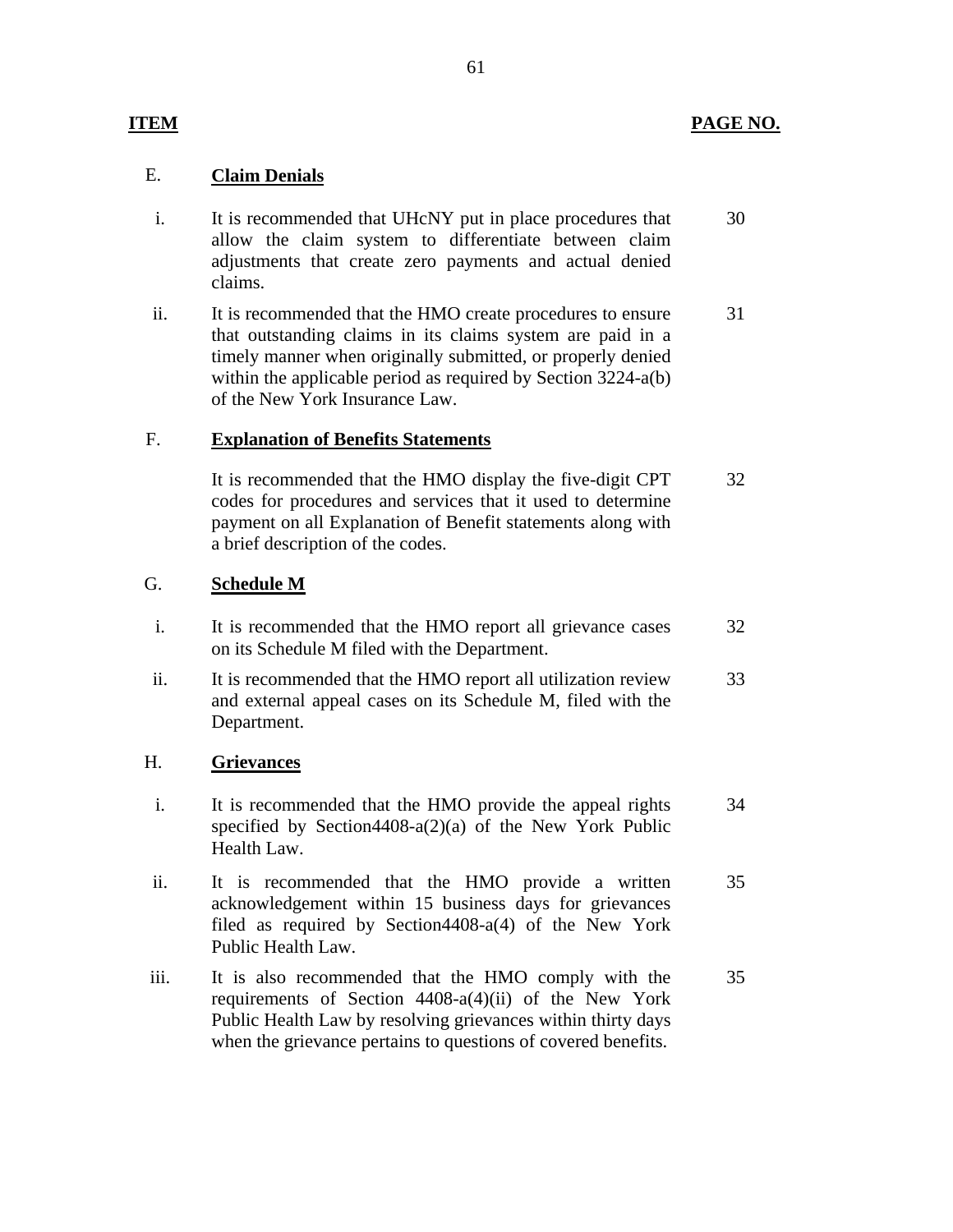## **PAGE NO.**

## H. **Grievances**

**ITEM** 

- iv. It is further recommended that the HMO comply with the requirements of Section 4408-a(4)(iii) of the New York Public Health Law by resolving grievances within forty-five days when the grievance pertains to issues other than questions of covered benefits. 35
- v. It is recommended that the HMO comply with the requirements of Section 4408-a(7) of the New York Public Health Law by providing the procedures for the filing of an appeal of a grievance determination on its notices of adverse determination. 36
- vi. It is recommended that the HMO comply with the requirements of Section 4408-a(14) of the New York Public Health Law and retain all necessary required documentation for its grievance files. 37

## I. **Utilization Review**

- i. It is recommended that the HMO accurately classify its cases described as utilization review. 38
- ii. It is recommended that the HMO and UBH comply with the requirements of Section 4903(2) of the New York Public Health Law and provide notices of determination within three business days by telephone and in writing to the enrollee/enrollee's designee and the provider on prospective reviews. 39
- iii. It is recommended that UBH comply with the requirements of Section 4903(3) of the New York Public Health Law and provide notices of determination within one business day by telephone and in writing to the enrollee/enrollee's designee and the provider on concurrent reviews. 39
- iv. It is recommended that the HMO comply with the requirements of Section 4903(5) of the New York Public Health Law and provide notice on how to initiate expedited appeals on its notices of adverse determination. 40
- v. It is recommended that the HMO comply with the requirements of Section 4903(5) of the New York Public Health Law and provide the proper standard time frame for filing appeals to adverse determinations. 40

### 62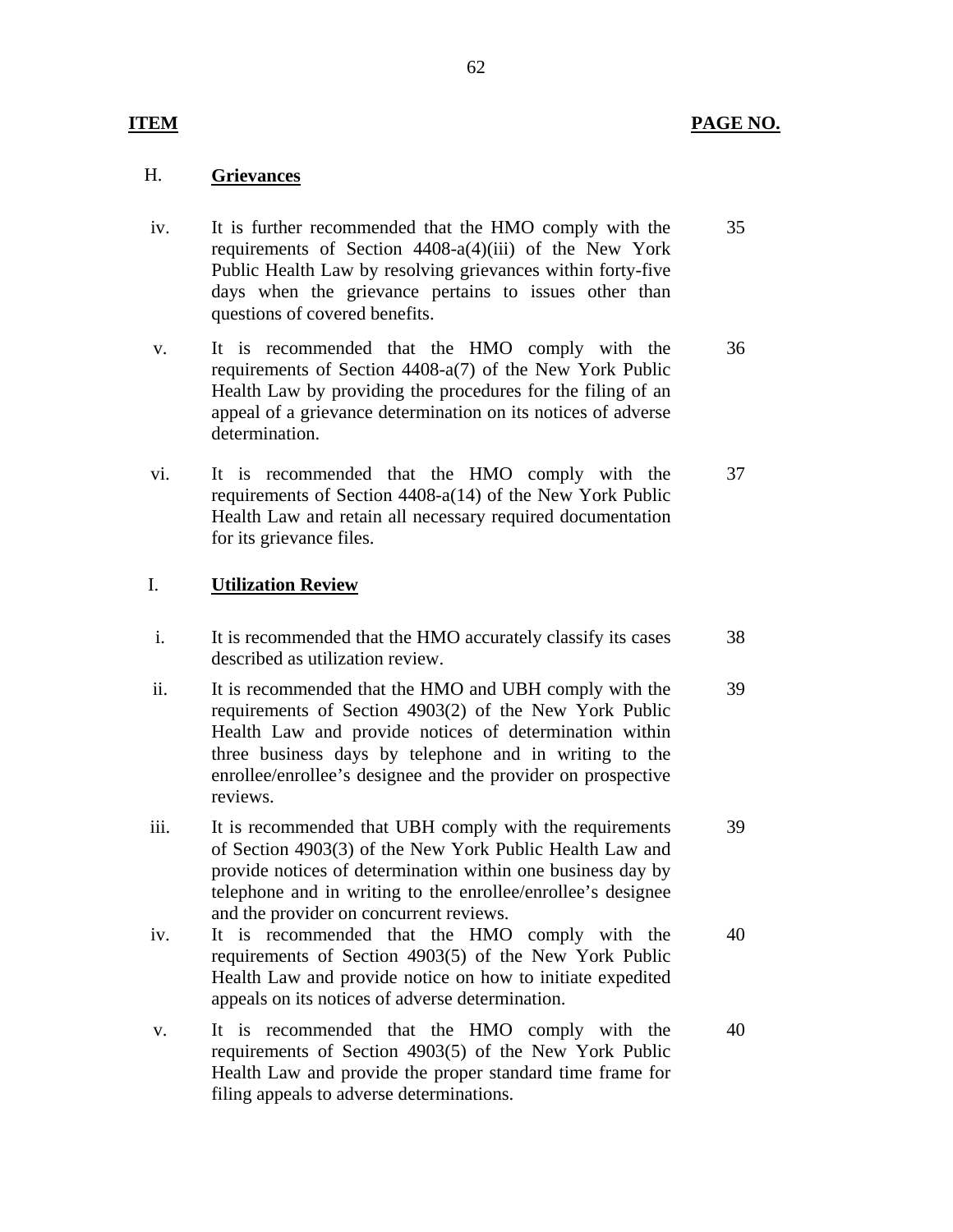## J. **Utilization Review Appeals**

**ITEM** 

- i. It is recommended that the HMO comply with the requirements of Section 4904(3) of the New York Public Health Law and provide written acknowledgement within 15 days of receipt of an appeal of a utilization review determination. 42
- ii. It is recommended that the HMO comply with the requirements of Section 4904(3) of the New York Public Health Law and provide the enrollee with notice of the appeal determination within 2 business days of the rendering of such determination. 42
- iii. It is recommended that the HMO comply with the requirements of Section 4904(3) of the New York Public Health Law and complete the utilization review determination within sixty days of the receipt of information necessary to conduct the appeal. 42
- iv. It is recommended that the HMO comply with the requirements of Section 4904(3)(b) of the New York Public Health Law and inform the enrollee of the right to an external appeal, including the description and the time frame for such external appeals. 42
- v. It is recommended that the HMO comply with the requirements of Section 4904(4) of the New York Public Health Law and use a clinical reviewer to evaluate the 43 utilization review appeals.
- vi. It is recommended that the HMO comply with the requirements of Section 243.2(b)(8) of Department Regulation 152 (11 NYCRR 243) and retain all documentation for its utilization review cases for at least 6 44 calendar years.

## K. **Appointment of Agents**

- i. It is recommended that the HMO comply with Section 2112(a) of the New York Insurance Law and file certificates of appointments for all agents. 45
- ii. It is recommended that the HMO report all appointment terminations to the New York State Insurance Department in order to comply with the requirements of Section 2112(d) of the New York Insurance Law. 47

### 63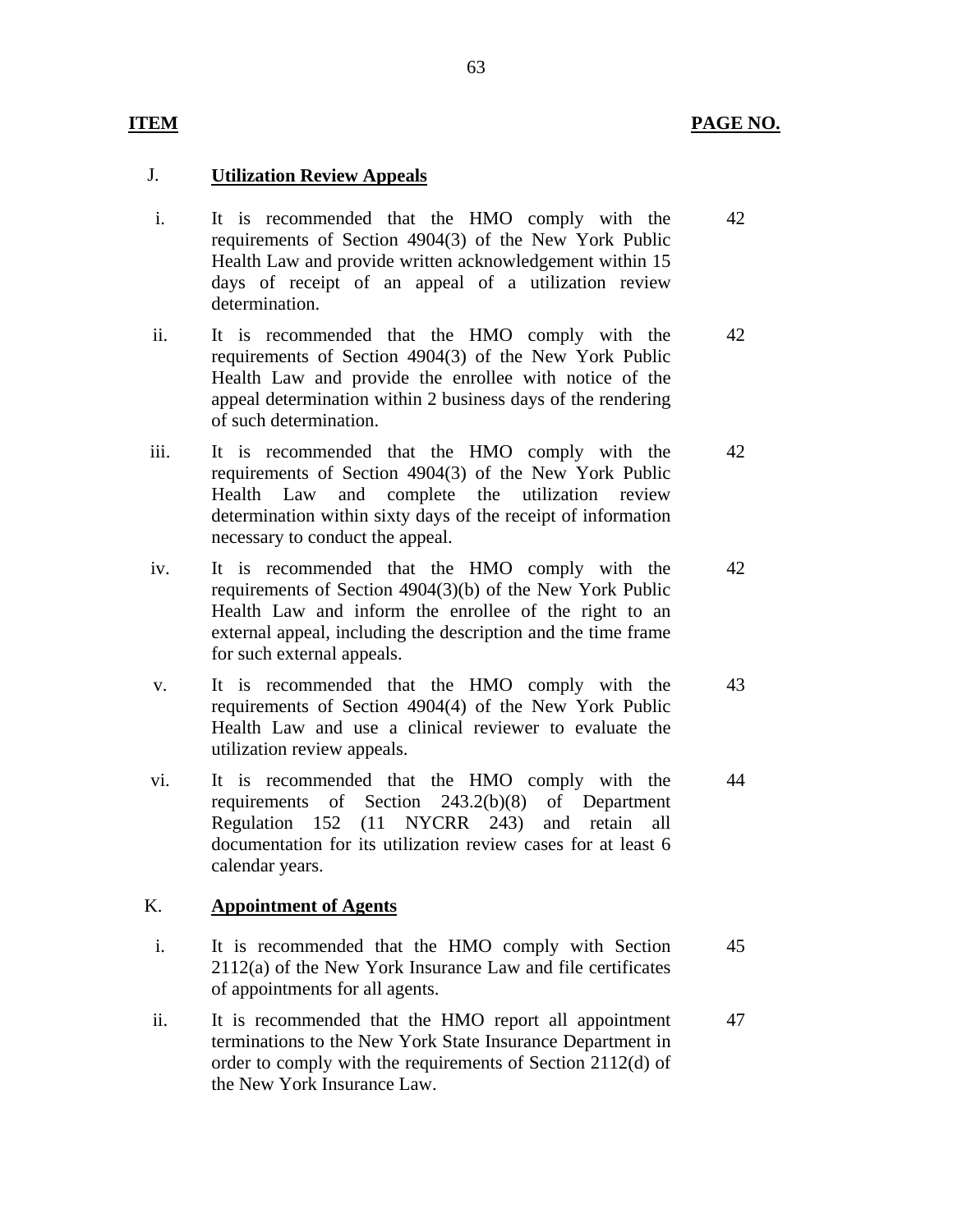## **PAGE NO.**

## K. **Appointment of Agents**

**ITEM** 

- iii. It is recommended that UHcNY improve its record keeping as regards to agents and brokers certificates of appointments and licensing. 47
- iv. It is recommended that the HMO initiate a formal written agreement with its individual producers. 47

## L. **Commission Payments**

- i. It is recommended that the HMO comply with Section  $4235(h)(1)$  of the New York Insurance Law and put in place procedures to ensure that commission payments do not exceed the HMO's filed rates. 49
- ii. It is recommended that UHcNY comply with the four percent commission rate payment limitation of Part 52.42(e) of New York Insurance Department Regulation 62 (11 NYCRR 52.42(e)). 49

## M. **Fraud Prevention and Detection**

- i. It is recommended that the HMO adequately staff its Special Investigations Unit, so that it can effectively detect, investigate and prevent fraud. 52
- ii. It is recommended that UHcNY comply with its procedures to ensure that IFB-1 forms are filed with the Department when required and that the files document when such filings occur. 53
- iii. It is recommended that UHcNY put in place procedures to ensure that all cases are reviewed by a supervisor before the case is closed. 53

## N. **Subsequent Events**

In October 2005, UnitedHealthcare of New York, Inc. began a market/product withdrawal from the HMO markets where it was licensed to write business. This market withdrawal was completed on October 1, 2006 and as of the date of this report; the HMO's license no longer contains commercial business. Furthermore, business no longer exists on the UnitedHealthcare of Upstate New York, Inc. license. 53